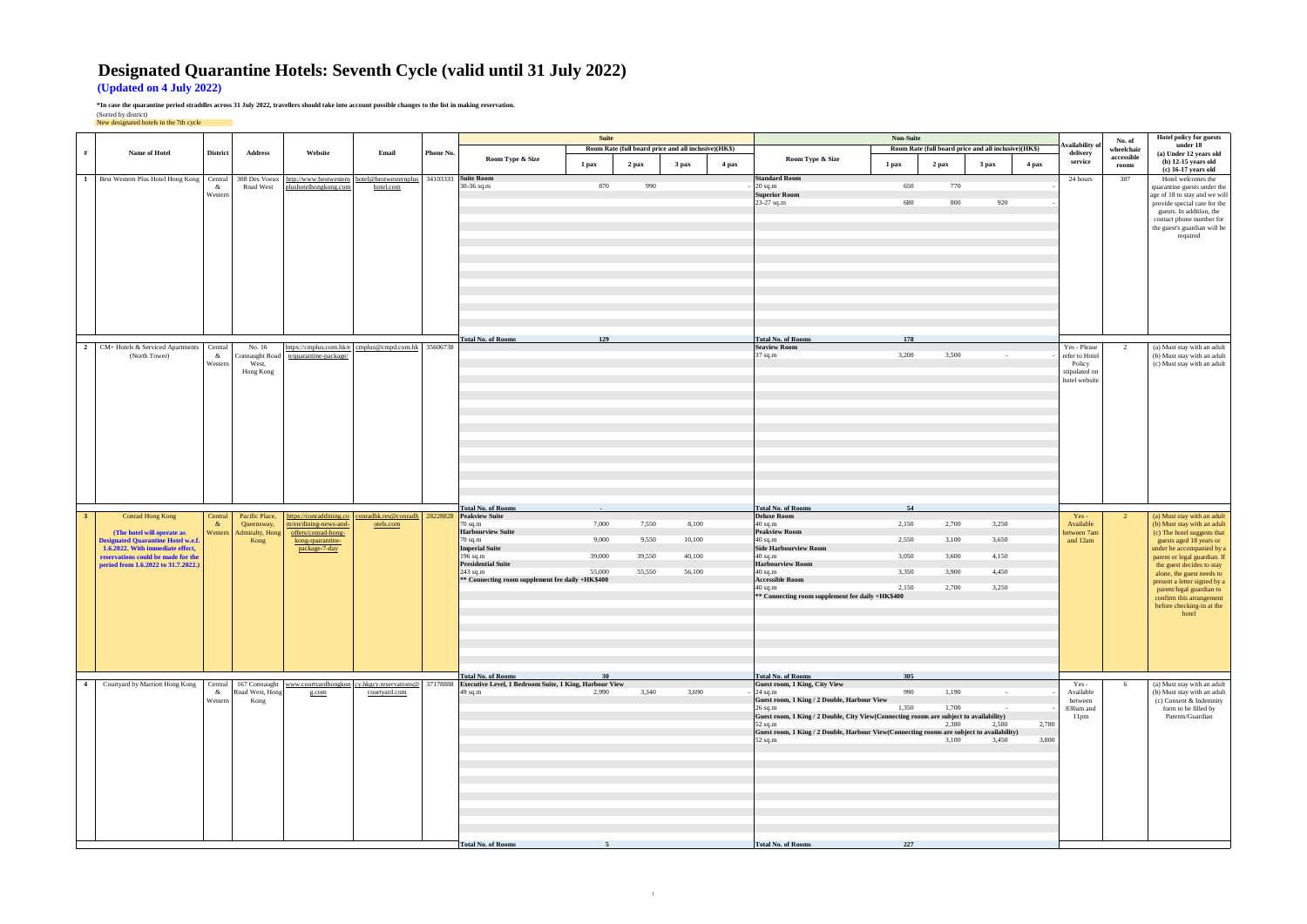| #              | Name of Hotel                                | <b>District</b>         | <b>Address</b>                            | Website                                                             | Email                                                                            | Phone No. | Room Type & Size                                                                                                                                       | <b>Suite</b>                           | Room Rate (full board price and all inclusive)(HK\$) |                     |       | Room Type & Size                                                                                                                                                                                                                                                                                                                                                                                                                     | Non-Suite                                                                        | Room Rate (full board price and all inclusive)(HK\$)                 |                                                                                          |                | <b>Availability</b> o<br>delivery     | No. of<br>wheelchair<br>accessible | Hotel policy for guests<br>under 18<br>(a) Under 12 years old                                                                                                                                                                                                                                                                                                              |
|----------------|----------------------------------------------|-------------------------|-------------------------------------------|---------------------------------------------------------------------|----------------------------------------------------------------------------------|-----------|--------------------------------------------------------------------------------------------------------------------------------------------------------|----------------------------------------|------------------------------------------------------|---------------------|-------|--------------------------------------------------------------------------------------------------------------------------------------------------------------------------------------------------------------------------------------------------------------------------------------------------------------------------------------------------------------------------------------------------------------------------------------|----------------------------------------------------------------------------------|----------------------------------------------------------------------|------------------------------------------------------------------------------------------|----------------|---------------------------------------|------------------------------------|----------------------------------------------------------------------------------------------------------------------------------------------------------------------------------------------------------------------------------------------------------------------------------------------------------------------------------------------------------------------------|
|                |                                              |                         |                                           |                                                                     |                                                                                  |           |                                                                                                                                                        | 1 pax                                  | 2 pax                                                | 3 pax               | 4 pax |                                                                                                                                                                                                                                                                                                                                                                                                                                      | 1 pax                                                                            | 2 pax                                                                | 3 <sub>max</sub>                                                                         | 4 pax          | service                               | rooms                              | $(b)$ 12-15 years old<br>$(c)$ 16-17 years old                                                                                                                                                                                                                                                                                                                             |
| 5 <sup>5</sup> | <b>Grand City Hotel</b>                      | Central<br>&<br>Western | 338 Queen's<br>Road West                  | elhongkong.com                                                      | http://www.grandcityhot hotel@grandcityhotelho 21921222 Suite Room<br>ngkong.com |           | $30$ sq.m                                                                                                                                              | 830                                    | 950                                                  |                     |       | <b>Non Suite Room</b><br>$15$ sq.m                                                                                                                                                                                                                                                                                                                                                                                                   | 560                                                                              | 680                                                                  |                                                                                          |                | 24 hours                              | 214                                | Hotel welcomes the<br>quarantine guests under the<br>age of 18 to stay and we will<br>provide special care for the<br>guests. In addition, the<br>contact phone number for<br>the guest's guardian will be<br>required                                                                                                                                                     |
|                |                                              |                         |                                           |                                                                     |                                                                                  |           | <b>Total No. of Rooms</b>                                                                                                                              | 10                                     |                                                      |                     |       | <b>Total No. of Rooms</b>                                                                                                                                                                                                                                                                                                                                                                                                            | 204                                                                              |                                                                      |                                                                                          |                |                                       |                                    |                                                                                                                                                                                                                                                                                                                                                                            |
| - 6            | JEN Hong Kong by Shangri-La                  | Central<br>&<br>Western | 508 Queen's<br>Kong SAR                   | Road West, Hong   la.com/en/hotels/jen/ho<br>ngkong/westerndistrict | https://www.shangri- csteam.hongkong@shan 27338786 Club Suite<br>gri-la.com      |           | 50 sq.m                                                                                                                                                | 2,988                                  | 3,488                                                |                     |       | <b>Superior Room</b><br>$24$ sq.m<br><b>Deluxe City View Room</b><br>24 sq.m<br>Deluxe Harbour View Room<br>24 sq.m<br>Connecting room supplement fee-HK\$400                                                                                                                                                                                                                                                                        | 848<br>948<br>1,198                                                              | 1,098<br>1,198<br>1,448                                              |                                                                                          |                | $Y(08:00 -$<br>22:00 for<br>delivery) | 2                                  | (a) Must stay with an adult<br>(b) Must stay with an adult<br>(c) The hotel suggests that<br>guests aged 18 years or<br>under be accompanied by a<br>parent or legal guardian. If<br>the guest decides to stay<br>alone, the guest needs to<br>present a letter signed by a<br>parent/legal guardian to<br>confirm this arrangement<br>before checking-in at the<br>hotel. |
|                | 7 Lan Kwai Fong Hotel @ Kau U Fong Central   | &<br>Western            | No.3 Kau U<br>Fong, Central,<br>Hong Kong | .com/zh-hk/lan-kwai-<br>fong-hotel-kau-u-fong/                      | https://www.dcollection rsvn@lankwaifonghotel 36500299<br>.com.hk                |           | <b>Total No. of Rooms</b><br><b>Harbour View Suite</b><br>38 sq.m<br><b>Harbour View Suite with Balcony</b><br>38-42 sq.m<br><b>Total No. of Rooms</b> | $\overline{5}$<br>4,280<br>4,580<br>-5 | 4,780<br>5,080                                       | $\sim$ $-$<br>5,980 |       | <b>Total No. of Rooms</b><br><b>City View Room</b><br>$19$ sq.m<br><b>Mountain View Room</b><br>$19$ sq.m<br><b>Harbour View Room</b><br>23 sq.m<br><b>Deluxe City View Room</b><br>33 sq.m<br><b>Deluxe Harbour View Room</b><br>33 sq.m<br><b>Deluxe Harbour View Room with Balcony</b><br>$28$ sq.m<br><b>Connecting City View Room</b><br>46 sq.m<br><b>Connecting Harbour View Room</b><br>46 sq.m<br><b>Total No. of Rooms</b> | 264<br>990<br>1,250<br>1,650<br>2,180<br>2,680<br>2,880<br>2,980<br>4,300<br>157 | 1,490<br>1,750<br>2,150<br>2,680<br>3,180<br>3,380<br>2,980<br>4.300 | $\sim$ $ \sim$<br>$\sim$<br>$\sim 10^{-1}$<br>3,580<br>4,080<br>$\sim$<br>3,480<br>4,800 | 3,980<br>5,300 | Yes                                   | $\overline{0}$                     | (a) & (b) & (c) A parent /<br>legal guardian physically<br>shows up to complete the<br>registration and check-out<br>with the child.<br>The parent / legal guardian is<br>required to sign a<br>Declaration Form                                                                                                                                                           |
| 8              | One-Eight-One Hotel & Serviced<br>Residences | Central<br>&<br>Western | 181 Connaught<br>Road West                | www.one-eight-<br>one.com                                           | enquiries@one-eight-<br>one.com                                                  |           | 31811688 Sky Residences<br>$106$ sq.m<br><b>Harbour Suite</b><br>70 sq.m<br><b>Total No. of Rooms</b>                                                  | 50,000<br>6,800<br>28                  | 50,000<br>7,400                                      | 50,000<br>8,000     |       | <b>Urban Room</b><br>$50,000$ 33 sq.m<br><b>Harbour Room</b><br>33-35 sq.m<br><b>Luxe Harbour Room</b><br>35 sq.m<br>Total No. of Rooms                                                                                                                                                                                                                                                                                              | 1,964<br>2,607<br>2,964<br>115                                                   | 2,564<br>3,207<br>3,564                                              | $\sim$ $-$<br>3,807<br>4,164                                                             |                | Y                                     | $\overline{4}$                     | (a) Must stay with an adult<br>(b) Must stay with an adult<br>(c) Must stay with an adult                                                                                                                                                                                                                                                                                  |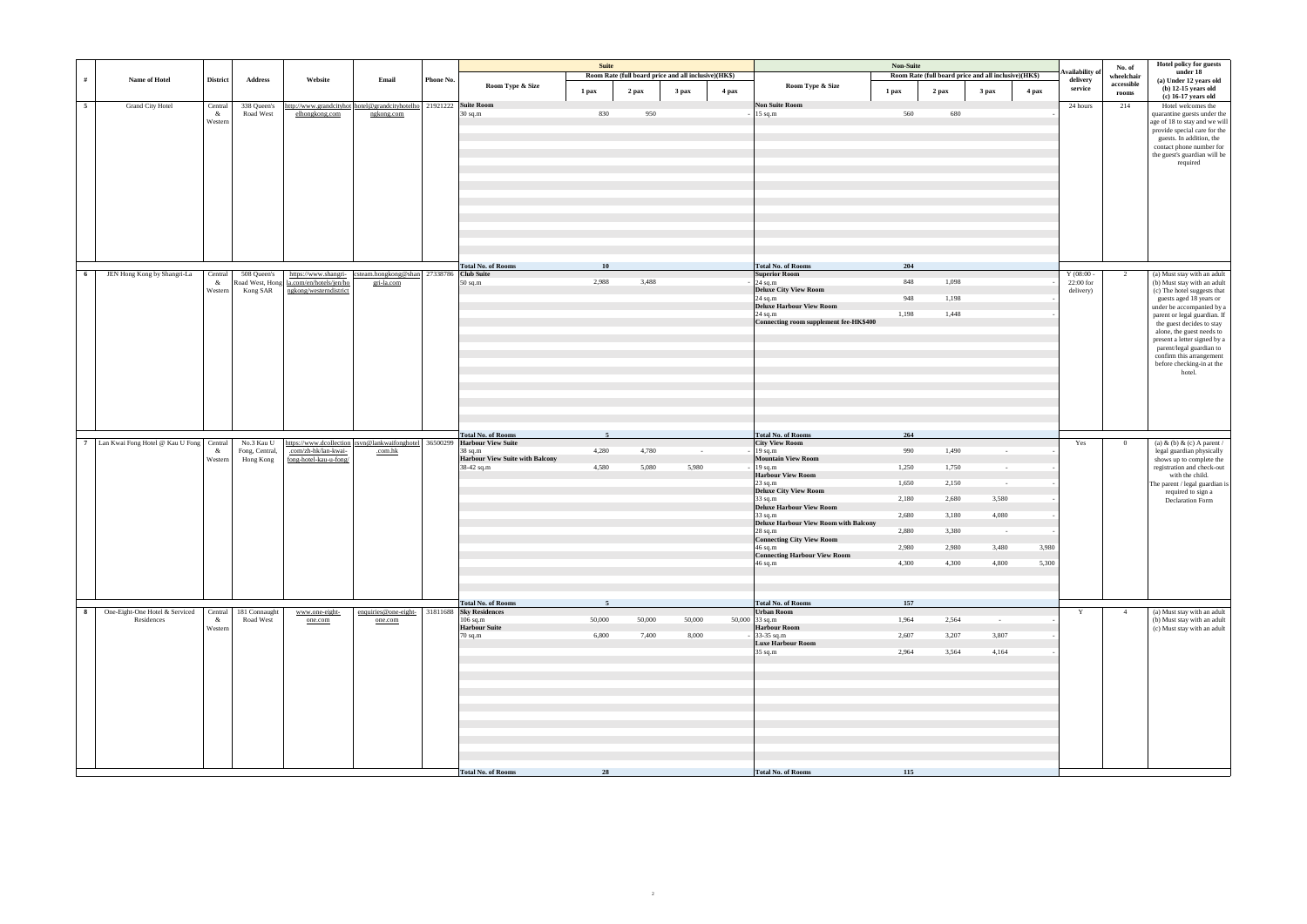|                |                                                                           |                 |                             |                                                                                      |                                                    |                  |                                                     | <b>Suite</b>    |        | Room Rate (full board price and all inclusive)(HK\$) |       |                                                       | Non-Suite  | Room Rate (full board price and all inclusive)(HK\$) |                  |       | Availability o                 | No. of<br>wheelchair        | Hotel policy for guests<br>under 18                            |
|----------------|---------------------------------------------------------------------------|-----------------|-----------------------------|--------------------------------------------------------------------------------------|----------------------------------------------------|------------------|-----------------------------------------------------|-----------------|--------|------------------------------------------------------|-------|-------------------------------------------------------|------------|------------------------------------------------------|------------------|-------|--------------------------------|-----------------------------|----------------------------------------------------------------|
| #              | Name of Hotel                                                             | <b>District</b> | <b>Address</b>              | Website                                                                              | Email                                              | Phone No.        | Room Type & Size                                    | 1 pax           | 2 pax  | 3 pax                                                | 4 pax | Room Type & Size                                      | 1 pax      | 2 pax                                                | 3 <sub>max</sub> | 4 pax | delivery<br>service            | accessible<br>${\bf rooms}$ | (a) Under 12 years old<br>$(b)$ 12-15 years old                |
| $\overline{9}$ | Ovolo Central                                                             | Central         | 2 Arbuthnot                 | https://ovolohotels.com/                                                             | reservations@ovologro                              |                  | 21651000 Radio Suite with Walking Pad and Microwave |                 |        |                                                      |       | <b>Gold Room</b>                                      |            |                                                      |                  |       | Yes                            | $\overline{0}$              | $(c)$ 16-17 years old<br>We welcome guests 16 years            |
|                |                                                                           | &<br>Western    | Road, Central,<br>Hong Kong | ovolo/offers/meet-your-<br>quarantine-concierge/                                     | up.com                                             |                  | 66 sq.m                                             | 6,900           | 7,200  | $\sim$                                               |       | 33 sq.m<br><b>Platinum Room</b>                       | 1,800      | 2,100                                                | $\sim$           |       |                                |                             | old to stay in the hotel alone<br>for quarantine themselves, a |
|                |                                                                           |                 |                             |                                                                                      |                                                    |                  |                                                     |                 |        |                                                      |       | 33 sq.m                                               | 2,400      | 2,700                                                | $\sim$           |       |                                |                             | parent/legal guardian require                                  |
|                |                                                                           |                 |                             |                                                                                      |                                                    |                  |                                                     |                 |        |                                                      |       |                                                       |            |                                                      |                  |       |                                |                             | to complete a consent letter<br>for underage prior check in.   |
|                |                                                                           |                 |                             |                                                                                      |                                                    |                  |                                                     |                 |        |                                                      |       |                                                       |            |                                                      |                  |       |                                |                             | If the guest is 16 years old or<br>younger, the guest must be  |
|                |                                                                           |                 |                             |                                                                                      |                                                    |                  |                                                     |                 |        |                                                      |       |                                                       |            |                                                      |                  |       |                                |                             | accompanied by a<br>parent/legal guardian, and                 |
|                |                                                                           |                 |                             |                                                                                      |                                                    |                  |                                                     |                 |        |                                                      |       |                                                       |            |                                                      |                  |       |                                |                             | follow the same quarantine                                     |
|                |                                                                           |                 |                             |                                                                                      |                                                    |                  |                                                     |                 |        |                                                      |       |                                                       |            |                                                      |                  |       |                                |                             | rules during the stay in hotel.<br>Specific room type will be  |
|                |                                                                           |                 |                             |                                                                                      |                                                    |                  |                                                     |                 |        |                                                      |       |                                                       |            |                                                      |                  |       |                                |                             | arrange for underage.                                          |
|                |                                                                           |                 |                             |                                                                                      |                                                    |                  |                                                     |                 |        |                                                      |       |                                                       |            |                                                      |                  |       |                                |                             |                                                                |
|                |                                                                           |                 |                             |                                                                                      |                                                    |                  |                                                     |                 |        |                                                      |       |                                                       |            |                                                      |                  |       |                                |                             |                                                                |
|                |                                                                           |                 |                             |                                                                                      |                                                    |                  |                                                     |                 |        |                                                      |       |                                                       |            |                                                      |                  |       |                                |                             |                                                                |
|                | 10 Ramada Hong Kong Harbour View                                          | Central         | 239 Queen's                 |                                                                                      | http://www.ramadahong rsvn@ramadahkhv.com 25999888 |                  | <b>Total No. of Rooms</b>                           |                 |        |                                                      |       | <b>Total No. of Rooms</b><br><b>Standard Room</b>     | 38         |                                                      |                  |       | Yes- Available                 | 10                          | Our hotel welcomes the                                         |
|                |                                                                           | &<br>Western    | Kong                        | Road West Hong kongharbourview.com/                                                  |                                                    |                  |                                                     |                 |        |                                                      |       | $18$ sq.m                                             | 560        | 680                                                  |                  |       | 24 hours                       |                             | quarantine guests under the<br>age of 18 to stay and we will   |
|                |                                                                           |                 |                             |                                                                                      |                                                    |                  |                                                     |                 |        |                                                      |       |                                                       |            |                                                      |                  |       |                                |                             | provide special care for the<br>guests. In addition, the       |
|                |                                                                           |                 |                             |                                                                                      |                                                    |                  |                                                     |                 |        |                                                      |       |                                                       |            |                                                      |                  |       |                                |                             | contact phone number for<br>the guest's guardian will be       |
|                |                                                                           |                 |                             |                                                                                      |                                                    |                  |                                                     |                 |        |                                                      |       |                                                       |            |                                                      |                  |       |                                |                             | required.                                                      |
|                |                                                                           |                 |                             |                                                                                      |                                                    |                  |                                                     |                 |        |                                                      |       |                                                       |            |                                                      |                  |       |                                |                             |                                                                |
|                |                                                                           |                 |                             |                                                                                      |                                                    |                  |                                                     |                 |        |                                                      |       |                                                       |            |                                                      |                  |       |                                |                             |                                                                |
|                |                                                                           |                 |                             |                                                                                      |                                                    |                  |                                                     |                 |        |                                                      |       |                                                       |            |                                                      |                  |       |                                |                             |                                                                |
|                |                                                                           |                 |                             |                                                                                      |                                                    |                  |                                                     |                 |        |                                                      |       |                                                       |            |                                                      |                  |       |                                |                             |                                                                |
|                |                                                                           |                 |                             |                                                                                      |                                                    |                  |                                                     |                 |        |                                                      |       |                                                       |            |                                                      |                  |       |                                |                             |                                                                |
|                |                                                                           |                 |                             |                                                                                      |                                                    |                  |                                                     |                 |        |                                                      |       |                                                       |            |                                                      |                  |       |                                |                             |                                                                |
|                |                                                                           |                 |                             |                                                                                      |                                                    |                  | <b>Total No. of Rooms</b>                           | <b>Contract</b> |        |                                                      |       | <b>Total No. of Rooms</b>                             | 432        |                                                      |                  |       |                                |                             |                                                                |
| 11             | The Landmark Mandarin Oriental<br>Hong Kong                               | Central<br>&    | 15 Queen's Road             | The Landmark, https://www.mandarino anitangan@mohg.com 21320188<br>riental.com/hong- |                                                    | 91630011 83 sq.m | L900 Suite                                          | 10,010          | 11,275 | 12,540                                               |       | L450 Superior / L450 Deluxe<br>42 sq.m                | 3,960      | 5,225                                                | $\sim$           |       | Yes - Deliver<br>Personal Item | $\overline{4}$              | Consent & Indemnity form<br>to be filled by                    |
|                |                                                                           | Western         | Central, Hong<br>Kong       | kong/the-<br>landmark/luxury-hotel                                                   |                                                    |                  | <b>Landmark Suite</b><br>$140$ sq.m                 | 50,600          | 52,250 | 53,900                                               |       | L600 Deluxe<br>56 sq.m                                | 5,280      | 6,545                                                | 7,810            |       | only<br>No - Deliver           |                             | Parents/Guardian. If the<br>minor is to be accompanied         |
|                |                                                                           |                 |                             |                                                                                      |                                                    |                  | <b>Entertainment Suite</b><br>166 sq.m              | 61,600          | 63,250 | 64,900                                               |       | L600 Premier<br>56 sq.m                               | 6,050      | 7,315                                                | 8,580            |       | Food Item                      |                             | by an adult during his/her<br>stay, the caretaker is required  |
|                |                                                                           |                 |                             |                                                                                      |                                                    |                  |                                                     |                 |        |                                                      |       | L600 Executive<br>56 sq.m                             | 6,380      | 7,645                                                | 8,910            |       |                                |                             | to apply for conditional                                       |
|                |                                                                           |                 |                             |                                                                                      |                                                    |                  |                                                     |                 |        |                                                      |       |                                                       |            |                                                      |                  |       |                                |                             | approval from the<br>Department of Health by                   |
|                |                                                                           |                 |                             |                                                                                      |                                                    |                  |                                                     |                 |        |                                                      |       |                                                       |            |                                                      |                  |       |                                |                             | email to<br>caretaker_apply@dh.gov.hk,                         |
|                |                                                                           |                 |                             |                                                                                      |                                                    |                  |                                                     |                 |        |                                                      |       |                                                       |            |                                                      |                  |       |                                |                             | before the arrival of the<br>guests.                           |
|                |                                                                           |                 |                             |                                                                                      |                                                    |                  |                                                     |                 |        |                                                      |       |                                                       |            |                                                      |                  |       |                                |                             |                                                                |
|                |                                                                           |                 |                             |                                                                                      |                                                    |                  |                                                     |                 |        |                                                      |       |                                                       |            |                                                      |                  |       |                                |                             |                                                                |
|                |                                                                           |                 |                             |                                                                                      |                                                    |                  |                                                     |                 |        |                                                      |       |                                                       |            |                                                      |                  |       |                                |                             |                                                                |
|                |                                                                           |                 |                             |                                                                                      |                                                    |                  |                                                     |                 |        |                                                      |       |                                                       |            |                                                      |                  |       |                                |                             |                                                                |
| <b>12</b>      | Hotel Alexandra                                                           | Eastern         |                             | 32 City Garden https://www.hotelalexan rsvn@hotelalexandrahk. 38932888               |                                                    |                  | <b>Total No. of Rooms</b>                           | 13 <sup>7</sup> |        |                                                      |       | <b>Total No. of Rooms</b><br>Diamond Room (7-20/F)    | 98         |                                                      |                  |       | $Yes -$                        | $\overline{0}$              | *Under 14 years old: must                                      |
|                | (The hotel will resume as Designated                                      |                 | Road, North<br>Point, Hong  | drahk.com/en/home                                                                    | com                                                |                  |                                                     |                 |        |                                                      |       | $21$ sq.m<br><b>Clover Seaview Room (7-20/F)</b>      | 1,180      | 1,500                                                | $\sim 10^{-1}$   |       | Available<br>between 8am       |                             | stay with a parent or legal<br>guardian                        |
|                | Quarantine Hotel w.e.f. 19.6.2022.<br>With immediate effect, reservations |                 | Kong                        |                                                                                      |                                                    |                  |                                                     |                 |        |                                                      |       | $21$ sq.m<br>Heart Room (2 Rooms Adjoining) (7-20/F)  | 1,380      | 1,700                                                | 2,220            |       | and 10pm                       |                             | *Between 14 - 17 years old:                                    |
|                | could be made for the period from                                         |                 |                             |                                                                                      |                                                    |                  |                                                     |                 |        |                                                      |       | 42 sq.m                                               | $\sim$     | 2,360                                                | 2,680            | 3,000 |                                |                             | A consent & indemnity form                                     |
|                | 19.6.2022 to 31.7.2022.)                                                  |                 |                             |                                                                                      |                                                    |                  |                                                     |                 |        |                                                      |       | Diamond Room (21-39/F)<br>$21$ sq.m                   | 1,280      | 1,600                                                | $\sim 10^{-1}$   |       |                                |                             | signed by a parent or legal<br>guardian must be presented      |
|                |                                                                           |                 |                             |                                                                                      |                                                    |                  |                                                     |                 |        |                                                      |       | <b>Clover Seaview Room (21-39/F)</b><br>$21$ sq.m     | 1,480      | 1,800                                                | 2,320            |       |                                |                             | prior to check-in for staying<br>alone under quarantine        |
|                |                                                                           |                 |                             |                                                                                      |                                                    |                  |                                                     |                 |        |                                                      |       | Heart Room (2 Rooms Adjoining) (21-39/F)<br>$42$ sq.m | $\sim$ $-$ | 2,460                                                | 2,780            | 3,100 |                                |                             |                                                                |
|                |                                                                           |                 |                             |                                                                                      |                                                    |                  |                                                     |                 |        |                                                      |       |                                                       |            |                                                      |                  |       |                                |                             |                                                                |
|                |                                                                           |                 |                             |                                                                                      |                                                    |                  |                                                     |                 |        |                                                      |       |                                                       |            |                                                      |                  |       |                                |                             |                                                                |
|                |                                                                           |                 |                             |                                                                                      |                                                    |                  |                                                     |                 |        |                                                      |       |                                                       |            |                                                      |                  |       |                                |                             |                                                                |
|                |                                                                           |                 |                             |                                                                                      |                                                    |                  |                                                     |                 |        |                                                      |       |                                                       |            |                                                      |                  |       |                                |                             |                                                                |
|                |                                                                           |                 |                             |                                                                                      |                                                    |                  | <b>Total No. of Rooms</b>                           |                 |        |                                                      |       | <b>Total No. of Rooms</b>                             | 244        |                                                      |                  |       |                                |                             |                                                                |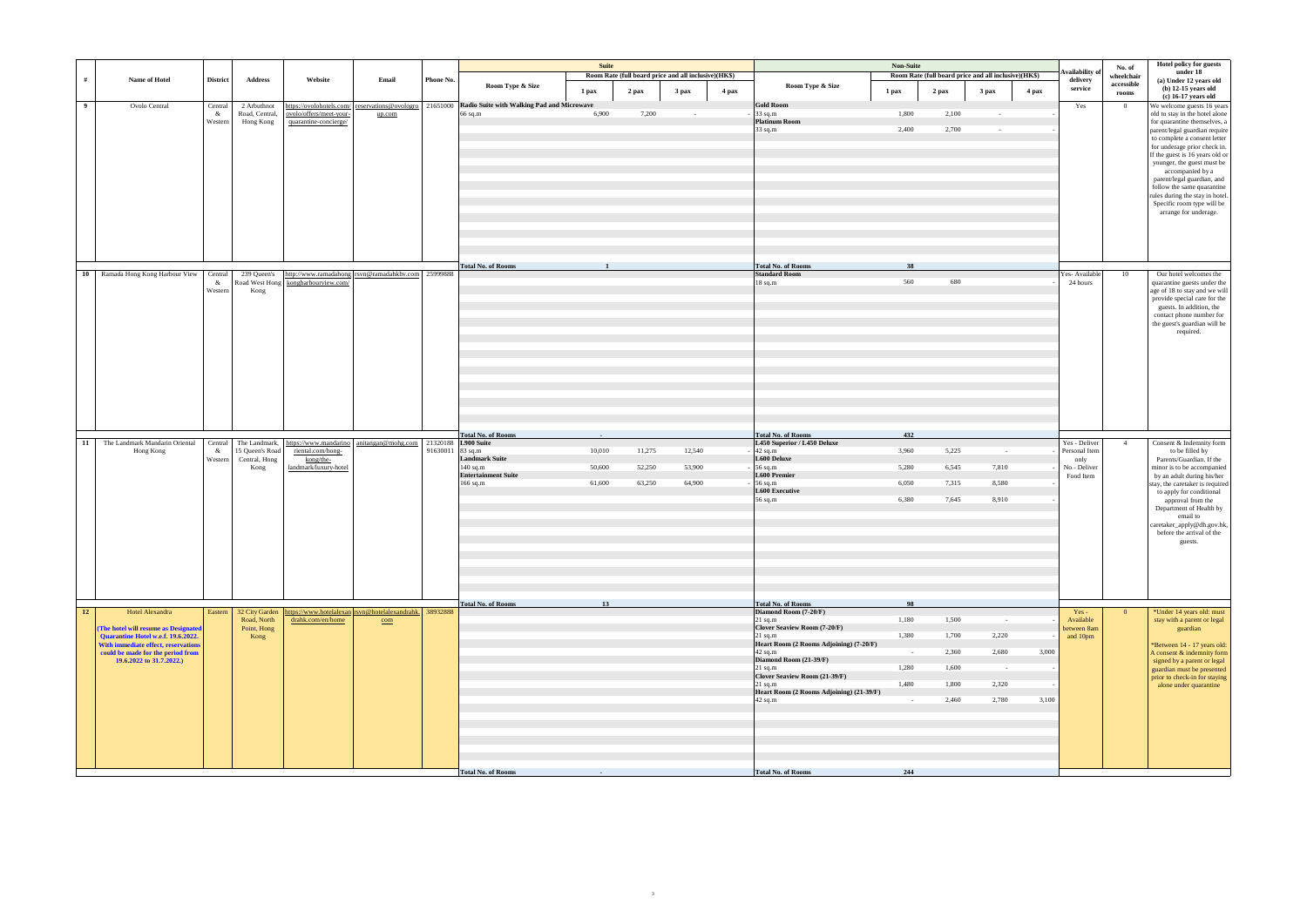|           |                                                                                                                                       |                 |                               |                                                                                                                          |                                                              |           |                           | <b>Suite</b>   |                                                      |            |       |                                                                                                                                                                           | Non-Suite       |                                                      |                  |       |                               |                      | Hotel policy for guests                              |
|-----------|---------------------------------------------------------------------------------------------------------------------------------------|-----------------|-------------------------------|--------------------------------------------------------------------------------------------------------------------------|--------------------------------------------------------------|-----------|---------------------------|----------------|------------------------------------------------------|------------|-------|---------------------------------------------------------------------------------------------------------------------------------------------------------------------------|-----------------|------------------------------------------------------|------------------|-------|-------------------------------|----------------------|------------------------------------------------------|
|           |                                                                                                                                       |                 |                               |                                                                                                                          |                                                              |           |                           |                | Room Rate (full board price and all inclusive)(HK\$) |            |       |                                                                                                                                                                           |                 | Room Rate (full board price and all inclusive)(HK\$) |                  |       | Availability o                | No. of<br>wheelchair | under 18                                             |
| #         | Name of Hotel                                                                                                                         | <b>District</b> | <b>Address</b>                | Website                                                                                                                  | Email                                                        | Phone No. | Room Type & Size          | 1 pax          | 2 pax                                                | 3 pax      | 4 pax | Room Type & Size                                                                                                                                                          | 1 pax           | 2 pax                                                | 3 <sub>max</sub> | 4 pax | delivery<br>service           | accessible<br>rooms  | (a) Under 12 years old<br>$(b)$ 12-15 years old      |
| 13        | iclub Fortress Hill Hotel                                                                                                             | Eastern         | 18 Merlin Street,             | https://www.iclub-                                                                                                       | servicedesk@fortresshil 39636300                             |           |                           |                |                                                      |            |       | <b>Economy</b>                                                                                                                                                            |                 |                                                      |                  |       | Yes. Accept                   | 8                    | (c) 16-17 years old<br>(a) Must stay with an adult   |
|           |                                                                                                                                       |                 | North Point                   | hotels.com/iclub-                                                                                                        | l.iclub-hotels.com                                           |           |                           |                |                                                      |            |       | 13 sq.m                                                                                                                                                                   | 500             |                                                      |                  |       | outside                       |                      | (b) A letter signed by his/her                       |
|           |                                                                                                                                       |                 |                               | fortress-hill-                                                                                                           |                                                              |           |                           |                |                                                      |            |       | <b>Economy Plus</b>                                                                                                                                                       |                 |                                                      |                  |       | delivery. Items               |                      | parent or guardian to confirm                        |
|           |                                                                                                                                       |                 |                               | hotel/en/home/home.ht<br>m <sub>l</sub>                                                                                  |                                                              |           |                           |                |                                                      |            |       | 13 sq.m<br><b>Standard</b>                                                                                                                                                | 530             |                                                      |                  |       | will be<br>delivered to       |                      | the arrangement is required<br>prior check-in        |
|           |                                                                                                                                       |                 |                               |                                                                                                                          |                                                              |           |                           |                |                                                      |            |       | $15$ sq.m                                                                                                                                                                 | 650             | 950                                                  |                  |       | room 3 times a                |                      | (c) A letter signed by his/her                       |
|           |                                                                                                                                       |                 |                               |                                                                                                                          |                                                              |           |                           |                |                                                      |            |       | <b>Standard Plus</b>                                                                                                                                                      |                 |                                                      |                  |       | day as                        |                      | parent or guardian to confirm                        |
|           |                                                                                                                                       |                 |                               |                                                                                                                          |                                                              |           |                           |                |                                                      |            |       | 15 sq.m<br>Superior                                                                                                                                                       | 690             | 990                                                  |                  |       | followed:<br>10:00am-         |                      | the arrangement is required<br>prior check-in        |
|           |                                                                                                                                       |                 |                               |                                                                                                                          |                                                              |           |                           |                |                                                      |            |       | 15 sq.m                                                                                                                                                                   | 730             | 1,030                                                |                  |       | 12:00noon                     |                      |                                                      |
|           |                                                                                                                                       |                 |                               |                                                                                                                          |                                                              |           |                           |                |                                                      |            |       | <b>Superior Plus</b><br>$15$ sq.m                                                                                                                                         | 790             | 1,090                                                |                  |       | $2:00$ pm-                    |                      |                                                      |
|           |                                                                                                                                       |                 |                               |                                                                                                                          |                                                              |           |                           |                |                                                      |            |       | <b>Connecting / Family Room (Harbourview)</b>                                                                                                                             |                 |                                                      |                  |       | 4:00 <sub>pm</sub><br>7:00pm- |                      |                                                      |
|           |                                                                                                                                       |                 |                               |                                                                                                                          |                                                              |           |                           |                |                                                      |            |       | 30 sq.m                                                                                                                                                                   | 1,590           | 1,590                                                | 1,890            | 2,190 | 9:00 <sub>pm</sub>            |                      |                                                      |
|           |                                                                                                                                       |                 |                               |                                                                                                                          |                                                              |           |                           |                |                                                      |            |       |                                                                                                                                                                           |                 |                                                      |                  |       |                               |                      |                                                      |
|           |                                                                                                                                       |                 |                               |                                                                                                                          |                                                              |           |                           |                |                                                      |            |       |                                                                                                                                                                           |                 |                                                      |                  |       |                               |                      |                                                      |
|           |                                                                                                                                       |                 |                               |                                                                                                                          |                                                              |           |                           |                |                                                      |            |       |                                                                                                                                                                           |                 |                                                      |                  |       |                               |                      |                                                      |
|           |                                                                                                                                       |                 |                               |                                                                                                                          |                                                              |           |                           |                |                                                      |            |       |                                                                                                                                                                           |                 |                                                      |                  |       |                               |                      |                                                      |
|           |                                                                                                                                       |                 |                               |                                                                                                                          |                                                              |           | <b>Total No. of Rooms</b> |                |                                                      |            |       | <b>Total No. of Rooms</b>                                                                                                                                                 | 260             |                                                      |                  |       |                               |                      |                                                      |
| 14        | Ramada Hong Kong Grand View                                                                                                           | Eastern         | No.88 Chun                    | grandview.com                                                                                                            | www.ramadahongkong hotel@ramadahkgv.co 21303388 Family Suite |           |                           | 990            | 1,110                                                | 1,230      |       | <b>Standard Room</b>                                                                                                                                                      | 650             | 770                                                  |                  |       | Yes-<br>Available             | $\overline{4}$       | (a) Must stay with an adult                          |
|           |                                                                                                                                       |                 | Yeung Street,<br>North Point, |                                                                                                                          | m                                                            |           | 36-40 sq.m                |                |                                                      |            |       | $1,350$ 20 sq.m<br><b>Superior Plus Room</b>                                                                                                                              |                 |                                                      | $\sim$           |       | between 7am                   |                      | (b) Under 14 years old Must<br>stay with an adult    |
|           |                                                                                                                                       |                 | Hong Kong                     |                                                                                                                          |                                                              |           |                           |                |                                                      |            |       | $20$ sq.m                                                                                                                                                                 | 680             | 800                                                  | $\sim 10^{-1}$   |       | and 11pm                      |                      | (c) No need stay with an                             |
|           |                                                                                                                                       |                 |                               |                                                                                                                          |                                                              |           |                           |                |                                                      |            |       | Deluxe Room                                                                                                                                                               | 730             | 850                                                  |                  |       |                               |                      | adult                                                |
|           |                                                                                                                                       |                 |                               |                                                                                                                          |                                                              |           |                           |                |                                                      |            |       | $20~\mathrm{sq}.\mathrm{m}$<br><b>Family Room</b>                                                                                                                         |                 |                                                      | $\sim$           |       |                               |                      |                                                      |
|           |                                                                                                                                       |                 |                               |                                                                                                                          |                                                              |           |                           |                |                                                      |            |       | 25 sq.m                                                                                                                                                                   | $\sim 10^{-11}$ | $\sim 10^{-1}$                                       | 930              |       |                               |                      |                                                      |
|           |                                                                                                                                       |                 |                               |                                                                                                                          |                                                              |           |                           |                |                                                      |            |       |                                                                                                                                                                           |                 |                                                      |                  |       |                               |                      |                                                      |
|           |                                                                                                                                       |                 |                               |                                                                                                                          |                                                              |           |                           |                |                                                      |            |       |                                                                                                                                                                           |                 |                                                      |                  |       |                               |                      |                                                      |
|           |                                                                                                                                       |                 |                               |                                                                                                                          |                                                              |           |                           |                |                                                      |            |       |                                                                                                                                                                           |                 |                                                      |                  |       |                               |                      |                                                      |
|           |                                                                                                                                       |                 |                               |                                                                                                                          |                                                              |           |                           |                |                                                      |            |       |                                                                                                                                                                           |                 |                                                      |                  |       |                               |                      |                                                      |
|           |                                                                                                                                       |                 |                               |                                                                                                                          |                                                              |           |                           |                |                                                      |            |       |                                                                                                                                                                           |                 |                                                      |                  |       |                               |                      |                                                      |
|           |                                                                                                                                       |                 |                               |                                                                                                                          |                                                              |           |                           |                |                                                      |            |       |                                                                                                                                                                           |                 |                                                      |                  |       |                               |                      |                                                      |
|           |                                                                                                                                       |                 |                               |                                                                                                                          |                                                              |           |                           |                |                                                      |            |       |                                                                                                                                                                           |                 |                                                      |                  |       |                               |                      |                                                      |
|           |                                                                                                                                       |                 |                               |                                                                                                                          |                                                              |           |                           |                |                                                      |            |       |                                                                                                                                                                           |                 |                                                      |                  |       |                               |                      |                                                      |
|           |                                                                                                                                       |                 |                               |                                                                                                                          |                                                              |           |                           |                |                                                      |            |       |                                                                                                                                                                           |                 |                                                      |                  |       |                               |                      |                                                      |
| <b>15</b> | Hong Kong Ocean Park Marriott   Southern   180 Wong Chuk   https://www.marriott.co   hkgop.DQH@marriotth   35551899   1 Bedroom Suite |                 |                               |                                                                                                                          |                                                              |           | <b>Total No. of Rooms</b> | 33             |                                                      |            |       | <b>Total No. of Rooms</b><br><b>Guest Room</b>                                                                                                                            | 284             |                                                      |                  |       | Yes-                          | 10                   | (a) Must stay with an adult                          |
|           | Hotel                                                                                                                                 |                 | Hang Road,                    | m/offers/we-care-7-                                                                                                      | otels.com                                                    |           | 59 sq.m                   | 4,600          | 5,100                                                | 6,100      |       | 24-29 sq.m                                                                                                                                                                | 1,800           | 2,300                                                | 3,300            |       | Available                     |                      | (b) Must stay with an adult                          |
|           |                                                                                                                                       |                 | Aberdeen, Hong                | night-quarantine-                                                                                                        |                                                              |           |                           |                |                                                      |            |       | <b>Guest Room, Pool View</b>                                                                                                                                              |                 | 2,500                                                |                  |       | between 10am                  |                      | (c) guest needs to present a                         |
|           | (The hotel will operate as<br><b>Designated Quarantine Hotel w.e.f.</b>                                                               |                 | Kong                          | package-off-<br>49921?propertycode=hk                                                                                    |                                                              |           |                           |                |                                                      |            |       | 24-29 sq.m<br><b>Kids Theme Room</b>                                                                                                                                      | 2,000           |                                                      | 3,500            |       | and 10pm                      |                      | consent form signed by<br>parent/legal guardian to   |
|           | 3.6.2022. With immediate effect,                                                                                                      |                 |                               | gop                                                                                                                      |                                                              |           |                           |                |                                                      |            |       | 29 sq.m                                                                                                                                                                   | 3,200           | 3,700                                                | 4,700            |       |                               |                      | confirm this arrangement                             |
|           | reservations could be made for the<br>period from 3.6.2022 to 31.7.2022.)                                                             |                 |                               |                                                                                                                          |                                                              |           |                           |                |                                                      |            |       |                                                                                                                                                                           |                 |                                                      |                  |       |                               |                      | before checking-in at the<br>hotel                   |
|           |                                                                                                                                       |                 |                               |                                                                                                                          |                                                              |           |                           |                |                                                      |            |       | Connecting Room request at HKD 400 net                                                                                                                                    |                 |                                                      |                  |       |                               |                      |                                                      |
|           |                                                                                                                                       |                 |                               |                                                                                                                          |                                                              |           |                           |                |                                                      |            |       |                                                                                                                                                                           |                 |                                                      |                  |       |                               |                      |                                                      |
|           |                                                                                                                                       |                 |                               |                                                                                                                          |                                                              |           |                           |                |                                                      |            |       |                                                                                                                                                                           |                 |                                                      |                  |       |                               |                      |                                                      |
|           |                                                                                                                                       |                 |                               |                                                                                                                          |                                                              |           |                           |                |                                                      |            |       |                                                                                                                                                                           |                 |                                                      |                  |       |                               |                      |                                                      |
|           |                                                                                                                                       |                 |                               |                                                                                                                          |                                                              |           |                           |                |                                                      |            |       |                                                                                                                                                                           |                 |                                                      |                  |       |                               |                      |                                                      |
|           |                                                                                                                                       |                 |                               |                                                                                                                          |                                                              |           |                           |                |                                                      |            |       |                                                                                                                                                                           |                 |                                                      |                  |       |                               |                      |                                                      |
|           |                                                                                                                                       |                 |                               |                                                                                                                          |                                                              |           |                           |                |                                                      |            |       |                                                                                                                                                                           |                 |                                                      |                  |       |                               |                      |                                                      |
|           |                                                                                                                                       |                 |                               |                                                                                                                          |                                                              |           |                           |                |                                                      |            |       |                                                                                                                                                                           |                 |                                                      |                  |       |                               |                      |                                                      |
|           |                                                                                                                                       |                 |                               |                                                                                                                          |                                                              |           |                           |                |                                                      |            |       |                                                                                                                                                                           |                 |                                                      |                  |       |                               |                      |                                                      |
|           |                                                                                                                                       |                 |                               |                                                                                                                          |                                                              |           | <b>Total No. of Rooms</b> | 5 <sup>5</sup> |                                                      |            |       | <b>Total No. of Rooms</b>                                                                                                                                                 | 225             |                                                      |                  |       |                               |                      |                                                      |
| 16        | Nina Hotel Island South                                                                                                               |                 | Hang Road,                    | Southern 55 Wong Chuk https://www.ninahotelgr reservations.is@ninahot 39688838 City View Suite<br>oup.com/en/nina-hotel- | elgroup.com                                                  |           | $60$ sq.m                 | 3,700          | 4,050                                                | $\sim$ $-$ |       | <b>City View Room</b><br>$30$ sq.m                                                                                                                                        | 950             | 1,300                                                | $\sim 10^{-11}$  |       | $Yes -$<br>Available 24       | 10                   | Children aged 13 or below<br>would need accompany by |
|           |                                                                                                                                       |                 |                               | Aberdeen, Hong island-south/quarantine                                                                                   |                                                              |           | <b>Aqua Suite</b>         |                |                                                      |            |       | <b>Hill View Room</b>                                                                                                                                                     |                 |                                                      |                  |       | hours                         |                      | an adult.                                            |
|           |                                                                                                                                       |                 | Kong                          |                                                                                                                          |                                                              |           | $60$ sq.m                 | 4,500          | 4,850                                                | $\sim$     |       | $30$ sq.m                                                                                                                                                                 | 1,150           | 1,500                                                | $\sim 10^{-1}$   |       |                               |                      |                                                      |
|           |                                                                                                                                       |                 |                               |                                                                                                                          |                                                              |           | <b>Grand Aqua Suite</b>   | 5,500          | 5,850                                                | $\sim$     |       | <b>Premier City View Room</b><br>$30$ sq.m                                                                                                                                | 1,350           | 1,700                                                | $\sim 10^{-1}$   |       |                               |                      | Children at 14-17 years old                          |
|           |                                                                                                                                       |                 |                               |                                                                                                                          |                                                              |           | $60$ sq.m                 |                |                                                      |            |       | <b>Premier Hill View Room</b>                                                                                                                                             |                 |                                                      |                  |       |                               |                      | would need to present a<br>Consent & Indemnity form  |
|           |                                                                                                                                       |                 |                               |                                                                                                                          |                                                              |           |                           |                |                                                      |            |       | $30$ sq.m                                                                                                                                                                 | 1,550           | 1,900                                                | $\sim$           |       |                               |                      | filled by Parents/Guardian.                          |
|           |                                                                                                                                       |                 |                               |                                                                                                                          |                                                              |           |                           |                |                                                      |            |       | <b>Hill View Room with Balcony</b><br>$30$ sq.m                                                                                                                           | 3,500           | 3,850                                                | $\sim$           |       |                               |                      |                                                      |
|           |                                                                                                                                       |                 |                               |                                                                                                                          |                                                              |           |                           |                |                                                      |            |       | <b>Family Room</b>                                                                                                                                                        |                 |                                                      |                  |       |                               |                      |                                                      |
|           |                                                                                                                                       |                 |                               |                                                                                                                          |                                                              |           |                           |                |                                                      |            |       | $60$ sq.m                                                                                                                                                                 | $\sim 10^{-11}$ | 3,000                                                | 3,350            | 3,700 |                               |                      |                                                      |
|           |                                                                                                                                       |                 |                               |                                                                                                                          |                                                              |           |                           |                |                                                      |            |       | <b>Interconnecting City View Room</b><br>$60$ sq.m                                                                                                                        | $\sim$ $-$      | 3,000                                                | 3,350            | 3,700 |                               |                      |                                                      |
|           |                                                                                                                                       |                 |                               |                                                                                                                          |                                                              |           |                           |                |                                                      |            |       | <b>Interconnecting Hill View Room</b>                                                                                                                                     |                 |                                                      |                  |       |                               |                      |                                                      |
|           |                                                                                                                                       |                 |                               |                                                                                                                          |                                                              |           |                           |                |                                                      |            |       | $60$ sq.m                                                                                                                                                                 | $\sim$          | 3.200                                                | 3,550            | 3,900 |                               |                      |                                                      |
|           |                                                                                                                                       |                 |                               |                                                                                                                          |                                                              |           |                           |                |                                                      |            |       | (Remarks: There are 2 rooms included in a set of Interconnecting City View Room &<br>Interconnecting Hill View Room, therefore there are total 16 sets of Interconnecting |                 |                                                      |                  |       |                               |                      |                                                      |
|           |                                                                                                                                       |                 |                               |                                                                                                                          |                                                              |           |                           |                |                                                      |            |       | City View Room and 10 sets of Interconnecting Hill View Room)                                                                                                             |                 |                                                      |                  |       |                               |                      |                                                      |
|           |                                                                                                                                       |                 |                               |                                                                                                                          |                                                              |           |                           |                |                                                      |            |       | <b>Total No. of Rooms</b>                                                                                                                                                 | 421             |                                                      |                  |       |                               |                      |                                                      |
|           |                                                                                                                                       |                 |                               |                                                                                                                          |                                                              |           | <b>Total No. of Rooms</b> | 11             |                                                      |            |       |                                                                                                                                                                           |                 |                                                      |                  |       |                               |                      |                                                      |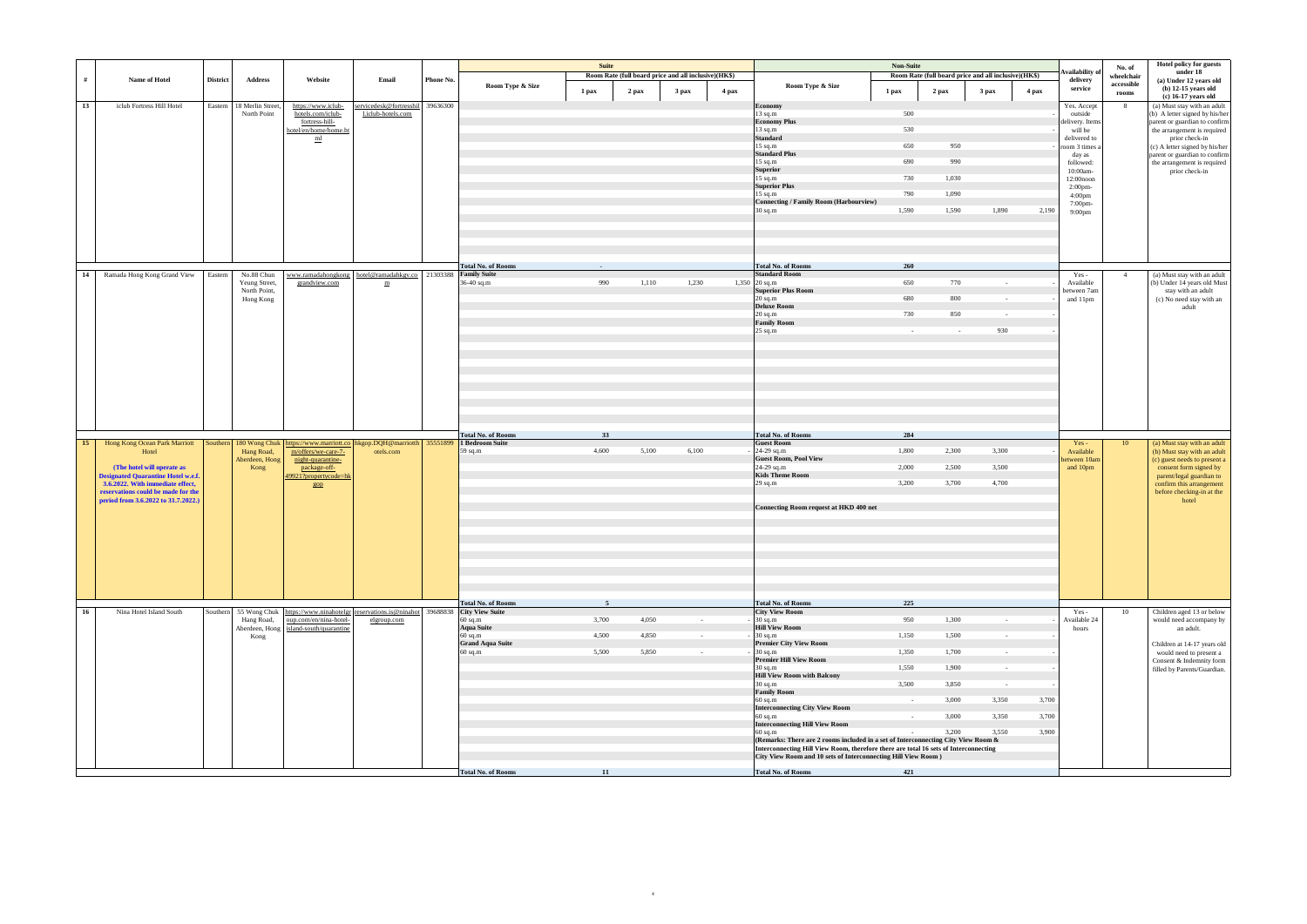|                                              |                 |                            |                                                                                                |                  |           |                                                        | Suite |       | Room Rate (full board price and all inclusive)(HK\$) |        |                                                                                                                                                        | Non-Suite       | Room Rate (full board price and all inclusive)(HK\$) |                  |       | <b>Availability</b> of          | No. of<br>wheelchair | Hotel policy for guests<br>under 18                                    |
|----------------------------------------------|-----------------|----------------------------|------------------------------------------------------------------------------------------------|------------------|-----------|--------------------------------------------------------|-------|-------|------------------------------------------------------|--------|--------------------------------------------------------------------------------------------------------------------------------------------------------|-----------------|------------------------------------------------------|------------------|-------|---------------------------------|----------------------|------------------------------------------------------------------------|
| #<br>Name of Hotel                           | <b>District</b> | <b>Address</b>             | Website                                                                                        | Email            | Phone No. | Room Type & Size                                       | 1 pax | 2 pax | 3 pax                                                | 4 pax  | Room Type & Size                                                                                                                                       | 1 pax           | $2$ pax                                              | 3 <sub>max</sub> | 4 pax | delivery<br>service             | accessible<br>rooms  | (a) Under 12 years old<br>$(b)$ 12-15 years old<br>(c) 16-17 years old |
| 17<br>Ovolo Southside                        | Southern        | 64 Wong Chuk               | https://ovolohotels.com/ reservations@ovologro                                                 |                  |           | 21651000 Rockstar Suite with Walking Pad and Microwave |       |       |                                                      |        | <b>Mini Twin</b>                                                                                                                                       |                 |                                                      |                  |       | Yes                             | $\overline{4}$       | We welcome guests between                                              |
|                                              |                 | Hang Road,<br>Wong Chuk    | ovolo/offers/meet-your-<br>quarantine-concierge/                                               | up.com           |           | 56 sq.m<br><b>Connecting Room Suite with Microwave</b> | 5,300 | 5,600 | $\sim$                                               |        | $20$ sq.m<br><b>Mini Queen</b>                                                                                                                         | 680             | 980                                                  | $\sim$           |       |                                 |                      | 14 to 17 years old to stay in<br>the hotel alone for quarantine        |
|                                              |                 | Hang                       |                                                                                                |                  |           | 44 sq.m<br><b>Connecting Room</b>                      | 4,300 | 4,600 | 4,900                                                | $\sim$ | $20$ sq.m<br><b>Deluxe Queen</b>                                                                                                                       | 880             | 1,180                                                | $\sim$ $-$       |       |                                 |                      | themselves, a parent/legal                                             |
|                                              |                 |                            |                                                                                                |                  |           | 44 sq.m                                                | 3,800 | 4,100 | 4,400                                                | $\sim$ | $24$ sq.m                                                                                                                                              | 1,300           | 1,600                                                | $\sim$           |       |                                 |                      | guardian require to complete<br>a consent letter for underage          |
|                                              |                 |                            |                                                                                                |                  |           |                                                        |       |       |                                                      |        | <b>Corner Deluxe</b><br>$28$ sq.m                                                                                                                      | 2,200           | 2,500                                                | $\sim$           |       |                                 |                      | prior check in.                                                        |
|                                              |                 |                            |                                                                                                |                  |           |                                                        |       |       |                                                      |        | Long Loft - Family & Friends                                                                                                                           |                 |                                                      |                  |       |                                 |                      | If the guest is 14 years old or<br>younger, the guest must be          |
|                                              |                 |                            |                                                                                                |                  |           |                                                        |       |       |                                                      |        | 28 sq.m<br><b>Long Loft Suite</b>                                                                                                                      | $\sim 10^{-1}$  | 2,500                                                | 2,800            |       |                                 |                      | accompanied by a<br>parent/legal guardian, and                         |
|                                              |                 |                            |                                                                                                |                  |           |                                                        |       |       |                                                      |        | $28 \text{ sq.m}$                                                                                                                                      | 2,200           | 2,500                                                |                  |       |                                 |                      | follow the same quarantine                                             |
|                                              |                 |                            |                                                                                                |                  |           |                                                        |       |       |                                                      |        | Long Loft - Work-in, Work-Out<br>$28$ sq.m                                                                                                             | 2,300           | 2,600                                                |                  |       |                                 |                      | rules during the stay in hotel.<br>Specific room type will be          |
|                                              |                 |                            |                                                                                                |                  |           |                                                        |       |       |                                                      |        |                                                                                                                                                        |                 |                                                      |                  |       |                                 |                      | arrange for underage.                                                  |
|                                              |                 |                            |                                                                                                |                  |           |                                                        |       |       |                                                      |        |                                                                                                                                                        |                 |                                                      |                  |       |                                 |                      |                                                                        |
|                                              |                 |                            |                                                                                                |                  |           | <b>Total No. of Rooms</b>                              | 20    |       |                                                      |        | <b>Total No. of Rooms</b>                                                                                                                              | 122             |                                                      |                  |       |                                 |                      |                                                                        |
| Best Western Hotel Causeway Bay<br><b>18</b> | Wan<br>Chai     | Road, Causeway             | 38 Bowrington http://www.bestwestern rsvn@bestwesternhotel 24966666<br>hotelhongkong.com       | hongkong.com     |           |                                                        |       |       |                                                      |        | <b>Single Room</b><br>$15$ sq.m                                                                                                                        | 590             | $\sim$                                               | $\sim$           |       | Yes - 24 hours<br>service       | 6                    | (a) $\&$ (b) $\&$ (c) Hotel<br>welcomes the quarantine                 |
|                                              |                 | Bay                        |                                                                                                |                  |           |                                                        |       |       |                                                      |        | <b>Double Room</b>                                                                                                                                     |                 |                                                      |                  |       |                                 |                      | guests under the age of 18 to                                          |
|                                              |                 |                            |                                                                                                |                  |           |                                                        |       |       |                                                      |        | $15$ sq.m                                                                                                                                              | $\sim 10^{-11}$ | 710                                                  | $\sim 10^{-1}$   |       |                                 |                      | stay and we will provide<br>special care for the guests. In            |
|                                              |                 |                            |                                                                                                |                  |           |                                                        |       |       |                                                      |        |                                                                                                                                                        |                 |                                                      |                  |       |                                 |                      | addition, the contact phone                                            |
|                                              |                 |                            |                                                                                                |                  |           |                                                        |       |       |                                                      |        |                                                                                                                                                        |                 |                                                      |                  |       |                                 |                      | number for the guest's<br>guardian will be required                    |
|                                              |                 |                            |                                                                                                |                  |           |                                                        |       |       |                                                      |        |                                                                                                                                                        |                 |                                                      |                  |       |                                 |                      |                                                                        |
|                                              |                 |                            |                                                                                                |                  |           |                                                        |       |       |                                                      |        |                                                                                                                                                        |                 |                                                      |                  |       |                                 |                      |                                                                        |
|                                              |                 |                            |                                                                                                |                  |           |                                                        |       |       |                                                      |        |                                                                                                                                                        |                 |                                                      |                  |       |                                 |                      |                                                                        |
|                                              |                 |                            |                                                                                                |                  |           |                                                        |       |       |                                                      |        |                                                                                                                                                        |                 |                                                      |                  |       |                                 |                      |                                                                        |
|                                              |                 |                            |                                                                                                |                  |           |                                                        |       |       |                                                      |        |                                                                                                                                                        |                 |                                                      |                  |       |                                 |                      |                                                                        |
|                                              |                 |                            |                                                                                                |                  |           |                                                        |       |       |                                                      |        |                                                                                                                                                        |                 |                                                      |                  |       |                                 |                      |                                                                        |
|                                              |                 |                            |                                                                                                |                  |           |                                                        |       |       |                                                      |        |                                                                                                                                                        |                 |                                                      |                  |       |                                 |                      |                                                                        |
|                                              |                 |                            |                                                                                                |                  |           | <b>Total No. of Rooms</b>                              |       |       |                                                      |        | <b>Total No. of Rooms</b>                                                                                                                              | 254             |                                                      |                  |       |                                 |                      |                                                                        |
| 19 Crowne Plaza Hong Kong Causeway           | Wan             |                            | 8 Leighton Road, www.cphongkong.com   rsvn@cphongkong.com   39803980   Executive Suite         |                  |           |                                                        |       |       |                                                      |        | <b>Standard Room</b>                                                                                                                                   |                 |                                                      |                  |       | Yes.                            | 6                    | (a) Guardian must register                                             |
| Bay                                          | Chai            | Causeway Bay,<br>Hong Kong |                                                                                                |                  |           | Ranging from 79 to 84 sq.m                             | 6,388 | 6,938 | 7,983                                                |        | 8,533 Ranging from 32 to 33 sq.m<br><b>Superior Room</b>                                                                                               | 1,488           | 2,038                                                | 3,083            | 3,633 | However,<br>hotel shall,        |                      | for the guest in advance.<br>(b) Guardian must register                |
|                                              |                 |                            |                                                                                                |                  |           |                                                        |       |       |                                                      |        | Ranging from 33 to 35 sq.m                                                                                                                             | 1,788           | 2,338                                                | 3,383            | 3,933 | from time to                    |                      | for the guest in advance.                                              |
|                                              |                 |                            |                                                                                                |                  |           |                                                        |       |       |                                                      |        | <b>Deluxe Room</b><br>Ranging from 33 to 37 sq.m                                                                                                       | 1,988           | 2,538                                                | 3,583            | 4,133 | time at its sole<br>discretion, |                      | (c) Guardian must register<br>for the guest in advance.                |
|                                              |                 |                            |                                                                                                |                  |           |                                                        |       |       |                                                      |        | <b>Family Room</b>                                                                                                                                     |                 |                                                      |                  |       | adjust this                     |                      |                                                                        |
|                                              |                 |                            |                                                                                                |                  |           |                                                        |       |       |                                                      |        | Ranging from 37 to 39 sq.m<br><b>Specialty Room</b>                                                                                                    | 2,388           | 2,938                                                | 3,488            | 4,038 | policy<br>according to          |                      |                                                                        |
|                                              |                 |                            |                                                                                                |                  |           |                                                        |       |       |                                                      |        | Ranging from 33 to 39 sq.m                                                                                                                             | 2,588           | 3,138                                                | 4,183            | 4,733 | the situation.                  |                      |                                                                        |
|                                              |                 |                            |                                                                                                |                  |           |                                                        |       |       |                                                      |        | <b>Racecourse View Room</b><br>Ranging from 37 to 39 sq.m                                                                                              | 2,888           | 3,438                                                | 4,483            | 5,033 |                                 |                      |                                                                        |
|                                              |                 |                            |                                                                                                |                  |           |                                                        |       |       |                                                      |        |                                                                                                                                                        |                 |                                                      |                  |       |                                 |                      |                                                                        |
|                                              |                 |                            |                                                                                                |                  |           |                                                        |       |       |                                                      |        |                                                                                                                                                        |                 |                                                      |                  |       |                                 |                      |                                                                        |
|                                              |                 |                            |                                                                                                |                  |           |                                                        |       |       |                                                      |        |                                                                                                                                                        |                 |                                                      |                  |       |                                 |                      |                                                                        |
|                                              |                 |                            |                                                                                                |                  |           |                                                        |       |       |                                                      |        |                                                                                                                                                        |                 |                                                      |                  |       |                                 |                      |                                                                        |
|                                              |                 |                            |                                                                                                |                  |           |                                                        |       |       |                                                      |        |                                                                                                                                                        |                 |                                                      |                  |       |                                 |                      |                                                                        |
|                                              |                 |                            |                                                                                                |                  |           | <b>Total No. of Rooms</b>                              | 10    |       |                                                      |        | <b>Total No. of Rooms</b>                                                                                                                              | 120             |                                                      |                  |       |                                 |                      |                                                                        |
| 20<br>Dorsett Wanchai, Hong Kong             | Wan<br>Chai     | 387 - 397<br>Queen's Road  | https://www.wanchai.do reservation.wanchai@d 35521133 Executive Suite Room<br>rsetthotels.com/ | orsetthotels.com |           | 48 sq.m                                                | 4,200 | 4,600 | 5,000                                                |        | <b>Superior Room</b><br>5,400   $19 - 22$ sq.m                                                                                                         | 990             | 1,390                                                |                  |       | Yes -<br>Available 24           | 10                   | (a) Age 11 years old : The<br>parent / legal guardian is               |
|                                              |                 | East, Wan Chai,            |                                                                                                |                  |           | <b>Theme Suite Room</b>                                |       |       |                                                      |        | <b>Superior Room with view</b>                                                                                                                         |                 |                                                      |                  |       | Hours                           |                      | required to sign a                                                     |
|                                              |                 | Hong Kong                  |                                                                                                |                  |           | 48 sq.m                                                | 4,600 | 5,000 | 5,400                                                |        | 5,800 $19 - 22$ sq.m<br>Premier Causeway Bay City View Room**                                                                                          | 1,200           | 1,600                                                |                  |       |                                 |                      | Declaration Form.<br>Below 11 years old : Must                         |
|                                              |                 |                            |                                                                                                |                  |           |                                                        |       |       |                                                      |        | $28$ sq.m<br><b>Premier Course View Room**</b>                                                                                                         | 1,500           | 1,900                                                |                  |       |                                 |                      | Stay with an adult                                                     |
|                                              |                 |                            |                                                                                                |                  |           |                                                        |       |       |                                                      |        | 28 sq.m                                                                                                                                                | 1,800           | 2,200                                                | 2,600            |       |                                 |                      | (b) Between 12 and 15 years<br>old : The parent / legal                |
|                                              |                 |                            |                                                                                                |                  |           |                                                        |       |       |                                                      |        | <b>Deluxe Triple Room</b><br>28 sq.m                                                                                                                   | 2,000           | 2,000                                                | 2,400            |       |                                 |                      | guardian is required to sign a                                         |
|                                              |                 |                            |                                                                                                |                  |           |                                                        |       |       |                                                      |        | <b>Family Quad Room</b>                                                                                                                                |                 |                                                      |                  |       |                                 |                      | Declaration Form<br>(c) Between 16 and 17 years                        |
|                                              |                 |                            |                                                                                                |                  |           |                                                        |       |       |                                                      |        | $32$ sq.m                                                                                                                                              | 2,500           | 2,500                                                | 2,900            | 3,300 |                                 |                      | old : The parent / legal                                               |
|                                              |                 |                            |                                                                                                |                  |           |                                                        |       |       |                                                      |        |                                                                                                                                                        |                 |                                                      |                  |       |                                 |                      | guardian is required to sign a<br><b>Delclaration Form</b>             |
|                                              |                 |                            |                                                                                                |                  |           |                                                        |       |       |                                                      |        | ** Limited Number of Inter-Connecting Rooms Available, Subject to Availability.<br>Additional Daily Supplement HK\$400net will be applied in each room |                 |                                                      |                  |       |                                 |                      |                                                                        |
|                                              |                 |                            |                                                                                                |                  |           |                                                        |       |       |                                                      |        |                                                                                                                                                        |                 |                                                      |                  |       |                                 |                      |                                                                        |
|                                              |                 |                            |                                                                                                |                  |           |                                                        |       |       |                                                      |        |                                                                                                                                                        |                 |                                                      |                  |       |                                 |                      |                                                                        |
|                                              |                 |                            |                                                                                                |                  |           |                                                        |       |       |                                                      |        |                                                                                                                                                        |                 |                                                      |                  |       |                                 |                      |                                                                        |
|                                              |                 |                            |                                                                                                |                  |           | <b>Total No. of Rooms</b>                              | 20    |       |                                                      |        | <b>Total No. of Rooms</b>                                                                                                                              | 414             |                                                      |                  |       |                                 |                      |                                                                        |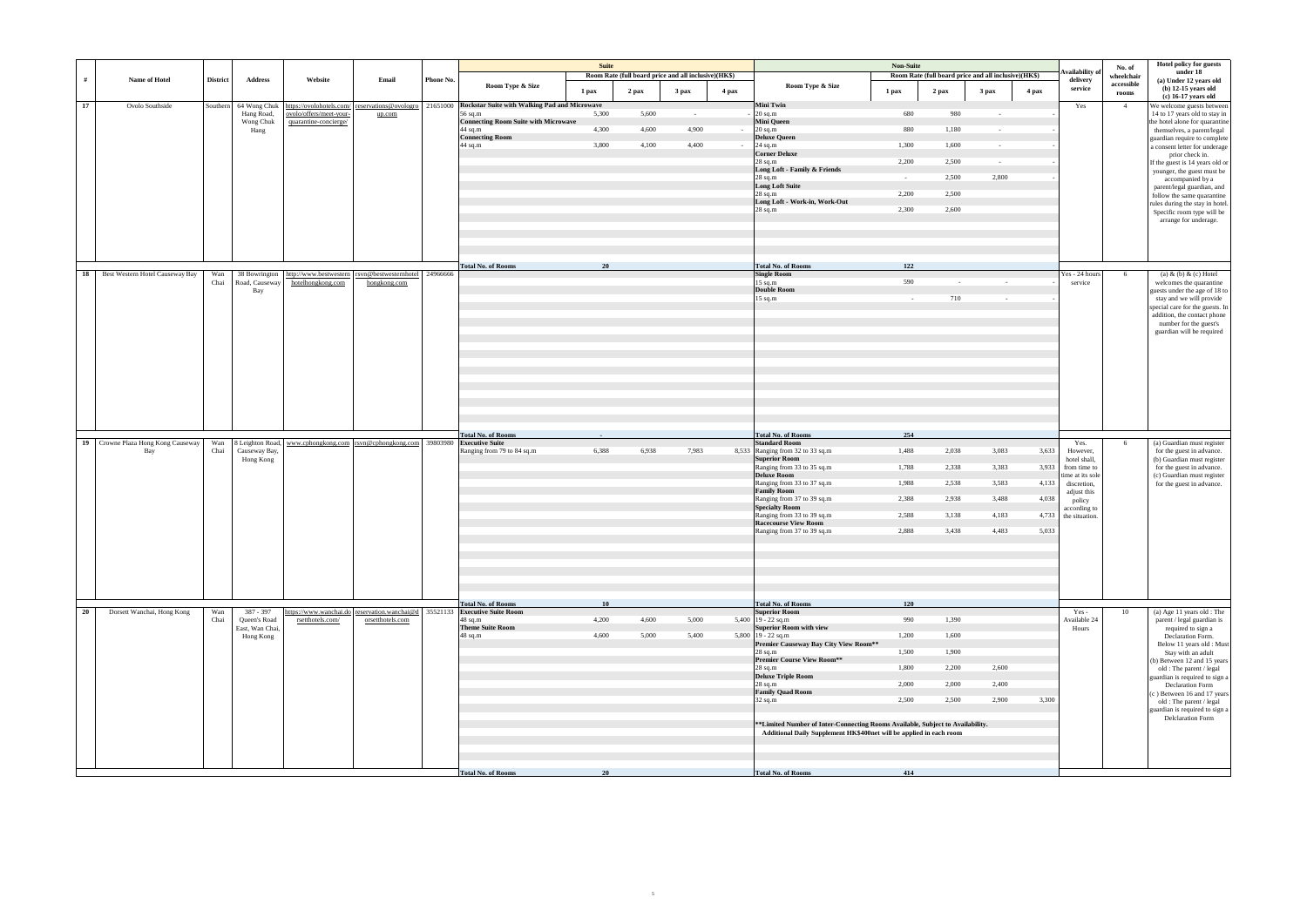|    |                               |                 |                             |                                                                                                                      |                                   |           |                                                                 | Suite                   |                                                      |       |       |                                                   | Non-Suite |       |                                                      |       |                                    |                      | Hotel policy for guests                                     |
|----|-------------------------------|-----------------|-----------------------------|----------------------------------------------------------------------------------------------------------------------|-----------------------------------|-----------|-----------------------------------------------------------------|-------------------------|------------------------------------------------------|-------|-------|---------------------------------------------------|-----------|-------|------------------------------------------------------|-------|------------------------------------|----------------------|-------------------------------------------------------------|
|    |                               |                 |                             |                                                                                                                      |                                   |           |                                                                 |                         | Room Rate (full board price and all inclusive)(HK\$) |       |       |                                                   |           |       | Room Rate (full board price and all inclusive)(HK\$) |       | <b>Availability</b> of             | No. of<br>wheelchair | under 18                                                    |
| #  | Name of Hotel                 | <b>District</b> | <b>Address</b>              | Website                                                                                                              | Email                             | Phone No. | Room Type & Size                                                | 1 pax                   | 2 pax                                                | 3 pax | 4 pax | Room Type & Size                                  | 1 pax     | 2 pax | 3 <sub>max</sub>                                     | 4 pax | delivery<br>service                | accessible           | (a) Under 12 years old<br>$(b)$ 12-15 years old             |
|    |                               |                 |                             |                                                                                                                      |                                   |           |                                                                 |                         |                                                      |       |       |                                                   |           |       |                                                      |       |                                    | rooms                | $(c)$ 16-17 years old                                       |
| 21 | Eco Tree Hotel Causeway Bay   | Wan<br>Chai     | 15 Mercury                  | https://causewaybay.eco   reservation@ecotreehot   23171338 Premier Suite<br>Street, Causeway treehotel.com.hk/home/ | elcwb.com.hk                      |           | 35 sq.m                                                         | 1,380                   | 1,580                                                |       |       | <b>Superior Room</b><br>$15$ sq.m                 | 650       | 880   |                                                      |       | Yes -<br>Available                 | 2                    | (a) Must stay with an adult<br>(b) Must stay with an adult  |
|    |                               |                 | Bay, Hong Kong              |                                                                                                                      |                                   |           |                                                                 |                         |                                                      |       |       | <b>Superior Corner Room</b>                       |           |       |                                                      |       | between 9am                        |                      | (c) The guardian needs to                                   |
|    |                               |                 |                             |                                                                                                                      |                                   |           |                                                                 |                         |                                                      |       |       | $18$ sq.m                                         | 850       | 1,080 |                                                      |       | and 9pm                            |                      | sign a consent form                                         |
|    |                               |                 |                             |                                                                                                                      |                                   |           |                                                                 |                         |                                                      |       |       | Deluxe Room<br>$22$ sq.m                          | 1,050     | 1,280 | 1,480                                                |       |                                    |                      |                                                             |
|    |                               |                 |                             |                                                                                                                      |                                   |           |                                                                 |                         |                                                      |       |       |                                                   |           |       |                                                      |       |                                    |                      |                                                             |
|    |                               |                 |                             |                                                                                                                      |                                   |           |                                                                 |                         |                                                      |       |       |                                                   |           |       |                                                      |       |                                    |                      |                                                             |
|    |                               |                 |                             |                                                                                                                      |                                   |           |                                                                 |                         |                                                      |       |       |                                                   |           |       |                                                      |       |                                    |                      |                                                             |
|    |                               |                 |                             |                                                                                                                      |                                   |           |                                                                 |                         |                                                      |       |       |                                                   |           |       |                                                      |       |                                    |                      |                                                             |
|    |                               |                 |                             |                                                                                                                      |                                   |           |                                                                 |                         |                                                      |       |       |                                                   |           |       |                                                      |       |                                    |                      |                                                             |
|    |                               |                 |                             |                                                                                                                      |                                   |           |                                                                 |                         |                                                      |       |       |                                                   |           |       |                                                      |       |                                    |                      |                                                             |
|    |                               |                 |                             |                                                                                                                      |                                   |           |                                                                 |                         |                                                      |       |       |                                                   |           |       |                                                      |       |                                    |                      |                                                             |
|    |                               |                 |                             |                                                                                                                      |                                   |           |                                                                 |                         |                                                      |       |       |                                                   |           |       |                                                      |       |                                    |                      |                                                             |
|    |                               |                 |                             |                                                                                                                      |                                   |           |                                                                 |                         |                                                      |       |       |                                                   |           |       |                                                      |       |                                    |                      |                                                             |
|    |                               |                 |                             |                                                                                                                      |                                   |           |                                                                 |                         |                                                      |       |       |                                                   |           |       |                                                      |       |                                    |                      |                                                             |
|    |                               |                 |                             |                                                                                                                      |                                   |           |                                                                 |                         |                                                      |       |       |                                                   |           |       |                                                      |       |                                    |                      |                                                             |
| 22 | Empire Hotel Causeway Bay     | Wan             |                             | No. 8 Wing Hing http://www.empirehotel                                                                               | reservations-                     |           | <b>Total No. of Rooms</b><br>36922333 Suite Type (Studio Suite) | $\overline{\mathbf{2}}$ |                                                      |       |       | <b>Total No. of Rooms</b><br><b>Economy Room</b>  | 77        |       |                                                      |       | Y, Accept                          | $\overline{3}$       | (a) Must stay with an adult                                 |
|    |                               | Chai            | Street, Hong                | .com.hk                                                                                                              | cwb@empirehotel-                  |           | 23.7 sq.m                                                       | 1,280                   | 1,480                                                |       |       | 12.1 sq.m                                         | 630       | 830   | $\sim 10^{-1}$                                       |       | outside                            |                      | (b) Must stay with an adult                                 |
|    |                               |                 | Kong                        |                                                                                                                      | hongkong.com                      |           | <b>Suite Type (Connecting Rooms)</b>                            |                         |                                                      |       |       | <b>Standard Room</b>                              |           |       |                                                      |       | delivery items,                    |                      | (c) Guest needs to present a                                |
|    |                               |                 |                             |                                                                                                                      |                                   |           | 31 sq.m                                                         | $\sim$ $-$              | 1,560                                                | 1,760 |       | 1,960 14.9 sq.m<br><b>Deluxe Room</b>             | 730       | 930   | $\sim$                                               |       | will be<br>delivered to            |                      | consent letter signed by a<br>parent/ legal guardian to     |
|    |                               |                 |                             |                                                                                                                      |                                   |           |                                                                 |                         |                                                      |       |       | 18.6 sq.m                                         | 1,080     | 1,280 | $\sim$                                               |       | room 3 times a                     |                      | confirm such arrangement                                    |
|    |                               |                 |                             |                                                                                                                      |                                   |           |                                                                 |                         |                                                      |       |       |                                                   |           |       |                                                      |       | day:                               |                      | upon check-in                                               |
|    |                               |                 |                             |                                                                                                                      |                                   |           |                                                                 |                         |                                                      |       |       |                                                   |           |       |                                                      |       | $10:00 - 12:00$<br>$14:00 - 16:00$ |                      |                                                             |
|    |                               |                 |                             |                                                                                                                      |                                   |           |                                                                 |                         |                                                      |       |       |                                                   |           |       |                                                      |       | $19:00 - 21:00$                    |                      |                                                             |
|    |                               |                 |                             |                                                                                                                      |                                   |           |                                                                 |                         |                                                      |       |       |                                                   |           |       |                                                      |       |                                    |                      |                                                             |
|    |                               |                 |                             |                                                                                                                      |                                   |           |                                                                 |                         |                                                      |       |       |                                                   |           |       |                                                      |       |                                    |                      |                                                             |
|    |                               |                 |                             |                                                                                                                      |                                   |           |                                                                 |                         |                                                      |       |       |                                                   |           |       |                                                      |       |                                    |                      |                                                             |
|    |                               |                 |                             |                                                                                                                      |                                   |           |                                                                 |                         |                                                      |       |       |                                                   |           |       |                                                      |       |                                    |                      |                                                             |
|    |                               |                 |                             |                                                                                                                      |                                   |           |                                                                 |                         |                                                      |       |       |                                                   |           |       |                                                      |       |                                    |                      |                                                             |
|    |                               |                 |                             |                                                                                                                      |                                   |           |                                                                 |                         |                                                      |       |       |                                                   |           |       |                                                      |       |                                    |                      |                                                             |
|    |                               |                 |                             |                                                                                                                      |                                   |           |                                                                 |                         |                                                      |       |       |                                                   |           |       |                                                      |       |                                    |                      |                                                             |
|    |                               |                 |                             |                                                                                                                      |                                   | 36922333  | <b>Total No. of Rooms</b><br>Suite Type (Studio Suite)          | 16                      |                                                      |       |       | <b>Total No. of Rooms</b><br><b>Standard Room</b> | 179       |       |                                                      |       |                                    |                      | (a) Must stay with an adult                                 |
| 23 | Empire Prestige Causeway Bay  | Wan<br>Chai     | No. 8A Wing<br>Hing Street, | http://www.empirehotel<br>.com.hk                                                                                    | reservations-<br>cwb@empirehotel- |           | 29.7 sq.m                                                       | 1,280                   | 1,480                                                |       |       | 14.2 sq.m                                         | 730       | 930   | $\sim$ $ \sim$                                       |       | Y, Accept<br>outside               | 2                    | (b) Must stay with an adult                                 |
|    |                               |                 | Hong Kong                   |                                                                                                                      | hongkong.com                      |           |                                                                 |                         |                                                      |       |       |                                                   |           |       |                                                      |       | delivery items,                    |                      | (c) Guest needs to present a                                |
|    |                               |                 |                             |                                                                                                                      |                                   |           |                                                                 |                         |                                                      |       |       |                                                   |           |       |                                                      |       | will be<br>delivered to            |                      | consent letter signed by a                                  |
|    |                               |                 |                             |                                                                                                                      |                                   |           |                                                                 |                         |                                                      |       |       |                                                   |           |       |                                                      |       | room 3 times a                     |                      | parent/ legal guardian to<br>confirm such arrangement       |
|    |                               |                 |                             |                                                                                                                      |                                   |           |                                                                 |                         |                                                      |       |       |                                                   |           |       |                                                      |       | day:                               |                      | upon check-in                                               |
|    |                               |                 |                             |                                                                                                                      |                                   |           |                                                                 |                         |                                                      |       |       |                                                   |           |       |                                                      |       | $10:00 - 12:00$<br>$14:00 - 16:00$ |                      |                                                             |
|    |                               |                 |                             |                                                                                                                      |                                   |           |                                                                 |                         |                                                      |       |       |                                                   |           |       |                                                      |       | $19:00 - 21:00$                    |                      |                                                             |
|    |                               |                 |                             |                                                                                                                      |                                   |           |                                                                 |                         |                                                      |       |       |                                                   |           |       |                                                      |       |                                    |                      |                                                             |
|    |                               |                 |                             |                                                                                                                      |                                   |           |                                                                 |                         |                                                      |       |       |                                                   |           |       |                                                      |       |                                    |                      |                                                             |
|    |                               |                 |                             |                                                                                                                      |                                   |           |                                                                 |                         |                                                      |       |       |                                                   |           |       |                                                      |       |                                    |                      |                                                             |
|    |                               |                 |                             |                                                                                                                      |                                   |           |                                                                 |                         |                                                      |       |       |                                                   |           |       |                                                      |       |                                    |                      |                                                             |
|    |                               |                 |                             |                                                                                                                      |                                   |           |                                                                 |                         |                                                      |       |       |                                                   |           |       |                                                      |       |                                    |                      |                                                             |
|    |                               |                 |                             |                                                                                                                      |                                   |           |                                                                 |                         |                                                      |       |       |                                                   |           |       |                                                      |       |                                    |                      |                                                             |
|    |                               |                 |                             |                                                                                                                      |                                   |           |                                                                 |                         |                                                      |       |       |                                                   |           |       |                                                      |       |                                    |                      |                                                             |
|    |                               |                 |                             |                                                                                                                      |                                   |           | <b>Total No. of Rooms</b>                                       | $\overline{2}$          |                                                      |       |       | <b>Total No. of Rooms</b>                         | 67        |       |                                                      |       |                                    |                      |                                                             |
| 24 | Hotel Indigo Hong Kong Island | Wan<br>Chai     | Road East                   | No. 246 Queen's www.hotelindigo.com/h rsvn.hkgin@ihg.com<br>ongkong                                                  |                                   |           | 39263888 Hotel Indigo Premier Suite<br>$63$ sq.m                | 4,500                   | 4,850                                                | 5,200 |       | Hotel Indigo Superior Room<br>5,550 $30$ sq.m     | 1,390     | 1,740 | 2,090                                                |       | Yes -<br>Available                 | $\overline{4}$       | (a) Must stay with an adult<br>(b) Must stay with an adult. |
|    |                               |                 |                             |                                                                                                                      |                                   |           | <b>Hotel Indigo Family Room</b>                                 |                         |                                                      |       |       | <b>Hotel Indigo Deluxe Room</b>                   |           |       |                                                      |       | between 7am                        |                      | For guest 15 years old or                                   |
|    |                               |                 |                             |                                                                                                                      |                                   |           | 63 sq.m                                                         |                         |                                                      | 4,000 |       | 4,350 33 sq.m                                     | 1,790     | 2,140 | 2,490                                                |       | and 11:30pm                        |                      | above can check into the<br>hotel by themselves after       |
|    |                               |                 |                             |                                                                                                                      |                                   |           |                                                                 |                         |                                                      |       |       |                                                   |           |       |                                                      |       |                                    |                      | signing a consent form                                      |
|    |                               |                 |                             |                                                                                                                      |                                   |           |                                                                 |                         |                                                      |       |       |                                                   |           |       |                                                      |       |                                    |                      | before check-in by their legal                              |
|    |                               |                 |                             |                                                                                                                      |                                   |           |                                                                 |                         |                                                      |       |       |                                                   |           |       |                                                      |       |                                    |                      | guardian.<br>(c) Can check into the hotel                   |
|    |                               |                 |                             |                                                                                                                      |                                   |           |                                                                 |                         |                                                      |       |       |                                                   |           |       |                                                      |       |                                    |                      | by themselves after signing a                               |
|    |                               |                 |                             |                                                                                                                      |                                   |           |                                                                 |                         |                                                      |       |       |                                                   |           |       |                                                      |       |                                    |                      | consent form before check-in                                |
|    |                               |                 |                             |                                                                                                                      |                                   |           |                                                                 |                         |                                                      |       |       |                                                   |           |       |                                                      |       |                                    |                      | by their legal guardian.                                    |
|    |                               |                 |                             |                                                                                                                      |                                   |           |                                                                 |                         |                                                      |       |       |                                                   |           |       |                                                      |       |                                    |                      |                                                             |
|    |                               |                 |                             |                                                                                                                      |                                   |           |                                                                 |                         |                                                      |       |       |                                                   |           |       |                                                      |       |                                    |                      |                                                             |
|    |                               |                 |                             |                                                                                                                      |                                   |           |                                                                 |                         |                                                      |       |       |                                                   |           |       |                                                      |       |                                    |                      |                                                             |
|    |                               |                 |                             |                                                                                                                      |                                   |           |                                                                 |                         |                                                      |       |       |                                                   |           |       |                                                      |       |                                    |                      |                                                             |
|    |                               |                 |                             |                                                                                                                      |                                   |           |                                                                 |                         |                                                      |       |       |                                                   |           |       |                                                      |       |                                    |                      |                                                             |
|    |                               |                 |                             |                                                                                                                      |                                   |           | <b>Total No. of Rooms</b>                                       | 11                      |                                                      |       |       | <b>Total No. of Rooms</b>                         | 127       |       |                                                      |       |                                    |                      |                                                             |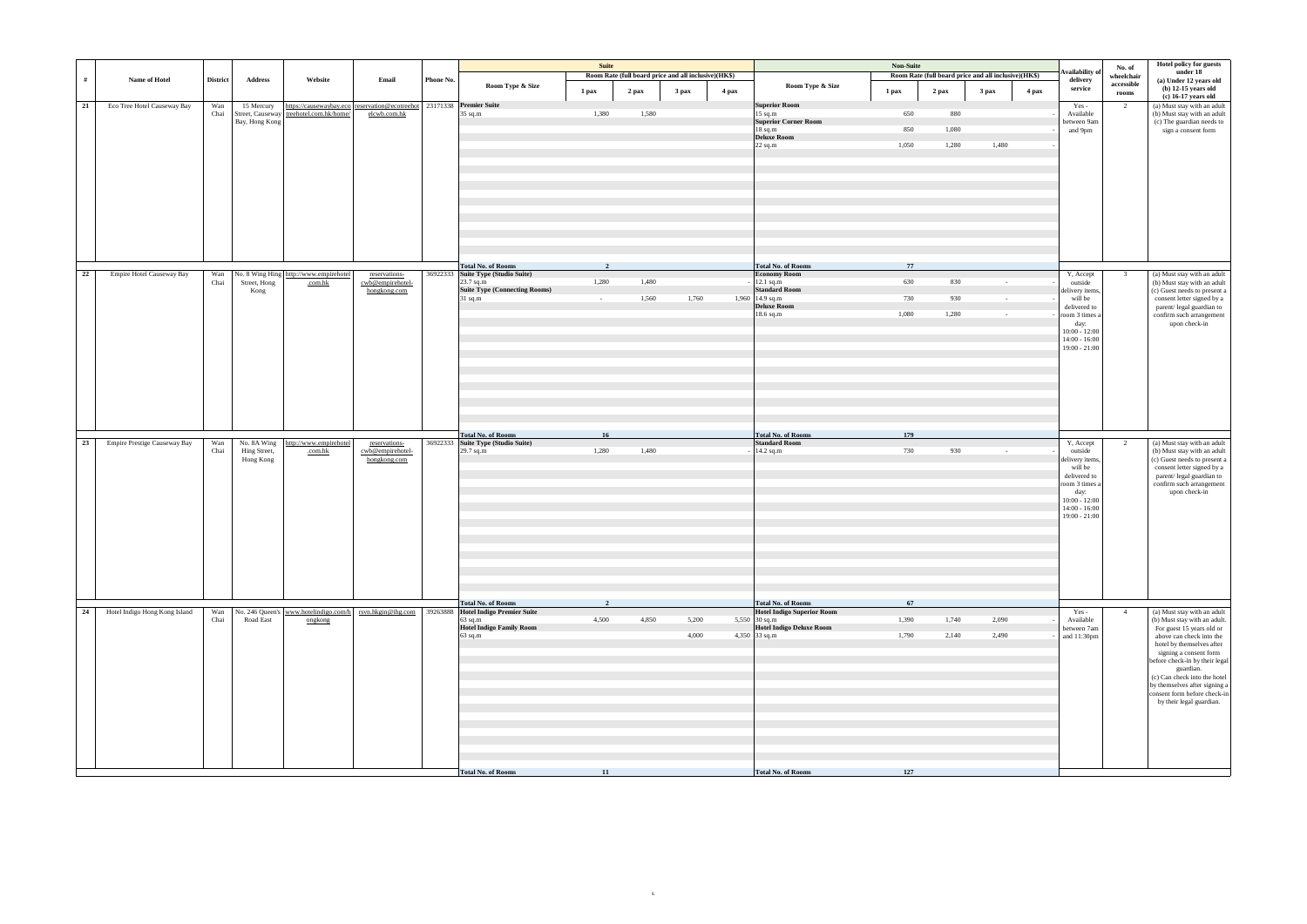|    |                                                                         |                 |                               |                     |                                                                             |           |                                                                 | <b>Suite</b>   |        |                                                      |       |                                                                 | <b>Non-Suite</b> |         |                                                      |        |                            | No. of              | <b>Hotel policy for guests</b>                           |
|----|-------------------------------------------------------------------------|-----------------|-------------------------------|---------------------|-----------------------------------------------------------------------------|-----------|-----------------------------------------------------------------|----------------|--------|------------------------------------------------------|-------|-----------------------------------------------------------------|------------------|---------|------------------------------------------------------|--------|----------------------------|---------------------|----------------------------------------------------------|
| #  | Name of Hotel                                                           | <b>District</b> | <b>Address</b>                | Website             | Email                                                                       | Phone No. |                                                                 |                |        | Room Rate (full board price and all inclusive)(HK\$) |       |                                                                 |                  |         | Room Rate (full board price and all inclusive)(HK\$) |        | vailability of<br>delivery | wheelchair          | under 18<br>(a) Under 12 years old                       |
|    |                                                                         |                 |                               |                     |                                                                             |           | Room Type & Size                                                | 1 pax          | 2 pax  | 3 pax                                                | 4 pax | Room Type & Size                                                | 1 pax            | $2$ pax | 3 <sub>max</sub>                                     | 4 pax  | service                    | accessible<br>rooms | $(b)$ 12-15 years old                                    |
|    | 25<br>Lanson Place Causeway Bay, Hong                                   | Wan             | 133 Leighton                  |                     | https://lansonplace.com/ enquiry.lphk@lansonpl                              |           | 34776888 Prestige Suit with Microwave                           |                |        |                                                      |       | <b>Superior Room with Microwave</b>                             |                  |         |                                                      |        | Yes-                       | -1                  | (c) 16-17 years old<br>(a) Must stay with an adult       |
|    | Kong                                                                    | Chai            | Road, Causeway                | causewaybay/        | ace.com                                                                     |           | 48 - 56 sq.m                                                    | 2,939          | 3,339  | 4,139                                                |       | 35 sq.m                                                         | 1,389            | 1,789   | $\sim$ $-$                                           |        | Available                  |                     | (b) Must stay with an adult                              |
|    |                                                                         |                 | Bay, Hong Kong                |                     |                                                                             |           | Penthouse One-Bedroom Suite with Microwave<br>92 sq.m           | 6,999          | 7,399  | 8,199                                                |       | <b>Premier Room with Microwave</b><br>$37$ sq.m                 | 1,589            | 1,989   | $\sim 10^{-1}$                                       |        | between 8am<br>and 10pm    |                     | (c) Do not need to stay with<br>an adult                 |
|    |                                                                         |                 |                               |                     |                                                                             |           | Penthouse Two-Bedroom Suite with Microwave                      |                |        |                                                      |       | <b>Deluxe Room with Microwave</b>                               |                  |         |                                                      |        |                            |                     | Consent & Indemnity form                                 |
|    |                                                                         |                 |                               |                     |                                                                             |           | $140$ sq.m<br><b>Penthouse Two-Bedroom Suite with Microwave</b> | 9.999          | 10,399 | 10,799                                               |       | 11,199 $ 40 - 46$ sq.m<br><b>Grand Luxe Room with Microwave</b> | 1,889            | 2,289   | 3,089                                                |        |                            |                     | to be filled by<br>Parents/Guardian. If                  |
|    |                                                                         |                 |                               |                     |                                                                             |           | 186 sq.m                                                        | 12,999         | 13,399 | 13,799                                               |       | 14,199 $ 45 - 51$ sq.m                                          | 2,339            | 2,739   | 3,539                                                |        |                            |                     | the minor is to be                                       |
|    |                                                                         |                 |                               |                     |                                                                             |           |                                                                 |                |        |                                                      |       |                                                                 |                  |         |                                                      |        |                            |                     | accompanied by an adult<br>during his/her stay,          |
|    |                                                                         |                 |                               |                     |                                                                             |           |                                                                 |                |        |                                                      |       |                                                                 |                  |         |                                                      |        |                            |                     | the caretaker is required to                             |
|    |                                                                         |                 |                               |                     |                                                                             |           |                                                                 |                |        |                                                      |       |                                                                 |                  |         |                                                      |        |                            |                     | apply for conditional<br>approval from                   |
|    |                                                                         |                 |                               |                     |                                                                             |           |                                                                 |                |        |                                                      |       |                                                                 |                  |         |                                                      |        |                            |                     | the Department of Health by                              |
|    |                                                                         |                 |                               |                     |                                                                             |           |                                                                 |                |        |                                                      |       |                                                                 |                  |         |                                                      |        |                            |                     | email to                                                 |
|    |                                                                         |                 |                               |                     |                                                                             |           |                                                                 |                |        |                                                      |       |                                                                 |                  |         |                                                      |        |                            |                     | caretaker_apply@dh.gov.hk,<br>before the arrival of the  |
|    |                                                                         |                 |                               |                     |                                                                             |           |                                                                 |                |        |                                                      |       |                                                                 |                  |         |                                                      |        |                            |                     | guests.                                                  |
|    |                                                                         |                 |                               |                     |                                                                             |           |                                                                 |                |        |                                                      |       |                                                                 |                  |         |                                                      |        |                            |                     |                                                          |
| 26 | Nina Hotel Causeway Bay                                                 | Wan             | 18 King's Rd,                 |                     | https://www.ninahotelgr   reservations.cwb@nina   35532898   Deluxe Suite   |           | <b>Total No. of Rooms</b>                                       | 25             |        |                                                      |       | <b>Total No. of Rooms</b><br><b>Superior Room</b>               | 130              |         |                                                      |        | Yes-                       | $\overline{0}$      | a) Age 13 and under: require                             |
|    |                                                                         | Chai            | Causeway Bay                  | oup.com/zh-hk/nina- |                                                                             |           | $52$ sq.m                                                       | 3,800          | 4,150  | 4,500                                                |       | $-26$ sq.m                                                      | 1,000            | 1,350   | $\sim$                                               |        | Available                  |                     | adults to accompany                                      |
|    | (Commence business from 7)<br>February 2022)                            |                 |                               | hotel-causeway-bay  |                                                                             |           | <b>Deluxe Harbour View Suite</b><br>$52$ sq.m                   | 4.300          | 4,650  | 5,000                                                |       | <b>Superior Connecting Rooms</b><br>52 sq.m                     | $\sim$ $-$       | 2,700   | 3,050                                                | 3,400  | between 9am<br>and 11pm    |                     | b) Age 14-17: require parent'                            |
|    |                                                                         |                 |                               |                     |                                                                             |           |                                                                 |                |        |                                                      |       | <b>Deluxe Room</b>                                              |                  |         |                                                      |        |                            |                     | s written consent                                        |
|    |                                                                         |                 |                               |                     |                                                                             |           |                                                                 |                |        |                                                      |       | $26$ sq.m<br><b>Deluxe Connecting Rooms</b>                     | 1,100            | 1,450   | $\sim 10^{-11}$                                      |        |                            |                     |                                                          |
|    |                                                                         |                 |                               |                     |                                                                             |           |                                                                 |                |        |                                                      |       | 52 sq.m<br><b>Premier Room</b>                                  | $\sim$ $-$       | 2,900   | 3,250                                                | 3,600  |                            |                     |                                                          |
|    |                                                                         |                 |                               |                     |                                                                             |           |                                                                 |                |        |                                                      |       | $26$ sq.m                                                       | 1,200            | 1,550   | $\sim 10^{-11}$                                      | $\sim$ |                            |                     |                                                          |
|    |                                                                         |                 |                               |                     |                                                                             |           |                                                                 |                |        |                                                      |       | <b>Premier Connecting Rooms</b><br>52 sq.m                      | $\sim$ $-$       | 3,100   | 3,450                                                | 3,800  |                            |                     |                                                          |
|    |                                                                         |                 |                               |                     |                                                                             |           |                                                                 |                |        |                                                      |       | <b>Premier Harbour View Connecting Rooms</b>                    |                  |         |                                                      |        |                            |                     |                                                          |
|    |                                                                         |                 |                               |                     |                                                                             |           |                                                                 |                |        |                                                      |       | $60$ sq.m                                                       | $\sim$ $-$       | 3,500   | 3,850                                                | 4,200  |                            |                     |                                                          |
|    |                                                                         |                 |                               |                     |                                                                             |           |                                                                 |                |        |                                                      |       |                                                                 |                  |         |                                                      |        |                            |                     |                                                          |
|    |                                                                         |                 |                               |                     |                                                                             |           |                                                                 |                |        |                                                      |       |                                                                 |                  |         |                                                      |        |                            |                     |                                                          |
|    |                                                                         |                 |                               |                     |                                                                             |           |                                                                 |                |        |                                                      |       |                                                                 |                  |         |                                                      |        |                            |                     |                                                          |
|    |                                                                         |                 |                               |                     |                                                                             |           | <b>Total No. of Rooms</b>                                       | 25             |        |                                                      |       | <b>Total No. of Rooms</b>                                       | 144              |         |                                                      |        |                            |                     |                                                          |
| 27 | Novotel Century Hong Kong                                               | Wan             | 238 Jaffe Road,               |                     | https://www.novotelhon h3562-re1@accor.com 25076634 Junior Suite            |           |                                                                 | 2,990          | 3,290  | 3,590                                                |       | <b>Standard Room</b>                                            | 990              | 1,290   |                                                      |        | Yes-                       | $\mathbf{0}$        | (a) Must stay with an adult                              |
|    | (The hotel will operate as                                              | Chai            | Wan Chai<br><b>Hong Kong</b>  | gkongcentury.com/   |                                                                             |           | $46$ sq.m<br><b>Executive Suite</b>                             |                |        |                                                      |       | $23$ sq.m<br><b>Superior Room</b>                               |                  |         |                                                      |        | Available<br>between 8am   |                     | (b) Must stay with an adult<br>(c) The guest needs to    |
|    | <b>Designated Quarantine Hotel w.e.f.</b>                               |                 |                               |                     |                                                                             |           | 75 sq.m                                                         | 4,990          | 5,290  | 5,990                                                |       | 6,690 23 sq.m                                                   | 1,240            | 1,540   |                                                      |        | and 11pm                   |                     | present a                                                |
|    | 20.6.2022. With immediate effect,<br>reservations could be made for the |                 |                               |                     |                                                                             |           |                                                                 |                |        |                                                      |       | <b>Executive Premier Room</b><br>$23$ sq.m                      | 1,540            | 1,840   |                                                      |        |                            |                     | document signed by a<br>parent/ legal guardian to        |
|    | period from 20.6.2022 to 31.7.2022.)                                    |                 |                               |                     |                                                                             |           |                                                                 |                |        |                                                      |       |                                                                 |                  |         |                                                      |        |                            |                     | confirm such arrangement.                                |
|    |                                                                         |                 |                               |                     |                                                                             |           |                                                                 |                |        |                                                      |       |                                                                 |                  |         |                                                      |        |                            |                     |                                                          |
|    |                                                                         |                 |                               |                     |                                                                             |           |                                                                 |                |        |                                                      |       |                                                                 |                  |         |                                                      |        |                            |                     |                                                          |
|    |                                                                         |                 |                               |                     |                                                                             |           |                                                                 |                |        |                                                      |       |                                                                 |                  |         |                                                      |        |                            |                     |                                                          |
|    |                                                                         |                 |                               |                     |                                                                             |           |                                                                 |                |        |                                                      |       |                                                                 |                  |         |                                                      |        |                            |                     |                                                          |
|    |                                                                         |                 |                               |                     |                                                                             |           |                                                                 |                |        |                                                      |       |                                                                 |                  |         |                                                      |        |                            |                     |                                                          |
|    |                                                                         |                 |                               |                     |                                                                             |           |                                                                 |                |        |                                                      |       |                                                                 |                  |         |                                                      |        |                            |                     |                                                          |
|    |                                                                         |                 |                               |                     |                                                                             |           |                                                                 |                |        |                                                      |       |                                                                 |                  |         |                                                      |        |                            |                     |                                                          |
|    |                                                                         |                 |                               |                     |                                                                             |           |                                                                 |                |        |                                                      |       |                                                                 |                  |         |                                                      |        |                            |                     |                                                          |
|    |                                                                         |                 |                               |                     |                                                                             |           | Total No. of Rooms                                              | $\overline{7}$ |        |                                                      |       | <b>Total No. of Rooms</b>                                       | 104              |         |                                                      |        |                            |                     |                                                          |
| 28 | <b>OZO Wesley Hong Kong</b>                                             | Wan<br>Chai     | 22 Hennessy<br>Road, Wanchai, | om/wesley-hongkong  | https://www.ozohotels.c info.wesley@ozohotels. 22923000 Suite Studio<br>com |           | 34 sq.m                                                         | 1,800          | 2,100  | $\sim 10^{-1}$                                       |       | <b>Superior Room</b><br>$20$ sq.m                               | 980              | 1,280   | $\sim 100$                                           |        | $Yes -$<br>Available       | 3 <sup>2</sup>      | (a) must be accompanied by<br>parents or a guardian for  |
|    | (With immediate effect, reservations                                    |                 | Hong Kong,                    |                     |                                                                             |           |                                                                 |                |        |                                                      |       | <b>Deluxe Room</b>                                              |                  |         |                                                      |        | between 8am -              |                     | quarantine, and prior                                    |
|    | could be made for the period from<br>19.5.2022 to 31.7.2022.)           |                 | China                         |                     |                                                                             |           |                                                                 |                |        |                                                      |       | $20$ sq.m<br><b>Deluxe Corner Room</b>                          | 1,180            | 1,480   | $\sim 100$ km s $^{-1}$                              |        | 10 <sub>pm</sub>           |                     | approval must be obtained<br>from the Department of      |
|    |                                                                         |                 |                               |                     |                                                                             |           |                                                                 |                |        |                                                      |       | $22$ sq.m                                                       | 1,280            | 1,580   | $\sim 10^{-1}$                                       |        |                            |                     | Health.                                                  |
|    |                                                                         |                 |                               |                     |                                                                             |           |                                                                 |                |        |                                                      |       | Supplement for connecting room HK\$ 400                         |                  |         |                                                      |        |                            |                     | (b) $\&$ (c) should they be<br>unaccompanied by an adult |
|    |                                                                         |                 |                               |                     |                                                                             |           |                                                                 |                |        |                                                      |       |                                                                 |                  |         |                                                      |        |                            |                     | for quarantine, a consent and                            |
|    |                                                                         |                 |                               |                     |                                                                             |           |                                                                 |                |        |                                                      |       |                                                                 |                  |         |                                                      |        |                            |                     | indemnity form signed by<br>parents or a legal guardian  |
|    |                                                                         |                 |                               |                     |                                                                             |           |                                                                 |                |        |                                                      |       |                                                                 |                  |         |                                                      |        |                            |                     | must be presented upon                                   |
|    |                                                                         |                 |                               |                     |                                                                             |           |                                                                 |                |        |                                                      |       |                                                                 |                  |         |                                                      |        |                            |                     | arrival.                                                 |
|    |                                                                         |                 |                               |                     |                                                                             |           |                                                                 |                |        |                                                      |       |                                                                 |                  |         |                                                      |        |                            |                     |                                                          |
|    |                                                                         |                 |                               |                     |                                                                             |           |                                                                 |                |        |                                                      |       |                                                                 |                  |         |                                                      |        |                            |                     |                                                          |
|    |                                                                         |                 |                               |                     |                                                                             |           |                                                                 |                |        |                                                      |       |                                                                 |                  |         |                                                      |        |                            |                     |                                                          |
|    |                                                                         |                 |                               |                     |                                                                             |           |                                                                 |                |        |                                                      |       |                                                                 |                  |         |                                                      |        |                            |                     |                                                          |
|    |                                                                         |                 |                               |                     |                                                                             |           | <b>Total No. of Rooms</b>                                       | 14             |        |                                                      |       | <b>Total No. of Rooms</b>                                       | 143              |         |                                                      |        |                            |                     |                                                          |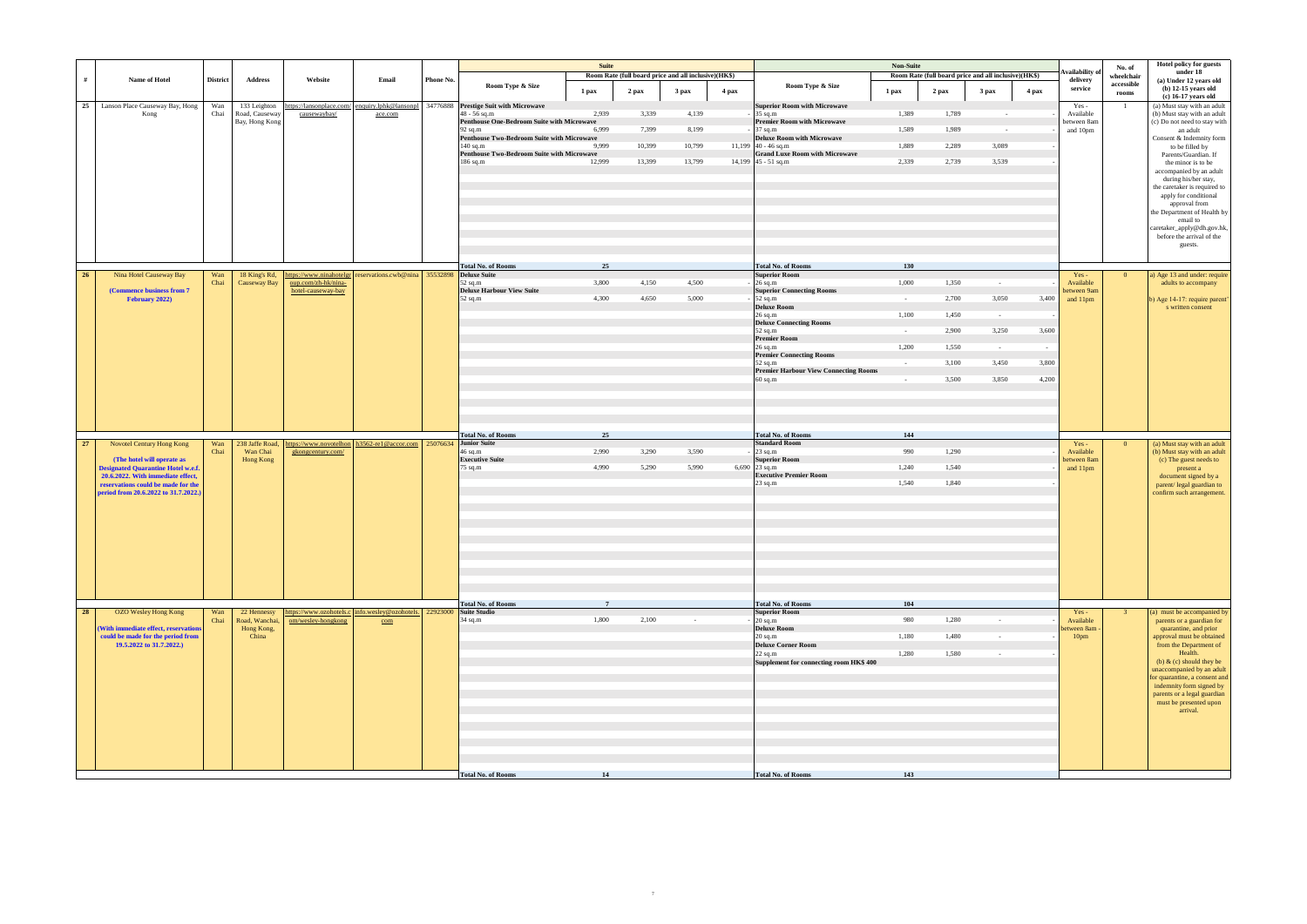|    |                                                        |                 |                           |                                              |                                                                        |           |                                                                                                    | Suite  |                                                      |        |            |                                                                            | <b>Non-Suite</b> |                                                      |                 |        |                             | No. of              | Hotel policy for guests                                         |
|----|--------------------------------------------------------|-----------------|---------------------------|----------------------------------------------|------------------------------------------------------------------------|-----------|----------------------------------------------------------------------------------------------------|--------|------------------------------------------------------|--------|------------|----------------------------------------------------------------------------|------------------|------------------------------------------------------|-----------------|--------|-----------------------------|---------------------|-----------------------------------------------------------------|
| #  | Name of Hotel                                          | <b>District</b> | Address                   | Website                                      | Email                                                                  | Phone No. |                                                                                                    |        | Room Rate (full board price and all inclusive)(HK\$) |        |            |                                                                            |                  | Room Rate (full board price and all inclusive)(HK\$) |                 |        | Availability o<br>delivery  | wheelchair          | under 18<br>(a) Under 12 years old                              |
|    |                                                        |                 |                           |                                              |                                                                        |           | Room Type & Size                                                                                   | 1 pax  | 2 pax                                                | 3 pax  | 4 pax      | Room Type & Size                                                           | 1 pax            | 2 pax                                                | 3 pax           | 4 pax  | service                     | accessible<br>rooms | $(b)$ 12-15 years old                                           |
| 29 | The Charterhouse Causeway Bay                          | Wan             | No. 209-219,              |                                              | www.charterhouse.com   info@charterhouse.com   28335566   Junior Suite |           |                                                                                                    |        |                                                      |        |            | <b>Economy Single Room</b>                                                 |                  |                                                      |                 |        | $Yes -$                     | $\overline{0}$      | $(c)$ 16-17 years old<br>(a) Must stay with an adult            |
|    | Hong Kong                                              | Chai            | Wanchai Road,             |                                              |                                                                        |           | 34 sq.m                                                                                            | 1,150  | 1,400                                                | $\sim$ |            | $15$ sq.m                                                                  | 650              | $\sim$ $-$                                           | $\sim$          |        | Available                   |                     | (b) Must stay with an adult                                     |
|    | (With immediate effect, reservations                   |                 | Hong Kong                 |                                              |                                                                        |           |                                                                                                    |        |                                                      |        |            | <b>Superior Room / Business Room / Family Room</b><br>$19$ sq.m            | 750              | 1,000                                                | $\sim$          |        | between 9am<br>and 9pm      |                     | (c) Must stay with an adult                                     |
|    | could be made for the period from                      |                 |                           |                                              |                                                                        |           |                                                                                                    |        |                                                      |        |            | <b>Signature Room</b>                                                      |                  |                                                      |                 |        |                             |                     |                                                                 |
|    | 13.5.2022 to 31.7.2022.)                               |                 |                           |                                              |                                                                        |           |                                                                                                    |        |                                                      |        |            | 28 sq.m                                                                    | 1,150            | 1,400                                                | $\sim 10^{-11}$ |        |                             |                     |                                                                 |
|    |                                                        |                 |                           |                                              |                                                                        |           |                                                                                                    |        |                                                      |        |            |                                                                            |                  |                                                      |                 |        |                             |                     |                                                                 |
|    |                                                        |                 |                           |                                              |                                                                        |           |                                                                                                    |        |                                                      |        |            |                                                                            |                  |                                                      |                 |        |                             |                     |                                                                 |
|    |                                                        |                 |                           |                                              |                                                                        |           |                                                                                                    |        |                                                      |        |            |                                                                            |                  |                                                      |                 |        |                             |                     |                                                                 |
|    |                                                        |                 |                           |                                              |                                                                        |           |                                                                                                    |        |                                                      |        |            |                                                                            |                  |                                                      |                 |        |                             |                     |                                                                 |
|    |                                                        |                 |                           |                                              |                                                                        |           |                                                                                                    |        |                                                      |        |            |                                                                            |                  |                                                      |                 |        |                             |                     |                                                                 |
|    |                                                        |                 |                           |                                              |                                                                        |           |                                                                                                    |        |                                                      |        |            |                                                                            |                  |                                                      |                 |        |                             |                     |                                                                 |
|    |                                                        |                 |                           |                                              |                                                                        |           |                                                                                                    |        |                                                      |        |            |                                                                            |                  |                                                      |                 |        |                             |                     |                                                                 |
|    |                                                        |                 |                           |                                              |                                                                        |           |                                                                                                    |        |                                                      |        |            |                                                                            |                  |                                                      |                 |        |                             |                     |                                                                 |
|    |                                                        |                 |                           |                                              |                                                                        |           | <b>Total No. of Rooms</b>                                                                          |        |                                                      |        |            | <b>Total No. of Rooms</b>                                                  | 283              |                                                      |                 |        |                             |                     |                                                                 |
| 30 | Bridal Tea House Hotel Hung Hom Kowloon No. 69 Gillies |                 |                           | https://bthhotel.com                         | info@bthhotel.com                                                      | 23641212  |                                                                                                    |        |                                                      |        |            | <b>Standard Room</b>                                                       |                  |                                                      |                 |        | Y                           | $\overline{0}$      | Hotel does not accept                                           |
|    | Gillies Avenue South                                   | City            | Avenue South,<br>Hung Hom |                                              |                                                                        |           |                                                                                                    |        |                                                      |        |            | $10$ sq.m                                                                  | 530              | $\sim$                                               |                 |        |                             |                     | children under 18 years old                                     |
|    |                                                        |                 |                           |                                              |                                                                        |           |                                                                                                    |        |                                                      |        |            |                                                                            |                  |                                                      |                 |        |                             |                     |                                                                 |
|    |                                                        |                 |                           |                                              |                                                                        |           |                                                                                                    |        |                                                      |        |            |                                                                            |                  |                                                      |                 |        |                             |                     |                                                                 |
|    |                                                        |                 |                           |                                              |                                                                        |           |                                                                                                    |        |                                                      |        |            |                                                                            |                  |                                                      |                 |        |                             |                     |                                                                 |
|    |                                                        |                 |                           |                                              |                                                                        |           |                                                                                                    |        |                                                      |        |            |                                                                            |                  |                                                      |                 |        |                             |                     |                                                                 |
|    |                                                        |                 |                           |                                              |                                                                        |           |                                                                                                    |        |                                                      |        |            |                                                                            |                  |                                                      |                 |        |                             |                     |                                                                 |
|    |                                                        |                 |                           |                                              |                                                                        |           |                                                                                                    |        |                                                      |        |            |                                                                            |                  |                                                      |                 |        |                             |                     |                                                                 |
|    |                                                        |                 |                           |                                              |                                                                        |           |                                                                                                    |        |                                                      |        |            |                                                                            |                  |                                                      |                 |        |                             |                     |                                                                 |
|    |                                                        |                 |                           |                                              |                                                                        |           |                                                                                                    |        |                                                      |        |            |                                                                            |                  |                                                      |                 |        |                             |                     |                                                                 |
|    |                                                        |                 |                           |                                              |                                                                        |           |                                                                                                    |        |                                                      |        |            |                                                                            |                  |                                                      |                 |        |                             |                     |                                                                 |
|    |                                                        |                 |                           |                                              |                                                                        |           |                                                                                                    |        |                                                      |        |            |                                                                            |                  |                                                      |                 |        |                             |                     |                                                                 |
| 31 | iclub Ma Tau Wai Hotel                                 | Kowloon         | 8 Ha Heung                | https://www.iclub-                           | servicedesk@matauwai. 39636600                                         |           | <b>Total No. of Rooms</b>                                                                          |        |                                                      |        |            | <b>Total No. of Rooms</b><br><b>Standard</b>                               | 45               |                                                      |                 |        | Yes. Accept                 | 8 <sup>1</sup>      | (a) Must stay with an adult                                     |
|    |                                                        | City            | Road, Ma Tau              | hotels.com/iclub-ma-                         | iclub-hotels.com                                                       |           |                                                                                                    |        |                                                      |        |            | $13.2 - 18.7$ sq.m                                                         | 750              | 850                                                  | $\sim$          |        | outside                     |                     | (b) A letter signed by his/her                                  |
|    |                                                        |                 | Wai, Hong Kong            | tau-wai-hotel                                |                                                                        |           |                                                                                                    |        |                                                      |        |            | Connecting/Family Room (18 sets of connecting rooms)<br>26.9 - 34.6 sq. m. | 1,600            | 1,600                                                | 1,700           | 1,800  | delivery. Items<br>will be  |                     | parent or guardian to confirm<br>the arrangement is required    |
|    |                                                        |                 |                           |                                              |                                                                        |           |                                                                                                    |        |                                                      |        |            |                                                                            |                  |                                                      |                 |        | delivered to                |                     | prior check-in                                                  |
|    |                                                        |                 |                           |                                              |                                                                        |           |                                                                                                    |        |                                                      |        |            |                                                                            |                  |                                                      |                 |        | room 3 times a<br>day as    |                     | (c) A letter signed by his/her<br>parent or guardian to confirm |
|    |                                                        |                 |                           |                                              |                                                                        |           |                                                                                                    |        |                                                      |        |            |                                                                            |                  |                                                      |                 |        | followed:                   |                     | the arrangement is required                                     |
|    |                                                        |                 |                           |                                              |                                                                        |           |                                                                                                    |        |                                                      |        |            |                                                                            |                  |                                                      |                 |        | 10:00 am -<br>12:00 noon,   |                     | prior check-in                                                  |
|    |                                                        |                 |                           |                                              |                                                                        |           |                                                                                                    |        |                                                      |        |            |                                                                            |                  |                                                      |                 |        | $2:00$ pm - $4:00$          |                     |                                                                 |
|    |                                                        |                 |                           |                                              |                                                                        |           |                                                                                                    |        |                                                      |        |            |                                                                            |                  |                                                      |                 |        | pm, 7:00 pm -<br>$9:00$ pm. |                     |                                                                 |
|    |                                                        |                 |                           |                                              |                                                                        |           |                                                                                                    |        |                                                      |        |            |                                                                            |                  |                                                      |                 |        |                             |                     |                                                                 |
|    |                                                        |                 |                           |                                              |                                                                        |           |                                                                                                    |        |                                                      |        |            |                                                                            |                  |                                                      |                 |        |                             |                     |                                                                 |
|    |                                                        |                 |                           |                                              |                                                                        |           |                                                                                                    |        |                                                      |        |            |                                                                            |                  |                                                      |                 |        |                             |                     |                                                                 |
|    |                                                        |                 |                           |                                              |                                                                        |           |                                                                                                    |        |                                                      |        |            |                                                                            |                  |                                                      |                 |        |                             |                     |                                                                 |
|    |                                                        |                 |                           |                                              |                                                                        |           | <b>Total No. of Rooms</b>                                                                          |        |                                                      |        |            | <b>Total No. of Rooms</b>                                                  | 340              |                                                      |                 |        |                             |                     |                                                                 |
| 32 | Kerry Hotel, Hong Kong                                 |                 |                           |                                              |                                                                        |           | Kowloon 38 Hung Luen   https://www.shangri- csteam.hongkong@shan 27338786 Executive Sea View Suite |        |                                                      |        |            | <b>Deluxe City View Room</b>                                               |                  |                                                      |                 |        | Y                           | -9                  | (a) Must stay with an adult                                     |
|    |                                                        | City            | Bay, Kowloon              | Road, Hung Hom la.com/en/hongkong/ker<br>ry/ | gri-la.com                                                             |           | $90$ sq.m<br><b>Executive Sea View Suite with Balcony</b>                                          | 8,000  | 8,600                                                | 9,200  | $\sim$ $-$ | $42$ sq.m<br><b>Deluxe Sea View Room</b>                                   | 1,906            | 2,506                                                | 3,106           | $\sim$ |                             |                     | (b) Must stay with an adult<br>(c) The hotel suggests that      |
|    |                                                        |                 | Hong Kong SAR             |                                              |                                                                        |           | 90 sq.m<br>Connecting room supplement fee-HK\$400                                                  | 15,000 | 15,600                                               | 16,200 |            | $42$ sq.m<br><b>Premier City View Room</b>                                 | 3,000            | 3,600                                                | 4,200           |        |                             |                     | guests aged 18 years or                                         |
|    |                                                        |                 |                           |                                              |                                                                        |           |                                                                                                    |        |                                                      |        |            | 52 sq.m                                                                    | 2,506            | 3,106                                                | 3,706           |        |                             |                     | under be accompanied by a<br>parent or legal guardian. If       |
|    |                                                        |                 |                           |                                              |                                                                        |           |                                                                                                    |        |                                                      |        |            | <b>Premier Sea View Room</b><br>52 sq.m                                    | 3,600            | 4,200                                                | 4,800           |        |                             |                     | the guest decides to stay                                       |
|    |                                                        |                 |                           |                                              |                                                                        |           |                                                                                                    |        |                                                      |        |            | Club Premier Sea View Room with Balcony                                    |                  |                                                      |                 |        |                             |                     | alone, the guest needs to<br>present a letter signed by a       |
|    |                                                        |                 |                           |                                              |                                                                        |           |                                                                                                    |        |                                                      |        |            | 79 sq.m<br>Connecting room supplement fee-HK\$400                          | 10,000           | 10,600                                               | 11,200          |        |                             |                     | parent/legal guardian to<br>confirm this arrangement            |
|    |                                                        |                 |                           |                                              |                                                                        |           |                                                                                                    |        |                                                      |        |            |                                                                            |                  |                                                      |                 |        |                             |                     | before checking-in at the                                       |
|    |                                                        |                 |                           |                                              |                                                                        |           |                                                                                                    |        |                                                      |        |            |                                                                            |                  |                                                      |                 |        |                             |                     | hotel.                                                          |
|    |                                                        |                 |                           |                                              |                                                                        |           |                                                                                                    |        |                                                      |        |            |                                                                            |                  |                                                      |                 |        |                             |                     |                                                                 |
|    |                                                        |                 |                           |                                              |                                                                        |           |                                                                                                    |        |                                                      |        |            |                                                                            |                  |                                                      |                 |        |                             |                     |                                                                 |
|    |                                                        |                 |                           |                                              |                                                                        |           |                                                                                                    |        |                                                      |        |            |                                                                            |                  |                                                      |                 |        |                             |                     |                                                                 |
|    |                                                        |                 |                           |                                              |                                                                        |           |                                                                                                    |        |                                                      |        |            |                                                                            |                  |                                                      |                 |        |                             |                     |                                                                 |
|    |                                                        |                 |                           |                                              |                                                                        |           | <b>Total No. of Rooms</b>                                                                          | 23     |                                                      |        |            | <b>Total No. of Rooms</b>                                                  | 359              |                                                      |                 |        |                             |                     |                                                                 |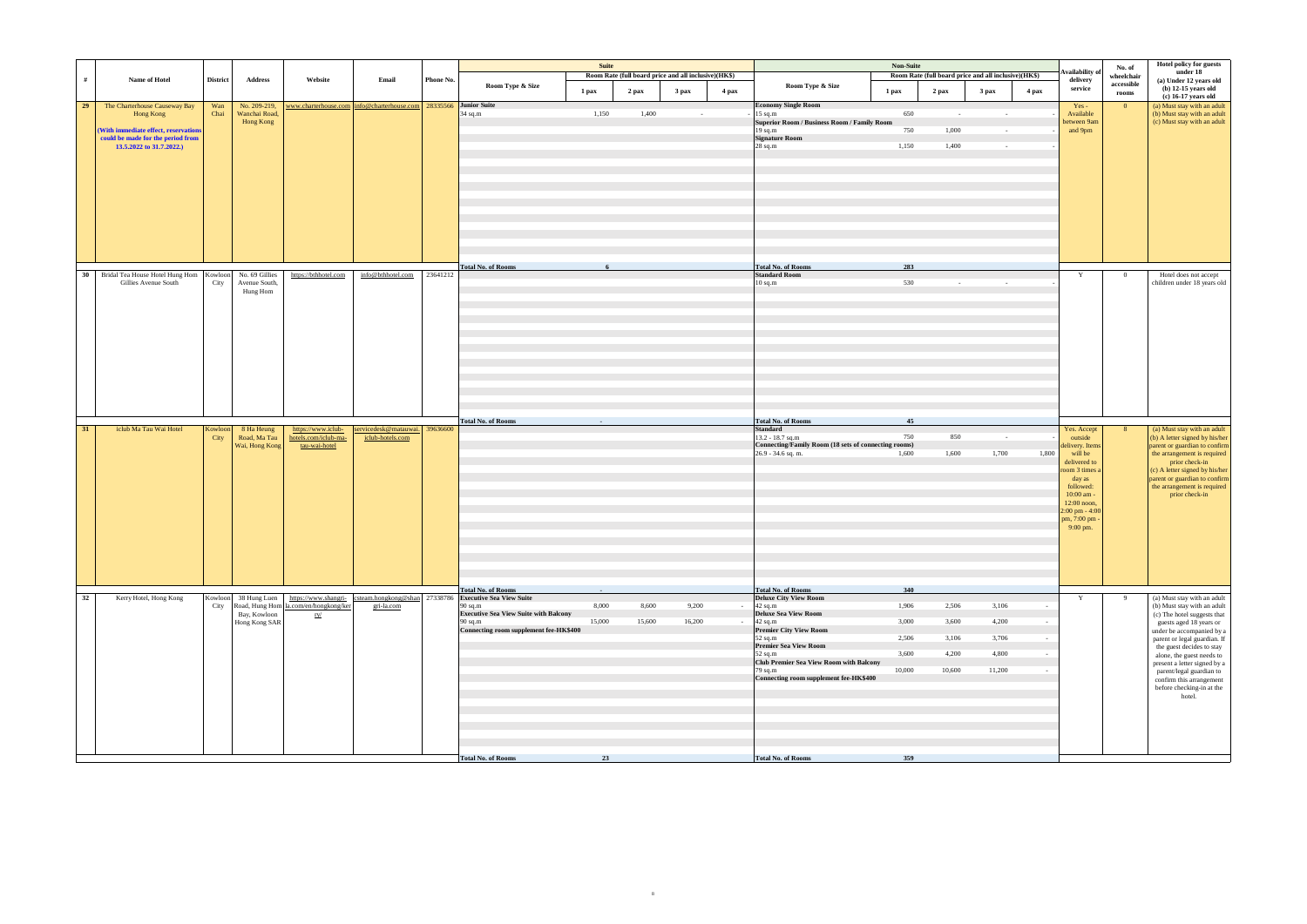|    |                                                                       |                 |                          |                                                                           |                   |           |                                                                        | <b>Suite</b>    |                                                      |        |       |                                                                        | <b>Non-Suite</b> |            |                                                      |       |                                    | No. of              | Hotel policy for guests                                      |
|----|-----------------------------------------------------------------------|-----------------|--------------------------|---------------------------------------------------------------------------|-------------------|-----------|------------------------------------------------------------------------|-----------------|------------------------------------------------------|--------|-------|------------------------------------------------------------------------|------------------|------------|------------------------------------------------------|-------|------------------------------------|---------------------|--------------------------------------------------------------|
| #  | Name of Hotel                                                         | <b>District</b> | <b>Address</b>           | Website                                                                   | Email             | Phone No. |                                                                        |                 | Room Rate (full board price and all inclusive)(HK\$) |        |       |                                                                        |                  |            | Room Rate (full board price and all inclusive)(HK\$) |       | <b>Availability</b> of<br>delivery | wheelchair          | under 18<br>(a) Under 12 years old                           |
|    |                                                                       |                 |                          |                                                                           |                   |           | Room Type & Size                                                       | 1 pax           | 2 pax                                                | 3 pax  | 4 pax | Room Type & Size<br>1 pax                                              |                  | $2$ pax    | 3 <sub>max</sub>                                     | 4 pax | service                            | accessible<br>rooms | $(b)$ 12-15 years old                                        |
| 33 | Metropark Hotel Kowloon Hong                                          | Kowloon         | 75 Waterloo              | www.MetroparkHotelK hotel.hkkl@metroparkh 27611711 Suite Room             |                   |           |                                                                        |                 |                                                      |        |       | <b>Standard Room</b>                                                   |                  |            |                                                      |       | Yes - 24 hours                     | 5 <sup>5</sup>      | (c) 16-17 years old<br>(a) Must stay with an adult           |
|    | Kong                                                                  | City            | Road, Kowloon,           | owloon.com                                                                |                   |           | 48 sq.m                                                                | 1,980           | 2,140                                                | 2,500  |       | 2,860 18-20 sq.m                                                       | 580              | 740        | $\sim 10^{-1}$                                       |       |                                    |                     | (b) Guest under the age of 15                                |
|    |                                                                       |                 | Hong Kong                |                                                                           |                   |           | <b>Metropark Suite</b><br>96 sq.m                                      | 4,800           | 4,960                                                | 5,370  |       | <b>Superior Room</b><br>5,780 18-22 sq.m                               | 680              | 840        | 1,200                                                |       |                                    |                     | must be accompanied by an<br>adult                           |
|    |                                                                       |                 |                          |                                                                           |                   |           |                                                                        |                 |                                                      |        |       | <b>Deluxe Room</b>                                                     |                  |            |                                                      |       |                                    |                     | (c) can stay alone                                           |
|    |                                                                       |                 |                          |                                                                           |                   |           |                                                                        |                 |                                                      |        |       | $22 - 24$ sq.m<br><b>Family Twin</b>                                   | 880              | 1,040      | 1,450                                                | 1,610 |                                    |                     |                                                              |
|    |                                                                       |                 |                          |                                                                           |                   |           |                                                                        |                 |                                                      |        |       | 24-26 sq.m                                                             | 980              | 1,140      | 1,550                                                | 1,610 |                                    |                     |                                                              |
|    |                                                                       |                 |                          |                                                                           |                   |           |                                                                        |                 |                                                      |        |       | <b>Family Deluxe Twin</b><br>24-26 sq.m                                | 980              | 1,140      | 1,550                                                | 1,860 |                                    |                     |                                                              |
|    |                                                                       |                 |                          |                                                                           |                   |           |                                                                        |                 |                                                      |        |       | <b>Club Room</b>                                                       |                  |            |                                                      |       |                                    |                     |                                                              |
|    |                                                                       |                 |                          |                                                                           |                   |           |                                                                        |                 |                                                      |        |       | 22-24 sq.m<br><b>Club Family Room</b>                                  | 1,080            | 1,240      | 1,650                                                | 1,810 |                                    |                     |                                                              |
|    |                                                                       |                 |                          |                                                                           |                   |           |                                                                        |                 |                                                      |        |       | 24-26 sq.m                                                             | 1,330            | 1,490      | 1,650                                                | 2,060 |                                    |                     |                                                              |
|    |                                                                       |                 |                          |                                                                           |                   |           |                                                                        |                 |                                                      |        |       |                                                                        |                  |            |                                                      |       |                                    |                     |                                                              |
|    |                                                                       |                 |                          |                                                                           |                   |           |                                                                        |                 |                                                      |        |       |                                                                        |                  |            |                                                      |       |                                    |                     |                                                              |
|    |                                                                       |                 |                          |                                                                           |                   |           |                                                                        |                 |                                                      |        |       |                                                                        |                  |            |                                                      |       |                                    |                     |                                                              |
|    |                                                                       |                 |                          |                                                                           |                   |           | <b>Total No. of Rooms</b>                                              | 24              |                                                      |        |       | <b>Total No. of Rooms</b>                                              | 461              |            |                                                      |       |                                    |                     |                                                              |
| 34 | O'Hotel                                                               |                 | Kowloon 42 Kowloon City  | www.ohotel.hk                                                             | frontdesk@o-      | 22319999  |                                                                        |                 |                                                      |        |       | <b>Sea View Room</b>                                                   |                  |            |                                                      |       | $Yes -$                            | 151                 | (a) Must stay with an adult                                  |
|    |                                                                       | City            | Road,<br>To Kwa Wan,     |                                                                           | hotel.com.hk      |           |                                                                        |                 |                                                      |        |       | $12$ sq.m<br><b>City View Economics Room</b>                           | 750              | 900        | $\sim$                                               |       | Available                          |                     | (b) Must stay with an adult<br>(c) Must stay with an adult   |
|    |                                                                       |                 | Kowloon,                 |                                                                           |                   |           |                                                                        |                 |                                                      |        |       | $10$ sq.m                                                              | 650              | 800        | $\sim$ $-$                                           |       | between 8am<br>and 11pm            |                     |                                                              |
|    |                                                                       |                 | Hong Kong                |                                                                           |                   |           |                                                                        |                 |                                                      |        |       |                                                                        |                  |            |                                                      |       |                                    |                     |                                                              |
|    |                                                                       |                 |                          |                                                                           |                   |           |                                                                        |                 |                                                      |        |       |                                                                        |                  |            |                                                      |       |                                    |                     |                                                              |
|    |                                                                       |                 |                          |                                                                           |                   |           |                                                                        |                 |                                                      |        |       |                                                                        |                  |            |                                                      |       |                                    |                     |                                                              |
|    |                                                                       |                 |                          |                                                                           |                   |           |                                                                        |                 |                                                      |        |       |                                                                        |                  |            |                                                      |       |                                    |                     |                                                              |
|    |                                                                       |                 |                          |                                                                           |                   |           |                                                                        |                 |                                                      |        |       |                                                                        |                  |            |                                                      |       |                                    |                     |                                                              |
|    |                                                                       |                 |                          |                                                                           |                   |           |                                                                        |                 |                                                      |        |       |                                                                        |                  |            |                                                      |       |                                    |                     |                                                              |
|    |                                                                       |                 |                          |                                                                           |                   |           |                                                                        |                 |                                                      |        |       |                                                                        |                  |            |                                                      |       |                                    |                     |                                                              |
|    |                                                                       |                 |                          |                                                                           |                   |           |                                                                        |                 |                                                      |        |       |                                                                        |                  |            |                                                      |       |                                    |                     |                                                              |
|    |                                                                       |                 |                          |                                                                           |                   |           |                                                                        |                 |                                                      |        |       |                                                                        |                  |            |                                                      |       |                                    |                     |                                                              |
|    |                                                                       |                 |                          |                                                                           |                   |           |                                                                        |                 |                                                      |        |       |                                                                        |                  |            |                                                      |       |                                    |                     |                                                              |
|    |                                                                       |                 |                          |                                                                           |                   |           | <b>Total No. of Rooms</b>                                              | $\sim 10^{-11}$ |                                                      |        |       | <b>Total No. of Rooms</b>                                              | 151              |            |                                                      |       |                                    |                     |                                                              |
| 35 | Regal Oriental Hotel                                                  | Kowloon         | 30 - 38 Sa Po            | https://www.regalhotel. roh.foam@regalhotel.co 61179319                   |                   |           | <b>Suite</b>                                                           |                 |                                                      |        |       | <b>Economy</b>                                                         |                  |            |                                                      |       | Yes. Accept                        | 6                   | (a) Must stay with an adult                                  |
|    |                                                                       | City            | Road, Kowloon            | com/regal-oriental-hotel                                                  | m                 |           | 39 sq.m<br><b>Exeuctive Suite</b>                                      | 1,590           | 1,990                                                | 2,390  |       | 16-26 sq.m<br><b>Standard</b>                                          | 530              | 780        | 1,030                                                |       | outside                            |                     | (b) A letter signed by his/her                               |
|    |                                                                       |                 | City, Hong Kong          |                                                                           |                   |           | $40$ sq.m                                                              | 1,890           | 2,290                                                | 2,690  |       | 18-26 sq.m                                                             | 630              | 930        | 1,230                                                |       | delivery. Items<br>will be         |                     | parent or guardian to confirm<br>the arrangement is required |
|    |                                                                       |                 |                          |                                                                           |                   |           | Deluxe Apartment Suite (With 2 Bedrooms and Kitchenette)<br>$107$ sq.m | 9,800           | 11,800                                               | 13,800 |       | <b>Standard Plus</b><br>15,800 24-26 sq.m                              | 660              | 960        | 1,260                                                |       | delivered to                       |                     | prior check-in<br>(c) A letter signed by his/her             |
|    |                                                                       |                 |                          |                                                                           |                   |           | Presidential Suite (With 2 Bedrooms and Kitchenette)                   |                 |                                                      |        |       | <b>Superior</b>                                                        |                  |            |                                                      |       | room 3 times a<br>day as           |                     | parent or guardian to confirm                                |
|    |                                                                       |                 |                          |                                                                           |                   |           | 130 sq.m                                                               | 12,800          | 14,800                                               | 16,800 |       | 18,800 24-26 sq.m<br><b>Superior Plus</b>                              | 690              | 990        | 1,290                                                |       | followed:                          |                     | the arrangement is required                                  |
|    |                                                                       |                 |                          |                                                                           |                   |           |                                                                        |                 |                                                      |        |       | 24-26 sq.m                                                             | 730              | 1,030      | 1,330                                                |       | 10:00 am -<br>12:00 noon,          |                     | prior check-in                                               |
|    |                                                                       |                 |                          |                                                                           |                   |           |                                                                        |                 |                                                      |        |       | <b>Deluxe</b><br>24-26 sq.m                                            | 830              | 1,180      | 1,530                                                |       | 2:00 pm - 4:00                     |                     |                                                              |
|    |                                                                       |                 |                          |                                                                           |                   |           |                                                                        |                 |                                                      |        |       | <b>Prime Deluxe</b>                                                    |                  |            |                                                      |       | pm, 7:00 pm -<br>9:00 pm.          |                     |                                                              |
|    |                                                                       |                 |                          |                                                                           |                   |           |                                                                        |                 |                                                      |        |       | 24-26 sq.m<br>Family Triple/Quadruple (1 Room with 3 single beds)      | 930              | 1,280      | 1,630                                                |       |                                    |                     |                                                              |
|    |                                                                       |                 |                          |                                                                           |                   |           |                                                                        |                 |                                                      |        |       | 24-26 sq.m                                                             | 1,290            | 1,290      | 1,290                                                |       |                                    |                     |                                                              |
|    |                                                                       |                 |                          |                                                                           |                   |           |                                                                        |                 |                                                      |        |       | Family Triple/Quadruple (1 Room with 4 single beds)<br>24-26 sq.m      | 1,590            | 1,590      | 1,590                                                | 1,590 |                                    |                     |                                                              |
|    |                                                                       |                 |                          |                                                                           |                   |           |                                                                        |                 |                                                      |        |       | <b>Superior Family/Connecting Room (2 Bedrooms)</b>                    |                  |            |                                                      |       |                                    |                     |                                                              |
|    |                                                                       |                 |                          |                                                                           |                   |           |                                                                        |                 |                                                      |        |       | 48-52 sq.m<br><b>Superior Plus Family/Connecting Room (2 Bedrooms)</b> | 1,410            | 1,410      | 1,710                                                | 2,010 |                                    |                     |                                                              |
|    |                                                                       |                 |                          |                                                                           |                   |           |                                                                        |                 |                                                      |        |       | 48-52 sq.m                                                             | 1,490            | 1,490      | 1,790                                                | 2,090 |                                    |                     |                                                              |
|    |                                                                       |                 |                          |                                                                           |                   |           |                                                                        |                 |                                                      |        |       | Prime Deluxe Family/Connecting Room (2 Bedrooms)<br>48-52 sq.m         | 1,890            | 1,890      | 2,240                                                | 2,590 |                                    |                     |                                                              |
|    |                                                                       |                 |                          |                                                                           |                   |           | <b>Total No. of Rooms</b>                                              | 24              |                                                      |        |       | <b>Total No. of Rooms</b>                                              | 463              |            |                                                      |       |                                    |                     |                                                              |
| 36 | Dorsett Kwun Tong, Hong Kong                                          | Kwun<br>Tong    | 84 Hung To<br>Road, Kwun | www.dorsetthotels.com/ reservation.kwuntong@ 39896981<br>en/dorsett-kwun- | dorsetthotels.com |           | Suite<br>$35$ sq.m                                                     | 2,080           | 2,480                                                | 2,880  |       | <b>Standard Room</b><br>$16$ sq.m                                      | 750              | 1,000      | $\sim 10^{-1}$                                       |       | Yes                                | $\overline{2}$      | (a) Must be accompanied by<br>a parent / legal guardian      |
|    | (With immediate effect, reservation                                   |                 | Tong, Kowloon,           | tong/index.html                                                           |                   |           |                                                                        |                 |                                                      |        |       | <b>Superior Room</b>                                                   |                  |            |                                                      |       |                                    |                     | throughout the stay.                                         |
|    | could be made for the period from<br>14:00 of 21.5.2022 to 31.7.2022) |                 | Hong Kong                |                                                                           |                   |           |                                                                        |                 |                                                      |        |       | $18$ sq.m<br><b>Deluxe Room</b>                                        | 820              | 1,070      | $\sim 10^{-1}$                                       |       |                                    |                     | (b) Must be accompanied by<br>a parent / legal guardian      |
|    |                                                                       |                 |                          |                                                                           |                   |           |                                                                        |                 |                                                      |        |       | $18$ sq.m                                                              | 990              | 1,240      | $\sim$                                               |       |                                    |                     | throughout the stay.                                         |
|    |                                                                       |                 |                          |                                                                           |                   |           |                                                                        |                 |                                                      |        |       | <b>Triple Room</b><br>35 sq.m                                          | $\sim 10^{-11}$  | $\sim$ $-$ | 1,880                                                |       |                                    |                     | (c) The parent / legal<br>guardian is required to sign a     |
|    |                                                                       |                 |                          |                                                                           |                   |           |                                                                        |                 |                                                      |        |       |                                                                        |                  |            |                                                      |       |                                    |                     | Declaration Form.                                            |
|    |                                                                       |                 |                          |                                                                           |                   |           |                                                                        |                 |                                                      |        |       |                                                                        |                  |            |                                                      |       |                                    |                     |                                                              |
|    |                                                                       |                 |                          |                                                                           |                   |           |                                                                        |                 |                                                      |        |       |                                                                        |                  |            |                                                      |       |                                    |                     |                                                              |
|    |                                                                       |                 |                          |                                                                           |                   |           |                                                                        |                 |                                                      |        |       |                                                                        |                  |            |                                                      |       |                                    |                     |                                                              |
|    |                                                                       |                 |                          |                                                                           |                   |           |                                                                        |                 |                                                      |        |       |                                                                        |                  |            |                                                      |       |                                    |                     |                                                              |
|    |                                                                       |                 |                          |                                                                           |                   |           |                                                                        |                 |                                                      |        |       |                                                                        |                  |            |                                                      |       |                                    |                     |                                                              |
|    |                                                                       |                 |                          |                                                                           |                   |           |                                                                        |                 |                                                      |        |       |                                                                        |                  |            |                                                      |       |                                    |                     |                                                              |
|    |                                                                       |                 |                          |                                                                           |                   |           |                                                                        |                 |                                                      |        |       |                                                                        |                  |            |                                                      |       |                                    |                     |                                                              |
|    |                                                                       |                 |                          |                                                                           |                   |           | <b>Total No. of Rooms</b>                                              | 17              |                                                      |        |       | <b>Total No. of Rooms</b>                                              | 236              |            |                                                      |       |                                    |                     |                                                              |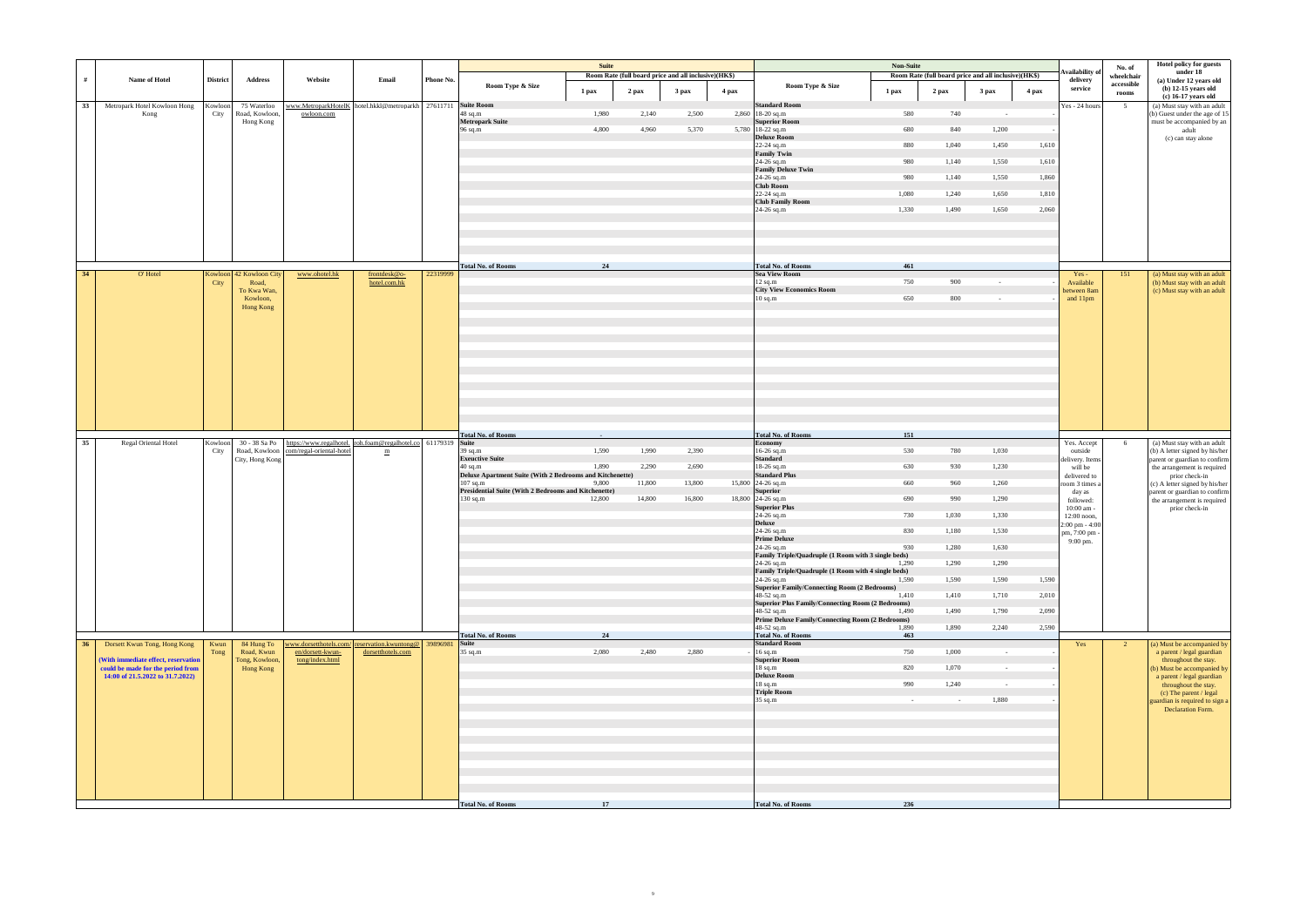| accessible<br>Room Type & Size<br>Room Type & Size<br>service<br>2 pax<br>3 pax<br>$2$ pax<br>3 <sub>max</sub><br>4 pax<br>1 pax<br>4 pax<br>1 pax<br>$\mathbf{rooms}$<br><b>COZI SUITE</b><br><b>COZI SUPERIOR</b><br>info.harbourview@hote 37668668<br>12<br>37<br>Hotel COZi • Harbour View<br>Kwun<br>163 Wai Yip<br>https://www.hotelcozi.c<br>$Yes -$<br>1,580<br>18.5 sq.m<br>$37.1$ sq.m<br>1,380<br>680<br>880<br>Street, Kwun<br>om/harbourview<br>Available<br>Tong<br>lcozi.com<br>$\sim$<br>$\sim$<br><b>COZI HARBOUR SUITE</b><br><b>COZI DELUXE</b><br>Tong<br>between 8am<br>(The hotel will operate as<br>1,680<br>1,880<br>$21.3 - 22.2$ sq.m<br>780<br>980<br>$37.1$ sq.m<br>and 11pm<br><b>Designated Quarantine Hotel w.e.f.</b><br>$\sim$<br>$\sim$<br><b>ELITE HARBOUR SUITE</b><br><b>COZI SIDE HARBOUR VIEW</b><br>13.6.2022. With immediate effect.<br>18.5 sq.m<br>$37.1$ sq.m<br>1,880<br>2,080<br>880<br>1,080<br>reservation could be made for the<br>$\sim$<br>$\sim$<br><b>COZI HARBOUR VIEW</b><br>period from 13.6.2022 to 31.7.2022)<br>$21.3 - 22.2$ sq.m<br>980<br>1,180<br>$\sim$<br>$\sim$<br><b>COZI FAMILY</b><br>37.1 sq.m<br>1,580<br>1,380<br>$\sim$<br>$\sim$<br><b>ELITE SUPERIOR</b><br>18.5 sq.m<br>880<br>1,080<br>$\sim$<br><b>ELITE SIDE HARBOUR VIEW</b><br>18.5 sq.m<br>1,080<br>1,280<br><b>ELITE HARBOUR VIEW</b><br>$21.3 - 22.2$ sq.m<br>1,180<br>1,380<br>$\sim$<br><b>Total No. of Rooms</b><br>17<br><b>Total No. of Rooms</b><br>380<br><b>Blissful Zone</b><br>https://www.ninahotelgr reservations.ke@ninaho 39688366 Suite<br>38<br>Nina Hotel Kowloon East<br>38 Chong Yip<br>Kwun<br>Yes-<br>6<br>4,200<br>4,550<br>32 sq.m<br>1,700<br>$60$ sq.m<br>4,900<br>1,000<br>1,350<br>Available<br>Tong<br>Stree, Kwun<br>oup.com/en/nina-hotel-<br>telgroup.com<br><b>Duplex</b><br><b>Blissful Connecting Rooms</b><br>Tong, Kowloon<br>between 9am<br>(With immediate effect, reservation<br>kowloon-east<br>$70$ sq.m<br>5,500<br>5,850<br>6,200<br>$64$ sq.m<br>2,700<br>3,050<br>3,400<br>could be made for the period from<br>and 11pm<br><b>Blissful Corner</b><br>19.5.2022 to 31.7.2022)<br>$40$ sq.m<br>1,200<br>1,550<br>1,900<br>Comfy Zone<br>$32$ sq.m<br>1,300<br>2,000<br>1,650<br><b>Comfy Connecting Room</b><br>$64$ sq.m<br>4,000<br>3,300<br>3,650<br><b>Comfy Corner Room</b><br>$40$ sq.m<br>1,500<br>1,850<br>2,200<br><b>Homy Zone</b><br>32 sq.m<br>1,600<br>2,300<br>1,950<br><b>Homy Connecting Room</b><br>64 sq.m<br>4,150<br>4,500<br>3,800<br><b>Homy Corner Room</b><br>40 sq.m<br>1,800<br>2,150<br>2.500<br>(Remarks: There are 2 rooms included in a set of Blissful, Comfy & Homy Zone, therefore there are total 13 sets of Blissful<br>Connecting Room, 4 set of Comfy Connecting Room and 5 sets of Homy Connecting Room)<br><b>Total No. of Rooms</b><br><b>Total No. of Rooms</b><br>10<br>150<br>reservations.kowloon@ 31128222 Penta Suite (include 3 meals - "Eat Well" Menu)<br>Penta Standard Room (include 3 meals - "Balanced Eats" Menu)<br>Pentahotel Hong Kong, Kowloon<br>Wong<br>19 Luk Hop<br>www.pentahotelhongko<br>-9<br>39<br>$Yes -$<br>2,300<br>980<br>1,800<br>22 sq.m<br>650<br>Tai Sin<br>Street, San Po<br>ngkowloon.com<br>pentahotelsasia.com<br>44 sq.m<br>Available<br>$\sim$<br>$\sim$<br>Penta Plus Room (include 3 meals - "Eat Well" Menu)<br>Kong, Kowloon,<br>between 8am<br>$22$ sq.m<br>1,380<br>950<br>Hong Kong<br>and 10pm<br>$\sim$<br><b>Total No. of Rooms</b><br><b>Total No. of Rooms</b><br>415<br>-5<br>www.cordishotels.com/ cdhkg.service@cordish 35523388<br>One Bedroom Suite (w/o kitchen)<br>40<br>Cordis, Hong Kong<br>555 Shanghai<br><b>Superior</b><br>Yau<br>$Yes -$<br>4<br>5,000<br>5,500<br>$26$ sq.m<br>1,500<br>2,000<br>Tsim<br>56 sq.m<br>Available<br>Street<br>hongkong<br>otels.com<br>$\sim$ $-$<br>$\sim$ $-$<br>One Bedroom Suite with kitchen<br><b>Deluxe</b><br>(With immediate effect, reservations<br>Mong<br>between 8am<br>6,000<br>29-33 sq.m<br>6,500<br>1,700<br>2,200<br>could be made for the period from<br>$56$ sq.m<br>and 10pm<br>$\sim$<br>$\sim$ $-$<br><b>Deluxe Plus</b><br>Spa Suite<br>14.4.2022 to 31.7.2022.)<br>29 sq.m<br>7,000<br>7,500<br>1,900<br>2,400<br>58 sq.m<br>$\sim$<br>$\sim$ $-$<br>Studio<br><b>Executive Suite</b><br>$40$ sq.m<br>$75$ sq.m<br>7,000<br>7,500<br>3,000<br>3,500<br>$\sim$<br>$\sim$<br>One Bedroom Executive Suite with Kitchen<br>Superior Connecting (A unit of two rooms)<br>$86$ sq.m<br>9,000<br>9,500<br>$52$ sq.m<br>3,400<br>3,900<br>4,400<br>4,900<br>$\sim$ $-$<br>Two Bedroom Executive Suite with Kitchen<br>Deluxe Connecting (A unit of two rooms)<br>$115$ sq.m<br>10,000<br>10,500<br>11,000<br>11,500 58 sq.m.<br>3,800<br>4,300<br>4,800<br>5,300<br><b>Chairman Suite</b><br>Deluxe Plus Connecting (A unit of two rooms)<br>$126$ sq.m<br>12,000<br>12,500<br>58 sq.m.<br>Family Triple<br>4,200<br>4,700<br>5,200<br>5,700<br>$\sim$ $-$<br>33-37 sq.m<br>2,300<br>2,800<br>3,300<br><b>Family Quad</b><br>$38$ sq.m<br>2,600<br>3,100<br>3,600<br>4,100<br>Family Quad with kitchen / Family Two-Bedroom |   |               |                 |                |         |       |           | <b>Suite</b> | Room Rate (full board price and all inclusive)(HK\$) |  | Non-Suite | Room Rate (full board price and all inclusive)(HK\$) | Availability o | No. of<br>wheelchair | <b>Hotel policy for guests</b><br>under 18                             |
|-----------------------------------------------------------------------------------------------------------------------------------------------------------------------------------------------------------------------------------------------------------------------------------------------------------------------------------------------------------------------------------------------------------------------------------------------------------------------------------------------------------------------------------------------------------------------------------------------------------------------------------------------------------------------------------------------------------------------------------------------------------------------------------------------------------------------------------------------------------------------------------------------------------------------------------------------------------------------------------------------------------------------------------------------------------------------------------------------------------------------------------------------------------------------------------------------------------------------------------------------------------------------------------------------------------------------------------------------------------------------------------------------------------------------------------------------------------------------------------------------------------------------------------------------------------------------------------------------------------------------------------------------------------------------------------------------------------------------------------------------------------------------------------------------------------------------------------------------------------------------------------------------------------------------------------------------------------------------------------------------------------------------------------------------------------------------------------------------------------------------------------------------------------------------------------------------------------------------------------------------------------------------------------------------------------------------------------------------------------------------------------------------------------------------------------------------------------------------------------------------------------------------------------------------------------------------------------------------------------------------------------------------------------------------------------------------------------------------------------------------------------------------------------------------------------------------------------------------------------------------------------------------------------------------------------------------------------------------------------------------------------------------------------------------------------------------------------------------------------------------------------------------------------------------------------------------------------------------------------------------------------------------------------------------------------------------------------------------------------------------------------------------------------------------------------------------------------------------------------------------------------------------------------------------------------------------------------------------------------------------------------------------------------------------------------------------------------------------------------------------------------------------------------------------------------------------------------------------------------------------------------------------------------------------------------------------------------------------------------------------------------------------------------------------------------------------------------------------------------------------------------------------------------------------------------------------------------------------------------------------------------------------------------------------------------------------------------------------------------------------------------------------------------------------------------------------------------------------------------------------------------------------------------------------------------------------------------------------------------------------------------------------------------------------------------------------------------------------------------------------------------------------------------------------------------------------------------------------------------------------------------------------------------------------------------------------------------------------------------------------------------------------------------------------------------------------------------------------------------------------------------------------------------------------|---|---------------|-----------------|----------------|---------|-------|-----------|--------------|------------------------------------------------------|--|-----------|------------------------------------------------------|----------------|----------------------|------------------------------------------------------------------------|
|                                                                                                                                                                                                                                                                                                                                                                                                                                                                                                                                                                                                                                                                                                                                                                                                                                                                                                                                                                                                                                                                                                                                                                                                                                                                                                                                                                                                                                                                                                                                                                                                                                                                                                                                                                                                                                                                                                                                                                                                                                                                                                                                                                                                                                                                                                                                                                                                                                                                                                                                                                                                                                                                                                                                                                                                                                                                                                                                                                                                                                                                                                                                                                                                                                                                                                                                                                                                                                                                                                                                                                                                                                                                                                                                                                                                                                                                                                                                                                                                                                                                                                                                                                                                                                                                                                                                                                                                                                                                                                                                                                                                                                                                                                                                                                                                                                                                                                                                                                                                                                                                                                                                                                       | # | Name of Hotel | <b>District</b> | <b>Address</b> | Website | Email | Phone No. |              |                                                      |  |           |                                                      | delivery       |                      | (a) Under 12 years old<br>$(b)$ 12-15 years old<br>(c) 16-17 years old |
|                                                                                                                                                                                                                                                                                                                                                                                                                                                                                                                                                                                                                                                                                                                                                                                                                                                                                                                                                                                                                                                                                                                                                                                                                                                                                                                                                                                                                                                                                                                                                                                                                                                                                                                                                                                                                                                                                                                                                                                                                                                                                                                                                                                                                                                                                                                                                                                                                                                                                                                                                                                                                                                                                                                                                                                                                                                                                                                                                                                                                                                                                                                                                                                                                                                                                                                                                                                                                                                                                                                                                                                                                                                                                                                                                                                                                                                                                                                                                                                                                                                                                                                                                                                                                                                                                                                                                                                                                                                                                                                                                                                                                                                                                                                                                                                                                                                                                                                                                                                                                                                                                                                                                                       |   |               |                 |                |         |       |           |              |                                                      |  |           |                                                      |                |                      | (a) Must stay with an adult                                            |
|                                                                                                                                                                                                                                                                                                                                                                                                                                                                                                                                                                                                                                                                                                                                                                                                                                                                                                                                                                                                                                                                                                                                                                                                                                                                                                                                                                                                                                                                                                                                                                                                                                                                                                                                                                                                                                                                                                                                                                                                                                                                                                                                                                                                                                                                                                                                                                                                                                                                                                                                                                                                                                                                                                                                                                                                                                                                                                                                                                                                                                                                                                                                                                                                                                                                                                                                                                                                                                                                                                                                                                                                                                                                                                                                                                                                                                                                                                                                                                                                                                                                                                                                                                                                                                                                                                                                                                                                                                                                                                                                                                                                                                                                                                                                                                                                                                                                                                                                                                                                                                                                                                                                                                       |   |               |                 |                |         |       |           |              |                                                      |  |           |                                                      |                |                      | (b) Must stay with an adult<br>(c) Must stay with an adult             |
|                                                                                                                                                                                                                                                                                                                                                                                                                                                                                                                                                                                                                                                                                                                                                                                                                                                                                                                                                                                                                                                                                                                                                                                                                                                                                                                                                                                                                                                                                                                                                                                                                                                                                                                                                                                                                                                                                                                                                                                                                                                                                                                                                                                                                                                                                                                                                                                                                                                                                                                                                                                                                                                                                                                                                                                                                                                                                                                                                                                                                                                                                                                                                                                                                                                                                                                                                                                                                                                                                                                                                                                                                                                                                                                                                                                                                                                                                                                                                                                                                                                                                                                                                                                                                                                                                                                                                                                                                                                                                                                                                                                                                                                                                                                                                                                                                                                                                                                                                                                                                                                                                                                                                                       |   |               |                 |                |         |       |           |              |                                                      |  |           |                                                      |                |                      |                                                                        |
|                                                                                                                                                                                                                                                                                                                                                                                                                                                                                                                                                                                                                                                                                                                                                                                                                                                                                                                                                                                                                                                                                                                                                                                                                                                                                                                                                                                                                                                                                                                                                                                                                                                                                                                                                                                                                                                                                                                                                                                                                                                                                                                                                                                                                                                                                                                                                                                                                                                                                                                                                                                                                                                                                                                                                                                                                                                                                                                                                                                                                                                                                                                                                                                                                                                                                                                                                                                                                                                                                                                                                                                                                                                                                                                                                                                                                                                                                                                                                                                                                                                                                                                                                                                                                                                                                                                                                                                                                                                                                                                                                                                                                                                                                                                                                                                                                                                                                                                                                                                                                                                                                                                                                                       |   |               |                 |                |         |       |           |              |                                                      |  |           |                                                      |                |                      |                                                                        |
|                                                                                                                                                                                                                                                                                                                                                                                                                                                                                                                                                                                                                                                                                                                                                                                                                                                                                                                                                                                                                                                                                                                                                                                                                                                                                                                                                                                                                                                                                                                                                                                                                                                                                                                                                                                                                                                                                                                                                                                                                                                                                                                                                                                                                                                                                                                                                                                                                                                                                                                                                                                                                                                                                                                                                                                                                                                                                                                                                                                                                                                                                                                                                                                                                                                                                                                                                                                                                                                                                                                                                                                                                                                                                                                                                                                                                                                                                                                                                                                                                                                                                                                                                                                                                                                                                                                                                                                                                                                                                                                                                                                                                                                                                                                                                                                                                                                                                                                                                                                                                                                                                                                                                                       |   |               |                 |                |         |       |           |              |                                                      |  |           |                                                      |                |                      |                                                                        |
|                                                                                                                                                                                                                                                                                                                                                                                                                                                                                                                                                                                                                                                                                                                                                                                                                                                                                                                                                                                                                                                                                                                                                                                                                                                                                                                                                                                                                                                                                                                                                                                                                                                                                                                                                                                                                                                                                                                                                                                                                                                                                                                                                                                                                                                                                                                                                                                                                                                                                                                                                                                                                                                                                                                                                                                                                                                                                                                                                                                                                                                                                                                                                                                                                                                                                                                                                                                                                                                                                                                                                                                                                                                                                                                                                                                                                                                                                                                                                                                                                                                                                                                                                                                                                                                                                                                                                                                                                                                                                                                                                                                                                                                                                                                                                                                                                                                                                                                                                                                                                                                                                                                                                                       |   |               |                 |                |         |       |           |              |                                                      |  |           |                                                      |                |                      |                                                                        |
|                                                                                                                                                                                                                                                                                                                                                                                                                                                                                                                                                                                                                                                                                                                                                                                                                                                                                                                                                                                                                                                                                                                                                                                                                                                                                                                                                                                                                                                                                                                                                                                                                                                                                                                                                                                                                                                                                                                                                                                                                                                                                                                                                                                                                                                                                                                                                                                                                                                                                                                                                                                                                                                                                                                                                                                                                                                                                                                                                                                                                                                                                                                                                                                                                                                                                                                                                                                                                                                                                                                                                                                                                                                                                                                                                                                                                                                                                                                                                                                                                                                                                                                                                                                                                                                                                                                                                                                                                                                                                                                                                                                                                                                                                                                                                                                                                                                                                                                                                                                                                                                                                                                                                                       |   |               |                 |                |         |       |           |              |                                                      |  |           |                                                      |                |                      |                                                                        |
|                                                                                                                                                                                                                                                                                                                                                                                                                                                                                                                                                                                                                                                                                                                                                                                                                                                                                                                                                                                                                                                                                                                                                                                                                                                                                                                                                                                                                                                                                                                                                                                                                                                                                                                                                                                                                                                                                                                                                                                                                                                                                                                                                                                                                                                                                                                                                                                                                                                                                                                                                                                                                                                                                                                                                                                                                                                                                                                                                                                                                                                                                                                                                                                                                                                                                                                                                                                                                                                                                                                                                                                                                                                                                                                                                                                                                                                                                                                                                                                                                                                                                                                                                                                                                                                                                                                                                                                                                                                                                                                                                                                                                                                                                                                                                                                                                                                                                                                                                                                                                                                                                                                                                                       |   |               |                 |                |         |       |           |              |                                                      |  |           |                                                      |                |                      |                                                                        |
|                                                                                                                                                                                                                                                                                                                                                                                                                                                                                                                                                                                                                                                                                                                                                                                                                                                                                                                                                                                                                                                                                                                                                                                                                                                                                                                                                                                                                                                                                                                                                                                                                                                                                                                                                                                                                                                                                                                                                                                                                                                                                                                                                                                                                                                                                                                                                                                                                                                                                                                                                                                                                                                                                                                                                                                                                                                                                                                                                                                                                                                                                                                                                                                                                                                                                                                                                                                                                                                                                                                                                                                                                                                                                                                                                                                                                                                                                                                                                                                                                                                                                                                                                                                                                                                                                                                                                                                                                                                                                                                                                                                                                                                                                                                                                                                                                                                                                                                                                                                                                                                                                                                                                                       |   |               |                 |                |         |       |           |              |                                                      |  |           |                                                      |                |                      |                                                                        |
|                                                                                                                                                                                                                                                                                                                                                                                                                                                                                                                                                                                                                                                                                                                                                                                                                                                                                                                                                                                                                                                                                                                                                                                                                                                                                                                                                                                                                                                                                                                                                                                                                                                                                                                                                                                                                                                                                                                                                                                                                                                                                                                                                                                                                                                                                                                                                                                                                                                                                                                                                                                                                                                                                                                                                                                                                                                                                                                                                                                                                                                                                                                                                                                                                                                                                                                                                                                                                                                                                                                                                                                                                                                                                                                                                                                                                                                                                                                                                                                                                                                                                                                                                                                                                                                                                                                                                                                                                                                                                                                                                                                                                                                                                                                                                                                                                                                                                                                                                                                                                                                                                                                                                                       |   |               |                 |                |         |       |           |              |                                                      |  |           |                                                      |                |                      |                                                                        |
|                                                                                                                                                                                                                                                                                                                                                                                                                                                                                                                                                                                                                                                                                                                                                                                                                                                                                                                                                                                                                                                                                                                                                                                                                                                                                                                                                                                                                                                                                                                                                                                                                                                                                                                                                                                                                                                                                                                                                                                                                                                                                                                                                                                                                                                                                                                                                                                                                                                                                                                                                                                                                                                                                                                                                                                                                                                                                                                                                                                                                                                                                                                                                                                                                                                                                                                                                                                                                                                                                                                                                                                                                                                                                                                                                                                                                                                                                                                                                                                                                                                                                                                                                                                                                                                                                                                                                                                                                                                                                                                                                                                                                                                                                                                                                                                                                                                                                                                                                                                                                                                                                                                                                                       |   |               |                 |                |         |       |           |              |                                                      |  |           |                                                      |                |                      |                                                                        |
|                                                                                                                                                                                                                                                                                                                                                                                                                                                                                                                                                                                                                                                                                                                                                                                                                                                                                                                                                                                                                                                                                                                                                                                                                                                                                                                                                                                                                                                                                                                                                                                                                                                                                                                                                                                                                                                                                                                                                                                                                                                                                                                                                                                                                                                                                                                                                                                                                                                                                                                                                                                                                                                                                                                                                                                                                                                                                                                                                                                                                                                                                                                                                                                                                                                                                                                                                                                                                                                                                                                                                                                                                                                                                                                                                                                                                                                                                                                                                                                                                                                                                                                                                                                                                                                                                                                                                                                                                                                                                                                                                                                                                                                                                                                                                                                                                                                                                                                                                                                                                                                                                                                                                                       |   |               |                 |                |         |       |           |              |                                                      |  |           |                                                      |                |                      |                                                                        |
|                                                                                                                                                                                                                                                                                                                                                                                                                                                                                                                                                                                                                                                                                                                                                                                                                                                                                                                                                                                                                                                                                                                                                                                                                                                                                                                                                                                                                                                                                                                                                                                                                                                                                                                                                                                                                                                                                                                                                                                                                                                                                                                                                                                                                                                                                                                                                                                                                                                                                                                                                                                                                                                                                                                                                                                                                                                                                                                                                                                                                                                                                                                                                                                                                                                                                                                                                                                                                                                                                                                                                                                                                                                                                                                                                                                                                                                                                                                                                                                                                                                                                                                                                                                                                                                                                                                                                                                                                                                                                                                                                                                                                                                                                                                                                                                                                                                                                                                                                                                                                                                                                                                                                                       |   |               |                 |                |         |       |           |              |                                                      |  |           |                                                      |                |                      |                                                                        |
|                                                                                                                                                                                                                                                                                                                                                                                                                                                                                                                                                                                                                                                                                                                                                                                                                                                                                                                                                                                                                                                                                                                                                                                                                                                                                                                                                                                                                                                                                                                                                                                                                                                                                                                                                                                                                                                                                                                                                                                                                                                                                                                                                                                                                                                                                                                                                                                                                                                                                                                                                                                                                                                                                                                                                                                                                                                                                                                                                                                                                                                                                                                                                                                                                                                                                                                                                                                                                                                                                                                                                                                                                                                                                                                                                                                                                                                                                                                                                                                                                                                                                                                                                                                                                                                                                                                                                                                                                                                                                                                                                                                                                                                                                                                                                                                                                                                                                                                                                                                                                                                                                                                                                                       |   |               |                 |                |         |       |           |              |                                                      |  |           |                                                      |                |                      |                                                                        |
|                                                                                                                                                                                                                                                                                                                                                                                                                                                                                                                                                                                                                                                                                                                                                                                                                                                                                                                                                                                                                                                                                                                                                                                                                                                                                                                                                                                                                                                                                                                                                                                                                                                                                                                                                                                                                                                                                                                                                                                                                                                                                                                                                                                                                                                                                                                                                                                                                                                                                                                                                                                                                                                                                                                                                                                                                                                                                                                                                                                                                                                                                                                                                                                                                                                                                                                                                                                                                                                                                                                                                                                                                                                                                                                                                                                                                                                                                                                                                                                                                                                                                                                                                                                                                                                                                                                                                                                                                                                                                                                                                                                                                                                                                                                                                                                                                                                                                                                                                                                                                                                                                                                                                                       |   |               |                 |                |         |       |           |              |                                                      |  |           |                                                      |                |                      | Children aged 13 or below                                              |
|                                                                                                                                                                                                                                                                                                                                                                                                                                                                                                                                                                                                                                                                                                                                                                                                                                                                                                                                                                                                                                                                                                                                                                                                                                                                                                                                                                                                                                                                                                                                                                                                                                                                                                                                                                                                                                                                                                                                                                                                                                                                                                                                                                                                                                                                                                                                                                                                                                                                                                                                                                                                                                                                                                                                                                                                                                                                                                                                                                                                                                                                                                                                                                                                                                                                                                                                                                                                                                                                                                                                                                                                                                                                                                                                                                                                                                                                                                                                                                                                                                                                                                                                                                                                                                                                                                                                                                                                                                                                                                                                                                                                                                                                                                                                                                                                                                                                                                                                                                                                                                                                                                                                                                       |   |               |                 |                |         |       |           |              |                                                      |  |           |                                                      |                |                      | would need accompany by                                                |
|                                                                                                                                                                                                                                                                                                                                                                                                                                                                                                                                                                                                                                                                                                                                                                                                                                                                                                                                                                                                                                                                                                                                                                                                                                                                                                                                                                                                                                                                                                                                                                                                                                                                                                                                                                                                                                                                                                                                                                                                                                                                                                                                                                                                                                                                                                                                                                                                                                                                                                                                                                                                                                                                                                                                                                                                                                                                                                                                                                                                                                                                                                                                                                                                                                                                                                                                                                                                                                                                                                                                                                                                                                                                                                                                                                                                                                                                                                                                                                                                                                                                                                                                                                                                                                                                                                                                                                                                                                                                                                                                                                                                                                                                                                                                                                                                                                                                                                                                                                                                                                                                                                                                                                       |   |               |                 |                |         |       |           |              |                                                      |  |           |                                                      |                |                      | an adult.                                                              |
|                                                                                                                                                                                                                                                                                                                                                                                                                                                                                                                                                                                                                                                                                                                                                                                                                                                                                                                                                                                                                                                                                                                                                                                                                                                                                                                                                                                                                                                                                                                                                                                                                                                                                                                                                                                                                                                                                                                                                                                                                                                                                                                                                                                                                                                                                                                                                                                                                                                                                                                                                                                                                                                                                                                                                                                                                                                                                                                                                                                                                                                                                                                                                                                                                                                                                                                                                                                                                                                                                                                                                                                                                                                                                                                                                                                                                                                                                                                                                                                                                                                                                                                                                                                                                                                                                                                                                                                                                                                                                                                                                                                                                                                                                                                                                                                                                                                                                                                                                                                                                                                                                                                                                                       |   |               |                 |                |         |       |           |              |                                                      |  |           |                                                      |                |                      | Children at 14-17 years old                                            |
|                                                                                                                                                                                                                                                                                                                                                                                                                                                                                                                                                                                                                                                                                                                                                                                                                                                                                                                                                                                                                                                                                                                                                                                                                                                                                                                                                                                                                                                                                                                                                                                                                                                                                                                                                                                                                                                                                                                                                                                                                                                                                                                                                                                                                                                                                                                                                                                                                                                                                                                                                                                                                                                                                                                                                                                                                                                                                                                                                                                                                                                                                                                                                                                                                                                                                                                                                                                                                                                                                                                                                                                                                                                                                                                                                                                                                                                                                                                                                                                                                                                                                                                                                                                                                                                                                                                                                                                                                                                                                                                                                                                                                                                                                                                                                                                                                                                                                                                                                                                                                                                                                                                                                                       |   |               |                 |                |         |       |           |              |                                                      |  |           |                                                      |                |                      | would need to present a                                                |
|                                                                                                                                                                                                                                                                                                                                                                                                                                                                                                                                                                                                                                                                                                                                                                                                                                                                                                                                                                                                                                                                                                                                                                                                                                                                                                                                                                                                                                                                                                                                                                                                                                                                                                                                                                                                                                                                                                                                                                                                                                                                                                                                                                                                                                                                                                                                                                                                                                                                                                                                                                                                                                                                                                                                                                                                                                                                                                                                                                                                                                                                                                                                                                                                                                                                                                                                                                                                                                                                                                                                                                                                                                                                                                                                                                                                                                                                                                                                                                                                                                                                                                                                                                                                                                                                                                                                                                                                                                                                                                                                                                                                                                                                                                                                                                                                                                                                                                                                                                                                                                                                                                                                                                       |   |               |                 |                |         |       |           |              |                                                      |  |           |                                                      |                |                      | Consent & Indemnity form<br>filled by Parents/Guardian.                |
|                                                                                                                                                                                                                                                                                                                                                                                                                                                                                                                                                                                                                                                                                                                                                                                                                                                                                                                                                                                                                                                                                                                                                                                                                                                                                                                                                                                                                                                                                                                                                                                                                                                                                                                                                                                                                                                                                                                                                                                                                                                                                                                                                                                                                                                                                                                                                                                                                                                                                                                                                                                                                                                                                                                                                                                                                                                                                                                                                                                                                                                                                                                                                                                                                                                                                                                                                                                                                                                                                                                                                                                                                                                                                                                                                                                                                                                                                                                                                                                                                                                                                                                                                                                                                                                                                                                                                                                                                                                                                                                                                                                                                                                                                                                                                                                                                                                                                                                                                                                                                                                                                                                                                                       |   |               |                 |                |         |       |           |              |                                                      |  |           |                                                      |                |                      |                                                                        |
|                                                                                                                                                                                                                                                                                                                                                                                                                                                                                                                                                                                                                                                                                                                                                                                                                                                                                                                                                                                                                                                                                                                                                                                                                                                                                                                                                                                                                                                                                                                                                                                                                                                                                                                                                                                                                                                                                                                                                                                                                                                                                                                                                                                                                                                                                                                                                                                                                                                                                                                                                                                                                                                                                                                                                                                                                                                                                                                                                                                                                                                                                                                                                                                                                                                                                                                                                                                                                                                                                                                                                                                                                                                                                                                                                                                                                                                                                                                                                                                                                                                                                                                                                                                                                                                                                                                                                                                                                                                                                                                                                                                                                                                                                                                                                                                                                                                                                                                                                                                                                                                                                                                                                                       |   |               |                 |                |         |       |           |              |                                                      |  |           |                                                      |                |                      |                                                                        |
|                                                                                                                                                                                                                                                                                                                                                                                                                                                                                                                                                                                                                                                                                                                                                                                                                                                                                                                                                                                                                                                                                                                                                                                                                                                                                                                                                                                                                                                                                                                                                                                                                                                                                                                                                                                                                                                                                                                                                                                                                                                                                                                                                                                                                                                                                                                                                                                                                                                                                                                                                                                                                                                                                                                                                                                                                                                                                                                                                                                                                                                                                                                                                                                                                                                                                                                                                                                                                                                                                                                                                                                                                                                                                                                                                                                                                                                                                                                                                                                                                                                                                                                                                                                                                                                                                                                                                                                                                                                                                                                                                                                                                                                                                                                                                                                                                                                                                                                                                                                                                                                                                                                                                                       |   |               |                 |                |         |       |           |              |                                                      |  |           |                                                      |                |                      |                                                                        |
|                                                                                                                                                                                                                                                                                                                                                                                                                                                                                                                                                                                                                                                                                                                                                                                                                                                                                                                                                                                                                                                                                                                                                                                                                                                                                                                                                                                                                                                                                                                                                                                                                                                                                                                                                                                                                                                                                                                                                                                                                                                                                                                                                                                                                                                                                                                                                                                                                                                                                                                                                                                                                                                                                                                                                                                                                                                                                                                                                                                                                                                                                                                                                                                                                                                                                                                                                                                                                                                                                                                                                                                                                                                                                                                                                                                                                                                                                                                                                                                                                                                                                                                                                                                                                                                                                                                                                                                                                                                                                                                                                                                                                                                                                                                                                                                                                                                                                                                                                                                                                                                                                                                                                                       |   |               |                 |                |         |       |           |              |                                                      |  |           |                                                      |                |                      |                                                                        |
|                                                                                                                                                                                                                                                                                                                                                                                                                                                                                                                                                                                                                                                                                                                                                                                                                                                                                                                                                                                                                                                                                                                                                                                                                                                                                                                                                                                                                                                                                                                                                                                                                                                                                                                                                                                                                                                                                                                                                                                                                                                                                                                                                                                                                                                                                                                                                                                                                                                                                                                                                                                                                                                                                                                                                                                                                                                                                                                                                                                                                                                                                                                                                                                                                                                                                                                                                                                                                                                                                                                                                                                                                                                                                                                                                                                                                                                                                                                                                                                                                                                                                                                                                                                                                                                                                                                                                                                                                                                                                                                                                                                                                                                                                                                                                                                                                                                                                                                                                                                                                                                                                                                                                                       |   |               |                 |                |         |       |           |              |                                                      |  |           |                                                      |                |                      |                                                                        |
|                                                                                                                                                                                                                                                                                                                                                                                                                                                                                                                                                                                                                                                                                                                                                                                                                                                                                                                                                                                                                                                                                                                                                                                                                                                                                                                                                                                                                                                                                                                                                                                                                                                                                                                                                                                                                                                                                                                                                                                                                                                                                                                                                                                                                                                                                                                                                                                                                                                                                                                                                                                                                                                                                                                                                                                                                                                                                                                                                                                                                                                                                                                                                                                                                                                                                                                                                                                                                                                                                                                                                                                                                                                                                                                                                                                                                                                                                                                                                                                                                                                                                                                                                                                                                                                                                                                                                                                                                                                                                                                                                                                                                                                                                                                                                                                                                                                                                                                                                                                                                                                                                                                                                                       |   |               |                 |                |         |       |           |              |                                                      |  |           |                                                      |                |                      |                                                                        |
|                                                                                                                                                                                                                                                                                                                                                                                                                                                                                                                                                                                                                                                                                                                                                                                                                                                                                                                                                                                                                                                                                                                                                                                                                                                                                                                                                                                                                                                                                                                                                                                                                                                                                                                                                                                                                                                                                                                                                                                                                                                                                                                                                                                                                                                                                                                                                                                                                                                                                                                                                                                                                                                                                                                                                                                                                                                                                                                                                                                                                                                                                                                                                                                                                                                                                                                                                                                                                                                                                                                                                                                                                                                                                                                                                                                                                                                                                                                                                                                                                                                                                                                                                                                                                                                                                                                                                                                                                                                                                                                                                                                                                                                                                                                                                                                                                                                                                                                                                                                                                                                                                                                                                                       |   |               |                 |                |         |       |           |              |                                                      |  |           |                                                      |                |                      |                                                                        |
|                                                                                                                                                                                                                                                                                                                                                                                                                                                                                                                                                                                                                                                                                                                                                                                                                                                                                                                                                                                                                                                                                                                                                                                                                                                                                                                                                                                                                                                                                                                                                                                                                                                                                                                                                                                                                                                                                                                                                                                                                                                                                                                                                                                                                                                                                                                                                                                                                                                                                                                                                                                                                                                                                                                                                                                                                                                                                                                                                                                                                                                                                                                                                                                                                                                                                                                                                                                                                                                                                                                                                                                                                                                                                                                                                                                                                                                                                                                                                                                                                                                                                                                                                                                                                                                                                                                                                                                                                                                                                                                                                                                                                                                                                                                                                                                                                                                                                                                                                                                                                                                                                                                                                                       |   |               |                 |                |         |       |           |              |                                                      |  |           |                                                      |                |                      |                                                                        |
|                                                                                                                                                                                                                                                                                                                                                                                                                                                                                                                                                                                                                                                                                                                                                                                                                                                                                                                                                                                                                                                                                                                                                                                                                                                                                                                                                                                                                                                                                                                                                                                                                                                                                                                                                                                                                                                                                                                                                                                                                                                                                                                                                                                                                                                                                                                                                                                                                                                                                                                                                                                                                                                                                                                                                                                                                                                                                                                                                                                                                                                                                                                                                                                                                                                                                                                                                                                                                                                                                                                                                                                                                                                                                                                                                                                                                                                                                                                                                                                                                                                                                                                                                                                                                                                                                                                                                                                                                                                                                                                                                                                                                                                                                                                                                                                                                                                                                                                                                                                                                                                                                                                                                                       |   |               |                 |                |         |       |           |              |                                                      |  |           |                                                      |                |                      |                                                                        |
|                                                                                                                                                                                                                                                                                                                                                                                                                                                                                                                                                                                                                                                                                                                                                                                                                                                                                                                                                                                                                                                                                                                                                                                                                                                                                                                                                                                                                                                                                                                                                                                                                                                                                                                                                                                                                                                                                                                                                                                                                                                                                                                                                                                                                                                                                                                                                                                                                                                                                                                                                                                                                                                                                                                                                                                                                                                                                                                                                                                                                                                                                                                                                                                                                                                                                                                                                                                                                                                                                                                                                                                                                                                                                                                                                                                                                                                                                                                                                                                                                                                                                                                                                                                                                                                                                                                                                                                                                                                                                                                                                                                                                                                                                                                                                                                                                                                                                                                                                                                                                                                                                                                                                                       |   |               |                 |                |         |       |           |              |                                                      |  |           |                                                      |                |                      | (a) Has to be accompanied                                              |
|                                                                                                                                                                                                                                                                                                                                                                                                                                                                                                                                                                                                                                                                                                                                                                                                                                                                                                                                                                                                                                                                                                                                                                                                                                                                                                                                                                                                                                                                                                                                                                                                                                                                                                                                                                                                                                                                                                                                                                                                                                                                                                                                                                                                                                                                                                                                                                                                                                                                                                                                                                                                                                                                                                                                                                                                                                                                                                                                                                                                                                                                                                                                                                                                                                                                                                                                                                                                                                                                                                                                                                                                                                                                                                                                                                                                                                                                                                                                                                                                                                                                                                                                                                                                                                                                                                                                                                                                                                                                                                                                                                                                                                                                                                                                                                                                                                                                                                                                                                                                                                                                                                                                                                       |   |               |                 |                |         |       |           |              |                                                      |  |           |                                                      |                |                      | by an adult taking the same<br>flight to Hong Kong                     |
|                                                                                                                                                                                                                                                                                                                                                                                                                                                                                                                                                                                                                                                                                                                                                                                                                                                                                                                                                                                                                                                                                                                                                                                                                                                                                                                                                                                                                                                                                                                                                                                                                                                                                                                                                                                                                                                                                                                                                                                                                                                                                                                                                                                                                                                                                                                                                                                                                                                                                                                                                                                                                                                                                                                                                                                                                                                                                                                                                                                                                                                                                                                                                                                                                                                                                                                                                                                                                                                                                                                                                                                                                                                                                                                                                                                                                                                                                                                                                                                                                                                                                                                                                                                                                                                                                                                                                                                                                                                                                                                                                                                                                                                                                                                                                                                                                                                                                                                                                                                                                                                                                                                                                                       |   |               |                 |                |         |       |           |              |                                                      |  |           |                                                      |                |                      |                                                                        |
|                                                                                                                                                                                                                                                                                                                                                                                                                                                                                                                                                                                                                                                                                                                                                                                                                                                                                                                                                                                                                                                                                                                                                                                                                                                                                                                                                                                                                                                                                                                                                                                                                                                                                                                                                                                                                                                                                                                                                                                                                                                                                                                                                                                                                                                                                                                                                                                                                                                                                                                                                                                                                                                                                                                                                                                                                                                                                                                                                                                                                                                                                                                                                                                                                                                                                                                                                                                                                                                                                                                                                                                                                                                                                                                                                                                                                                                                                                                                                                                                                                                                                                                                                                                                                                                                                                                                                                                                                                                                                                                                                                                                                                                                                                                                                                                                                                                                                                                                                                                                                                                                                                                                                                       |   |               |                 |                |         |       |           |              |                                                      |  |           |                                                      |                |                      | (b) Has to be accompanied<br>by an adult taking the same               |
|                                                                                                                                                                                                                                                                                                                                                                                                                                                                                                                                                                                                                                                                                                                                                                                                                                                                                                                                                                                                                                                                                                                                                                                                                                                                                                                                                                                                                                                                                                                                                                                                                                                                                                                                                                                                                                                                                                                                                                                                                                                                                                                                                                                                                                                                                                                                                                                                                                                                                                                                                                                                                                                                                                                                                                                                                                                                                                                                                                                                                                                                                                                                                                                                                                                                                                                                                                                                                                                                                                                                                                                                                                                                                                                                                                                                                                                                                                                                                                                                                                                                                                                                                                                                                                                                                                                                                                                                                                                                                                                                                                                                                                                                                                                                                                                                                                                                                                                                                                                                                                                                                                                                                                       |   |               |                 |                |         |       |           |              |                                                      |  |           |                                                      |                |                      | flight to Hong Kong                                                    |
|                                                                                                                                                                                                                                                                                                                                                                                                                                                                                                                                                                                                                                                                                                                                                                                                                                                                                                                                                                                                                                                                                                                                                                                                                                                                                                                                                                                                                                                                                                                                                                                                                                                                                                                                                                                                                                                                                                                                                                                                                                                                                                                                                                                                                                                                                                                                                                                                                                                                                                                                                                                                                                                                                                                                                                                                                                                                                                                                                                                                                                                                                                                                                                                                                                                                                                                                                                                                                                                                                                                                                                                                                                                                                                                                                                                                                                                                                                                                                                                                                                                                                                                                                                                                                                                                                                                                                                                                                                                                                                                                                                                                                                                                                                                                                                                                                                                                                                                                                                                                                                                                                                                                                                       |   |               |                 |                |         |       |           |              |                                                      |  |           |                                                      |                |                      | (c) Hotel will arrange                                                 |
|                                                                                                                                                                                                                                                                                                                                                                                                                                                                                                                                                                                                                                                                                                                                                                                                                                                                                                                                                                                                                                                                                                                                                                                                                                                                                                                                                                                                                                                                                                                                                                                                                                                                                                                                                                                                                                                                                                                                                                                                                                                                                                                                                                                                                                                                                                                                                                                                                                                                                                                                                                                                                                                                                                                                                                                                                                                                                                                                                                                                                                                                                                                                                                                                                                                                                                                                                                                                                                                                                                                                                                                                                                                                                                                                                                                                                                                                                                                                                                                                                                                                                                                                                                                                                                                                                                                                                                                                                                                                                                                                                                                                                                                                                                                                                                                                                                                                                                                                                                                                                                                                                                                                                                       |   |               |                 |                |         |       |           |              |                                                      |  |           |                                                      |                |                      | accommdation for guests                                                |
|                                                                                                                                                                                                                                                                                                                                                                                                                                                                                                                                                                                                                                                                                                                                                                                                                                                                                                                                                                                                                                                                                                                                                                                                                                                                                                                                                                                                                                                                                                                                                                                                                                                                                                                                                                                                                                                                                                                                                                                                                                                                                                                                                                                                                                                                                                                                                                                                                                                                                                                                                                                                                                                                                                                                                                                                                                                                                                                                                                                                                                                                                                                                                                                                                                                                                                                                                                                                                                                                                                                                                                                                                                                                                                                                                                                                                                                                                                                                                                                                                                                                                                                                                                                                                                                                                                                                                                                                                                                                                                                                                                                                                                                                                                                                                                                                                                                                                                                                                                                                                                                                                                                                                                       |   |               |                 |                |         |       |           |              |                                                      |  |           |                                                      |                |                      | over<br>the age of 16                                                  |
|                                                                                                                                                                                                                                                                                                                                                                                                                                                                                                                                                                                                                                                                                                                                                                                                                                                                                                                                                                                                                                                                                                                                                                                                                                                                                                                                                                                                                                                                                                                                                                                                                                                                                                                                                                                                                                                                                                                                                                                                                                                                                                                                                                                                                                                                                                                                                                                                                                                                                                                                                                                                                                                                                                                                                                                                                                                                                                                                                                                                                                                                                                                                                                                                                                                                                                                                                                                                                                                                                                                                                                                                                                                                                                                                                                                                                                                                                                                                                                                                                                                                                                                                                                                                                                                                                                                                                                                                                                                                                                                                                                                                                                                                                                                                                                                                                                                                                                                                                                                                                                                                                                                                                                       |   |               |                 |                |         |       |           |              |                                                      |  |           |                                                      |                |                      |                                                                        |
|                                                                                                                                                                                                                                                                                                                                                                                                                                                                                                                                                                                                                                                                                                                                                                                                                                                                                                                                                                                                                                                                                                                                                                                                                                                                                                                                                                                                                                                                                                                                                                                                                                                                                                                                                                                                                                                                                                                                                                                                                                                                                                                                                                                                                                                                                                                                                                                                                                                                                                                                                                                                                                                                                                                                                                                                                                                                                                                                                                                                                                                                                                                                                                                                                                                                                                                                                                                                                                                                                                                                                                                                                                                                                                                                                                                                                                                                                                                                                                                                                                                                                                                                                                                                                                                                                                                                                                                                                                                                                                                                                                                                                                                                                                                                                                                                                                                                                                                                                                                                                                                                                                                                                                       |   |               |                 |                |         |       |           |              |                                                      |  |           |                                                      |                |                      | #Each guestroom                                                        |
|                                                                                                                                                                                                                                                                                                                                                                                                                                                                                                                                                                                                                                                                                                                                                                                                                                                                                                                                                                                                                                                                                                                                                                                                                                                                                                                                                                                                                                                                                                                                                                                                                                                                                                                                                                                                                                                                                                                                                                                                                                                                                                                                                                                                                                                                                                                                                                                                                                                                                                                                                                                                                                                                                                                                                                                                                                                                                                                                                                                                                                                                                                                                                                                                                                                                                                                                                                                                                                                                                                                                                                                                                                                                                                                                                                                                                                                                                                                                                                                                                                                                                                                                                                                                                                                                                                                                                                                                                                                                                                                                                                                                                                                                                                                                                                                                                                                                                                                                                                                                                                                                                                                                                                       |   |               |                 |                |         |       |           |              |                                                      |  |           |                                                      |                |                      | accommodate two persons<br>only                                        |
|                                                                                                                                                                                                                                                                                                                                                                                                                                                                                                                                                                                                                                                                                                                                                                                                                                                                                                                                                                                                                                                                                                                                                                                                                                                                                                                                                                                                                                                                                                                                                                                                                                                                                                                                                                                                                                                                                                                                                                                                                                                                                                                                                                                                                                                                                                                                                                                                                                                                                                                                                                                                                                                                                                                                                                                                                                                                                                                                                                                                                                                                                                                                                                                                                                                                                                                                                                                                                                                                                                                                                                                                                                                                                                                                                                                                                                                                                                                                                                                                                                                                                                                                                                                                                                                                                                                                                                                                                                                                                                                                                                                                                                                                                                                                                                                                                                                                                                                                                                                                                                                                                                                                                                       |   |               |                 |                |         |       |           |              |                                                      |  |           |                                                      |                |                      |                                                                        |
|                                                                                                                                                                                                                                                                                                                                                                                                                                                                                                                                                                                                                                                                                                                                                                                                                                                                                                                                                                                                                                                                                                                                                                                                                                                                                                                                                                                                                                                                                                                                                                                                                                                                                                                                                                                                                                                                                                                                                                                                                                                                                                                                                                                                                                                                                                                                                                                                                                                                                                                                                                                                                                                                                                                                                                                                                                                                                                                                                                                                                                                                                                                                                                                                                                                                                                                                                                                                                                                                                                                                                                                                                                                                                                                                                                                                                                                                                                                                                                                                                                                                                                                                                                                                                                                                                                                                                                                                                                                                                                                                                                                                                                                                                                                                                                                                                                                                                                                                                                                                                                                                                                                                                                       |   |               |                 |                |         |       |           |              |                                                      |  |           |                                                      |                |                      |                                                                        |
|                                                                                                                                                                                                                                                                                                                                                                                                                                                                                                                                                                                                                                                                                                                                                                                                                                                                                                                                                                                                                                                                                                                                                                                                                                                                                                                                                                                                                                                                                                                                                                                                                                                                                                                                                                                                                                                                                                                                                                                                                                                                                                                                                                                                                                                                                                                                                                                                                                                                                                                                                                                                                                                                                                                                                                                                                                                                                                                                                                                                                                                                                                                                                                                                                                                                                                                                                                                                                                                                                                                                                                                                                                                                                                                                                                                                                                                                                                                                                                                                                                                                                                                                                                                                                                                                                                                                                                                                                                                                                                                                                                                                                                                                                                                                                                                                                                                                                                                                                                                                                                                                                                                                                                       |   |               |                 |                |         |       |           |              |                                                      |  |           |                                                      |                |                      |                                                                        |
|                                                                                                                                                                                                                                                                                                                                                                                                                                                                                                                                                                                                                                                                                                                                                                                                                                                                                                                                                                                                                                                                                                                                                                                                                                                                                                                                                                                                                                                                                                                                                                                                                                                                                                                                                                                                                                                                                                                                                                                                                                                                                                                                                                                                                                                                                                                                                                                                                                                                                                                                                                                                                                                                                                                                                                                                                                                                                                                                                                                                                                                                                                                                                                                                                                                                                                                                                                                                                                                                                                                                                                                                                                                                                                                                                                                                                                                                                                                                                                                                                                                                                                                                                                                                                                                                                                                                                                                                                                                                                                                                                                                                                                                                                                                                                                                                                                                                                                                                                                                                                                                                                                                                                                       |   |               |                 |                |         |       |           |              |                                                      |  |           |                                                      |                |                      | (a) Must stay with an adult<br>(b) Must stay with an adult             |
|                                                                                                                                                                                                                                                                                                                                                                                                                                                                                                                                                                                                                                                                                                                                                                                                                                                                                                                                                                                                                                                                                                                                                                                                                                                                                                                                                                                                                                                                                                                                                                                                                                                                                                                                                                                                                                                                                                                                                                                                                                                                                                                                                                                                                                                                                                                                                                                                                                                                                                                                                                                                                                                                                                                                                                                                                                                                                                                                                                                                                                                                                                                                                                                                                                                                                                                                                                                                                                                                                                                                                                                                                                                                                                                                                                                                                                                                                                                                                                                                                                                                                                                                                                                                                                                                                                                                                                                                                                                                                                                                                                                                                                                                                                                                                                                                                                                                                                                                                                                                                                                                                                                                                                       |   |               |                 |                |         |       |           |              |                                                      |  |           |                                                      |                |                      | (c) Must stay with an adult                                            |
|                                                                                                                                                                                                                                                                                                                                                                                                                                                                                                                                                                                                                                                                                                                                                                                                                                                                                                                                                                                                                                                                                                                                                                                                                                                                                                                                                                                                                                                                                                                                                                                                                                                                                                                                                                                                                                                                                                                                                                                                                                                                                                                                                                                                                                                                                                                                                                                                                                                                                                                                                                                                                                                                                                                                                                                                                                                                                                                                                                                                                                                                                                                                                                                                                                                                                                                                                                                                                                                                                                                                                                                                                                                                                                                                                                                                                                                                                                                                                                                                                                                                                                                                                                                                                                                                                                                                                                                                                                                                                                                                                                                                                                                                                                                                                                                                                                                                                                                                                                                                                                                                                                                                                                       |   |               |                 |                |         |       |           |              |                                                      |  |           |                                                      |                |                      |                                                                        |
|                                                                                                                                                                                                                                                                                                                                                                                                                                                                                                                                                                                                                                                                                                                                                                                                                                                                                                                                                                                                                                                                                                                                                                                                                                                                                                                                                                                                                                                                                                                                                                                                                                                                                                                                                                                                                                                                                                                                                                                                                                                                                                                                                                                                                                                                                                                                                                                                                                                                                                                                                                                                                                                                                                                                                                                                                                                                                                                                                                                                                                                                                                                                                                                                                                                                                                                                                                                                                                                                                                                                                                                                                                                                                                                                                                                                                                                                                                                                                                                                                                                                                                                                                                                                                                                                                                                                                                                                                                                                                                                                                                                                                                                                                                                                                                                                                                                                                                                                                                                                                                                                                                                                                                       |   |               |                 |                |         |       |           |              |                                                      |  |           |                                                      |                |                      |                                                                        |
|                                                                                                                                                                                                                                                                                                                                                                                                                                                                                                                                                                                                                                                                                                                                                                                                                                                                                                                                                                                                                                                                                                                                                                                                                                                                                                                                                                                                                                                                                                                                                                                                                                                                                                                                                                                                                                                                                                                                                                                                                                                                                                                                                                                                                                                                                                                                                                                                                                                                                                                                                                                                                                                                                                                                                                                                                                                                                                                                                                                                                                                                                                                                                                                                                                                                                                                                                                                                                                                                                                                                                                                                                                                                                                                                                                                                                                                                                                                                                                                                                                                                                                                                                                                                                                                                                                                                                                                                                                                                                                                                                                                                                                                                                                                                                                                                                                                                                                                                                                                                                                                                                                                                                                       |   |               |                 |                |         |       |           |              |                                                      |  |           |                                                      |                |                      |                                                                        |
|                                                                                                                                                                                                                                                                                                                                                                                                                                                                                                                                                                                                                                                                                                                                                                                                                                                                                                                                                                                                                                                                                                                                                                                                                                                                                                                                                                                                                                                                                                                                                                                                                                                                                                                                                                                                                                                                                                                                                                                                                                                                                                                                                                                                                                                                                                                                                                                                                                                                                                                                                                                                                                                                                                                                                                                                                                                                                                                                                                                                                                                                                                                                                                                                                                                                                                                                                                                                                                                                                                                                                                                                                                                                                                                                                                                                                                                                                                                                                                                                                                                                                                                                                                                                                                                                                                                                                                                                                                                                                                                                                                                                                                                                                                                                                                                                                                                                                                                                                                                                                                                                                                                                                                       |   |               |                 |                |         |       |           |              |                                                      |  |           |                                                      |                |                      |                                                                        |
|                                                                                                                                                                                                                                                                                                                                                                                                                                                                                                                                                                                                                                                                                                                                                                                                                                                                                                                                                                                                                                                                                                                                                                                                                                                                                                                                                                                                                                                                                                                                                                                                                                                                                                                                                                                                                                                                                                                                                                                                                                                                                                                                                                                                                                                                                                                                                                                                                                                                                                                                                                                                                                                                                                                                                                                                                                                                                                                                                                                                                                                                                                                                                                                                                                                                                                                                                                                                                                                                                                                                                                                                                                                                                                                                                                                                                                                                                                                                                                                                                                                                                                                                                                                                                                                                                                                                                                                                                                                                                                                                                                                                                                                                                                                                                                                                                                                                                                                                                                                                                                                                                                                                                                       |   |               |                 |                |         |       |           |              |                                                      |  |           |                                                      |                |                      |                                                                        |
|                                                                                                                                                                                                                                                                                                                                                                                                                                                                                                                                                                                                                                                                                                                                                                                                                                                                                                                                                                                                                                                                                                                                                                                                                                                                                                                                                                                                                                                                                                                                                                                                                                                                                                                                                                                                                                                                                                                                                                                                                                                                                                                                                                                                                                                                                                                                                                                                                                                                                                                                                                                                                                                                                                                                                                                                                                                                                                                                                                                                                                                                                                                                                                                                                                                                                                                                                                                                                                                                                                                                                                                                                                                                                                                                                                                                                                                                                                                                                                                                                                                                                                                                                                                                                                                                                                                                                                                                                                                                                                                                                                                                                                                                                                                                                                                                                                                                                                                                                                                                                                                                                                                                                                       |   |               |                 |                |         |       |           |              |                                                      |  |           |                                                      |                |                      |                                                                        |
|                                                                                                                                                                                                                                                                                                                                                                                                                                                                                                                                                                                                                                                                                                                                                                                                                                                                                                                                                                                                                                                                                                                                                                                                                                                                                                                                                                                                                                                                                                                                                                                                                                                                                                                                                                                                                                                                                                                                                                                                                                                                                                                                                                                                                                                                                                                                                                                                                                                                                                                                                                                                                                                                                                                                                                                                                                                                                                                                                                                                                                                                                                                                                                                                                                                                                                                                                                                                                                                                                                                                                                                                                                                                                                                                                                                                                                                                                                                                                                                                                                                                                                                                                                                                                                                                                                                                                                                                                                                                                                                                                                                                                                                                                                                                                                                                                                                                                                                                                                                                                                                                                                                                                                       |   |               |                 |                |         |       |           |              |                                                      |  |           |                                                      |                |                      |                                                                        |
|                                                                                                                                                                                                                                                                                                                                                                                                                                                                                                                                                                                                                                                                                                                                                                                                                                                                                                                                                                                                                                                                                                                                                                                                                                                                                                                                                                                                                                                                                                                                                                                                                                                                                                                                                                                                                                                                                                                                                                                                                                                                                                                                                                                                                                                                                                                                                                                                                                                                                                                                                                                                                                                                                                                                                                                                                                                                                                                                                                                                                                                                                                                                                                                                                                                                                                                                                                                                                                                                                                                                                                                                                                                                                                                                                                                                                                                                                                                                                                                                                                                                                                                                                                                                                                                                                                                                                                                                                                                                                                                                                                                                                                                                                                                                                                                                                                                                                                                                                                                                                                                                                                                                                                       |   |               |                 |                |         |       |           |              |                                                      |  |           |                                                      |                |                      |                                                                        |
|                                                                                                                                                                                                                                                                                                                                                                                                                                                                                                                                                                                                                                                                                                                                                                                                                                                                                                                                                                                                                                                                                                                                                                                                                                                                                                                                                                                                                                                                                                                                                                                                                                                                                                                                                                                                                                                                                                                                                                                                                                                                                                                                                                                                                                                                                                                                                                                                                                                                                                                                                                                                                                                                                                                                                                                                                                                                                                                                                                                                                                                                                                                                                                                                                                                                                                                                                                                                                                                                                                                                                                                                                                                                                                                                                                                                                                                                                                                                                                                                                                                                                                                                                                                                                                                                                                                                                                                                                                                                                                                                                                                                                                                                                                                                                                                                                                                                                                                                                                                                                                                                                                                                                                       |   |               |                 |                |         |       |           |              |                                                      |  |           |                                                      |                |                      |                                                                        |
|                                                                                                                                                                                                                                                                                                                                                                                                                                                                                                                                                                                                                                                                                                                                                                                                                                                                                                                                                                                                                                                                                                                                                                                                                                                                                                                                                                                                                                                                                                                                                                                                                                                                                                                                                                                                                                                                                                                                                                                                                                                                                                                                                                                                                                                                                                                                                                                                                                                                                                                                                                                                                                                                                                                                                                                                                                                                                                                                                                                                                                                                                                                                                                                                                                                                                                                                                                                                                                                                                                                                                                                                                                                                                                                                                                                                                                                                                                                                                                                                                                                                                                                                                                                                                                                                                                                                                                                                                                                                                                                                                                                                                                                                                                                                                                                                                                                                                                                                                                                                                                                                                                                                                                       |   |               |                 |                |         |       |           |              |                                                      |  |           |                                                      |                |                      |                                                                        |
|                                                                                                                                                                                                                                                                                                                                                                                                                                                                                                                                                                                                                                                                                                                                                                                                                                                                                                                                                                                                                                                                                                                                                                                                                                                                                                                                                                                                                                                                                                                                                                                                                                                                                                                                                                                                                                                                                                                                                                                                                                                                                                                                                                                                                                                                                                                                                                                                                                                                                                                                                                                                                                                                                                                                                                                                                                                                                                                                                                                                                                                                                                                                                                                                                                                                                                                                                                                                                                                                                                                                                                                                                                                                                                                                                                                                                                                                                                                                                                                                                                                                                                                                                                                                                                                                                                                                                                                                                                                                                                                                                                                                                                                                                                                                                                                                                                                                                                                                                                                                                                                                                                                                                                       |   |               |                 |                |         |       |           |              |                                                      |  |           |                                                      |                |                      |                                                                        |
| 51-58 sq.m<br>3,300<br>3,800<br>4,300<br>4,800<br><b>Total No. of Rooms</b><br><b>Total No. of Rooms</b><br>400<br>28                                                                                                                                                                                                                                                                                                                                                                                                                                                                                                                                                                                                                                                                                                                                                                                                                                                                                                                                                                                                                                                                                                                                                                                                                                                                                                                                                                                                                                                                                                                                                                                                                                                                                                                                                                                                                                                                                                                                                                                                                                                                                                                                                                                                                                                                                                                                                                                                                                                                                                                                                                                                                                                                                                                                                                                                                                                                                                                                                                                                                                                                                                                                                                                                                                                                                                                                                                                                                                                                                                                                                                                                                                                                                                                                                                                                                                                                                                                                                                                                                                                                                                                                                                                                                                                                                                                                                                                                                                                                                                                                                                                                                                                                                                                                                                                                                                                                                                                                                                                                                                                 |   |               |                 |                |         |       |           |              |                                                      |  |           |                                                      |                |                      |                                                                        |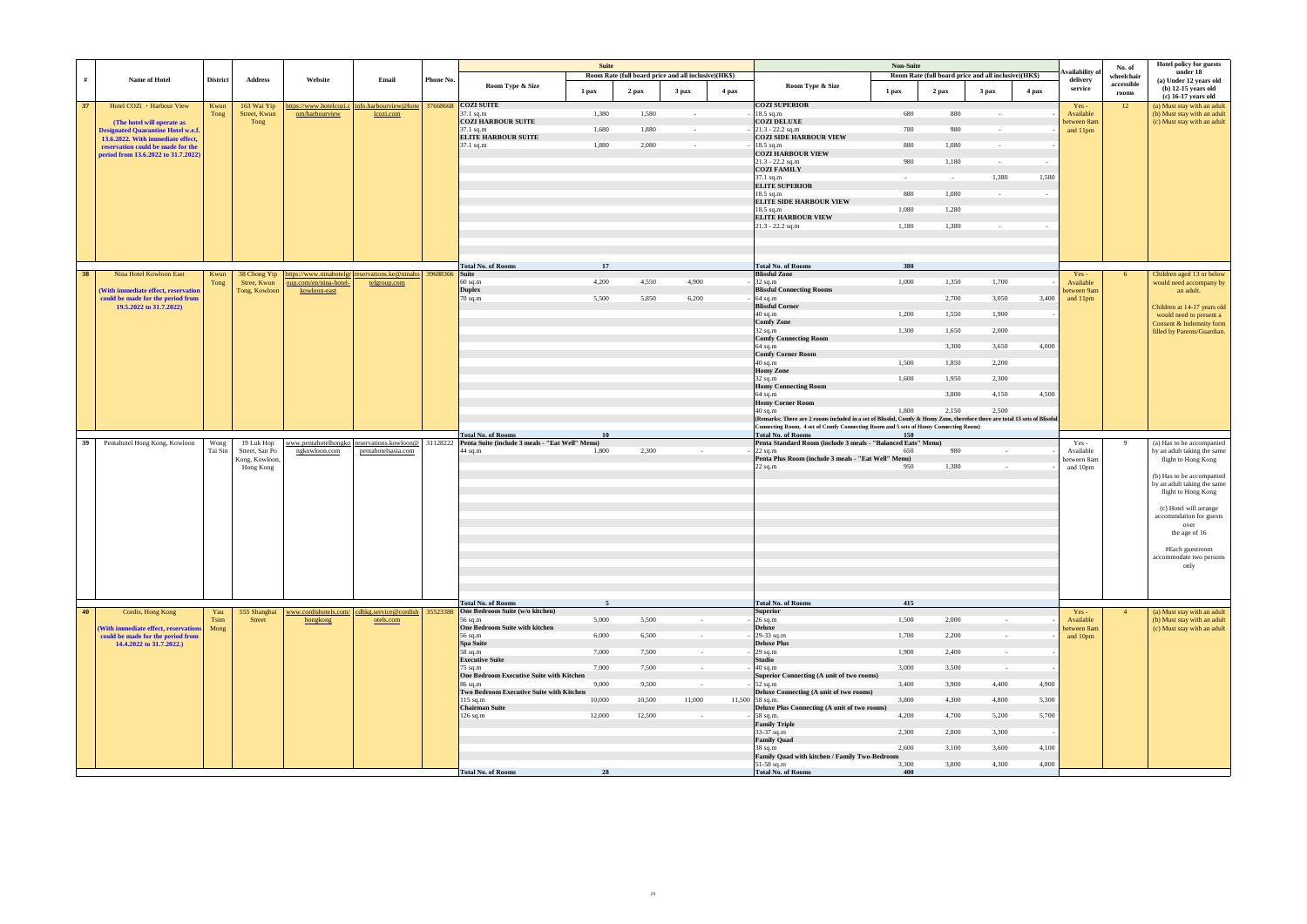|    |                                                                           |                 |                                 |                                         |                                                                                   |           |                                                      | Suite  |        |                                                      |        |                                                                         | Non-Suite  |                                                      |                  |        |                                    |                          | Hotel policy for guests                                   |
|----|---------------------------------------------------------------------------|-----------------|---------------------------------|-----------------------------------------|-----------------------------------------------------------------------------------|-----------|------------------------------------------------------|--------|--------|------------------------------------------------------|--------|-------------------------------------------------------------------------|------------|------------------------------------------------------|------------------|--------|------------------------------------|--------------------------|-----------------------------------------------------------|
|    |                                                                           |                 |                                 |                                         |                                                                                   |           |                                                      |        |        |                                                      |        |                                                                         |            |                                                      |                  |        | <b>Availability</b> of             | No. of                   | under 18                                                  |
| #  | Name of Hotel                                                             | <b>District</b> | <b>Address</b>                  | Website                                 | Email                                                                             | Phone No. |                                                      |        |        | Room Rate (full board price and all inclusive)(HK\$) |        |                                                                         |            | Room Rate (full board price and all inclusive)(HK\$) |                  |        | delivery                           | wheelchair<br>accessible | (a) Under 12 years old                                    |
|    |                                                                           |                 |                                 |                                         |                                                                                   |           | Room Type & Size                                     | 1 pax  | 2 pax  | 3 pax                                                | 4 pax  | Room Type & Size                                                        | 1 pax      | $2$ pax                                              | 3 <sub>max</sub> | 4 pax  | service                            | rooms                    | $(b)$ 12-15 years old                                     |
|    |                                                                           |                 |                                 |                                         |                                                                                   |           |                                                      |        |        |                                                      |        |                                                                         |            |                                                      |                  |        |                                    |                          | (c) 16-17 years old                                       |
|    | 41 Bridal Tea House Hotel Yau Ma Tei<br>Wing Sing Lane                    | Yau<br>Tsim     | No. 5-5C Wing<br>Sing Lane, Yau | https://bthhotel.com                    | info@bthhotel.com                                                                 | 37287000  |                                                      |        |        |                                                      |        | <b>Standard Room</b><br>$10$ sq.m                                       | 530        |                                                      | $\sim$           |        | Y                                  | $\overline{0}$           | Hotel does not accept<br>children under 18 years old      |
|    |                                                                           | Mong            | Ma Tei, Kowloon                 |                                         |                                                                                   |           |                                                      |        |        |                                                      |        |                                                                         |            |                                                      |                  |        |                                    |                          |                                                           |
|    |                                                                           |                 |                                 |                                         |                                                                                   |           |                                                      |        |        |                                                      |        |                                                                         |            |                                                      |                  |        |                                    |                          |                                                           |
|    |                                                                           |                 |                                 |                                         |                                                                                   |           |                                                      |        |        |                                                      |        |                                                                         |            |                                                      |                  |        |                                    |                          |                                                           |
|    |                                                                           |                 |                                 |                                         |                                                                                   |           |                                                      |        |        |                                                      |        |                                                                         |            |                                                      |                  |        |                                    |                          |                                                           |
|    |                                                                           |                 |                                 |                                         |                                                                                   |           |                                                      |        |        |                                                      |        |                                                                         |            |                                                      |                  |        |                                    |                          |                                                           |
|    |                                                                           |                 |                                 |                                         |                                                                                   |           |                                                      |        |        |                                                      |        |                                                                         |            |                                                      |                  |        |                                    |                          |                                                           |
|    |                                                                           |                 |                                 |                                         |                                                                                   |           |                                                      |        |        |                                                      |        |                                                                         |            |                                                      |                  |        |                                    |                          |                                                           |
|    |                                                                           |                 |                                 |                                         |                                                                                   |           |                                                      |        |        |                                                      |        |                                                                         |            |                                                      |                  |        |                                    |                          |                                                           |
|    |                                                                           |                 |                                 |                                         |                                                                                   |           |                                                      |        |        |                                                      |        |                                                                         |            |                                                      |                  |        |                                    |                          |                                                           |
|    |                                                                           |                 |                                 |                                         |                                                                                   |           |                                                      |        |        |                                                      |        |                                                                         |            |                                                      |                  |        |                                    |                          |                                                           |
|    |                                                                           |                 |                                 |                                         |                                                                                   |           |                                                      |        |        |                                                      |        |                                                                         |            |                                                      |                  |        |                                    |                          |                                                           |
|    |                                                                           |                 |                                 |                                         |                                                                                   |           |                                                      |        |        |                                                      |        |                                                                         |            |                                                      |                  |        |                                    |                          |                                                           |
|    |                                                                           |                 |                                 |                                         |                                                                                   |           |                                                      |        |        |                                                      |        |                                                                         |            |                                                      |                  |        |                                    |                          |                                                           |
|    |                                                                           |                 |                                 |                                         |                                                                                   |           |                                                      |        |        |                                                      |        |                                                                         |            |                                                      |                  |        |                                    |                          |                                                           |
|    |                                                                           |                 |                                 |                                         |                                                                                   |           |                                                      |        |        |                                                      |        |                                                                         |            |                                                      |                  |        |                                    |                          |                                                           |
|    |                                                                           |                 |                                 |                                         |                                                                                   |           | <b>Total No. of Rooms</b>                            | $\sim$ |        |                                                      |        | <b>Total No. of Rooms</b>                                               | 51         |                                                      |                  |        |                                    |                          |                                                           |
| 42 | Dorsett Mongkok, Hong Kong                                                | Yau             |                                 |                                         | 88 Tai Kok Tsui https://www.mongkok.d reservation.mongkok@ 39872388 Suite Premier |           |                                                      |        |        |                                                      |        | <b>Room Standard</b>                                                    |            |                                                      |                  |        | Yes -                              | $\overline{0}$           | (a) Age 11 years old : The                                |
|    |                                                                           | Tsim            | Road, Kowloon,                  | orsetthotels.com/                       | dorsetthotels.com                                                                 |           | 42 sq.m                                              | 2,800  | 3,100  | 3,400                                                |        | 15 sq.m                                                                 | 750        | 1,050                                                |                  |        | Available                          |                          | parent / legal guardian is                                |
|    |                                                                           | Mong            | Hong Kong                       |                                         |                                                                                   |           |                                                      |        |        |                                                      |        | <b>Room Comfort</b><br>18 sq.m                                          | 900        | 1,200                                                |                  |        | between 7am                        |                          | required to sign a<br>Declaration Form.                   |
|    |                                                                           |                 |                                 |                                         |                                                                                   |           |                                                      |        |        |                                                      |        | Room Superior                                                           |            |                                                      |                  |        | and 11pm                           |                          | Below 11 years old: Must                                  |
|    |                                                                           |                 |                                 |                                         |                                                                                   |           |                                                      |        |        |                                                      |        | $18$ sq.m                                                               | 1,300      | 1,600                                                |                  |        |                                    |                          | Stay with an adult                                        |
|    |                                                                           |                 |                                 |                                         |                                                                                   |           |                                                      |        |        |                                                      |        | <b>Family Quad Room</b>                                                 |            |                                                      |                  |        |                                    |                          | (b) Between 12 and 15 years                               |
|    |                                                                           |                 |                                 |                                         |                                                                                   |           |                                                      |        |        |                                                      |        | 42 sq.m                                                                 | 2,600      | 2,600                                                | 2,900            | 3,200  |                                    |                          | old : The parent / legal                                  |
|    |                                                                           |                 |                                 |                                         |                                                                                   |           |                                                      |        |        |                                                      |        |                                                                         |            |                                                      |                  |        |                                    |                          | guardian is required to sign a<br><b>Declaration Form</b> |
|    |                                                                           |                 |                                 |                                         |                                                                                   |           |                                                      |        |        |                                                      |        |                                                                         |            |                                                      |                  |        |                                    |                          | (c) Between 16 and 17 years                               |
|    |                                                                           |                 |                                 |                                         |                                                                                   |           |                                                      |        |        |                                                      |        |                                                                         |            |                                                      |                  |        |                                    |                          | old : The parent / legal                                  |
|    |                                                                           |                 |                                 |                                         |                                                                                   |           |                                                      |        |        |                                                      |        |                                                                         |            |                                                      |                  |        |                                    |                          | guardian is required to sign a                            |
|    |                                                                           |                 |                                 |                                         |                                                                                   |           |                                                      |        |        |                                                      |        |                                                                         |            |                                                      |                  |        |                                    |                          | <b>Delclaration Form</b>                                  |
|    |                                                                           |                 |                                 |                                         |                                                                                   |           |                                                      |        |        |                                                      |        |                                                                         |            |                                                      |                  |        |                                    |                          |                                                           |
|    |                                                                           |                 |                                 |                                         |                                                                                   |           |                                                      |        |        |                                                      |        |                                                                         |            |                                                      |                  |        |                                    |                          |                                                           |
|    |                                                                           |                 |                                 |                                         |                                                                                   |           |                                                      |        |        |                                                      |        |                                                                         |            |                                                      |                  |        |                                    |                          |                                                           |
|    |                                                                           |                 |                                 |                                         |                                                                                   |           |                                                      |        |        |                                                      |        |                                                                         |            |                                                      |                  |        |                                    |                          |                                                           |
|    |                                                                           |                 |                                 |                                         |                                                                                   |           | <b>Total No. of Rooms</b>                            | 6      |        |                                                      |        | <b>Total No. of Rooms</b>                                               | 279        |                                                      |                  |        |                                    |                          |                                                           |
|    | 43 Empire Hotel Kowloon · Tsim Sha                                        | Yau             | No. 62,                         | http://www.empirehotel                  | reservations-                                                                     |           | 369222222 One Bedroom Suite                          |        |        |                                                      |        | <b>Economy Room</b>                                                     |            |                                                      |                  |        | Y, Accept                          | 3 <sup>7</sup>           | (a) Must stay with an adult                               |
|    | Tsui                                                                      | Tsim            | Kimberley Road,                 | .com.hk                                 | tst@empirehotel-                                                                  |           | $33 - 43$ sq.m                                       | 1,800  | 2,030  | $\sim 10^{-1}$                                       | $\sim$ | 14 sq.m                                                                 | 650        | 880                                                  | $\sim 10^{-1}$   |        | outside                            |                          | (b) Must stay with an adult                               |
|    |                                                                           | Mong            | Tsim Sha Tsui,<br>Kowloon       |                                         | hongkong.com                                                                      |           | <b>Studio Harbour View Suite</b><br>$33$ sq.m        | 1,600  | 1,830  | $\sim 10^{-11}$                                      | $\sim$ | <b>Standard Room</b><br>$15.5 - 17$ sq.m                                | 750        | 980                                                  | $\sim$           |        | delivery items,<br>will be         |                          | (c) Guest needs to present a                              |
|    | (With immediate effect, reservations<br>could be made for the period from |                 |                                 |                                         |                                                                                   |           |                                                      |        |        |                                                      |        | <b>Standard Harbour View Room</b>                                       |            |                                                      |                  |        | delivered to                       |                          | consent letter signed by a<br>parent/ legal guardian to   |
|    | 25.5.2022 to 31.7.2022.)                                                  |                 |                                 |                                         |                                                                                   |           |                                                      |        |        |                                                      |        | 16.5 sq.m                                                               | 850        | 1,080                                                | $\sim$ $-$       |        | room 3 times a                     |                          | confirm such arrangement                                  |
|    |                                                                           |                 |                                 |                                         |                                                                                   |           |                                                      |        |        |                                                      |        | 3-Bed Family Room                                                       |            |                                                      |                  |        | day:                               |                          | upon check-in                                             |
|    |                                                                           |                 |                                 |                                         |                                                                                   |           |                                                      |        |        |                                                      |        | $23$ sq.m<br><b>Deluxe Room</b>                                         | 1,200      | 1,430                                                | 1,660            |        | $10:00 - 12:00$                    |                          |                                                           |
|    |                                                                           |                 |                                 |                                         |                                                                                   |           |                                                      |        |        |                                                      |        | 23 - 25 sq.m                                                            | 1,200      | 1,430                                                | $\sim 10^{-1}$   |        | $14:00 - 16:00$<br>$19:00 - 21:00$ |                          |                                                           |
|    |                                                                           |                 |                                 |                                         |                                                                                   |           |                                                      |        |        |                                                      |        |                                                                         |            |                                                      |                  |        |                                    |                          |                                                           |
|    |                                                                           |                 |                                 |                                         |                                                                                   |           |                                                      |        |        |                                                      |        |                                                                         |            |                                                      |                  |        |                                    |                          |                                                           |
|    |                                                                           |                 |                                 |                                         |                                                                                   |           |                                                      |        |        |                                                      |        |                                                                         |            |                                                      |                  |        |                                    |                          |                                                           |
|    |                                                                           |                 |                                 |                                         |                                                                                   |           |                                                      |        |        |                                                      |        |                                                                         |            |                                                      |                  |        |                                    |                          |                                                           |
|    |                                                                           |                 |                                 |                                         |                                                                                   |           |                                                      |        |        |                                                      |        |                                                                         |            |                                                      |                  |        |                                    |                          |                                                           |
|    |                                                                           |                 |                                 |                                         |                                                                                   |           |                                                      |        |        |                                                      |        |                                                                         |            |                                                      |                  |        |                                    |                          |                                                           |
|    |                                                                           |                 |                                 |                                         |                                                                                   |           |                                                      |        |        |                                                      |        |                                                                         |            |                                                      |                  |        |                                    |                          |                                                           |
|    |                                                                           |                 |                                 |                                         |                                                                                   |           |                                                      |        |        |                                                      |        |                                                                         |            |                                                      |                  |        |                                    |                          |                                                           |
|    |                                                                           |                 |                                 |                                         |                                                                                   |           | <b>Total No. of Rooms</b>                            | 18     |        |                                                      |        | <b>Total No. of Rooms</b>                                               | 222        |                                                      |                  |        |                                    |                          |                                                           |
|    | 44 Holiday Inn Golden Mile Hong Kong                                      | Yau             | 50 Nathan                       |                                         | https://www.ihg.com/ho reservations.HIGM@ih 23151001 Premier Suite                |           |                                                      |        |        |                                                      |        | <b>Superior Room</b>                                                    |            |                                                      |                  |        | Yes -                              | 4                        | (a) Must stay with an adult                               |
|    |                                                                           | Tsim            |                                 | Road, Tsim Sha lidayinn/hotels/us/en/ho | g.com                                                                             |           | 38 sq.m                                              | 4,380  | 4,770  | 5,160                                                |        | 5,550 $20$ sq.m                                                         | 1,250      | $\sim 10^{-1}$                                       | $\sim$           |        | Available                          |                          | (b) Must stay with an adult                               |
|    |                                                                           | Mong            | Tsui, Kowloon,                  | ng-                                     |                                                                                   |           | <b>Converted Suite (20 sets)</b>                     |        |        |                                                      |        | <b>Deluxe Room</b>                                                      |            |                                                      |                  |        | between 9am                        |                          | (c) Must stay with an adult                               |
|    |                                                                           |                 | Hong Kong                       | kong/hkgkl/hoteldetail                  |                                                                                   |           | 58 sq.m                                              | 4,580  | 4,970  | 5,360                                                |        | 5,750 29 sq.m                                                           | 1,490      | 1,880                                                | $\sim 100$       | $\sim$ | and 9pm                            |                          |                                                           |
|    |                                                                           |                 |                                 |                                         |                                                                                   |           | <b>Superior Suite</b>                                |        |        |                                                      |        | <b>Premier Plus Room</b>                                                |            |                                                      |                  |        |                                    |                          |                                                           |
|    |                                                                           |                 |                                 |                                         |                                                                                   |           | 58 sqm<br>3-bedroom Penthouse Suite with Kitchenette | 4,980  | 5,370  | 5,760                                                |        | 6,150 29 sq.m<br>Connecting Room (64 sets) - rate is per set of 2 rooms | 1,750      | 2,140                                                | 2,530            | 2,920  |                                    |                          |                                                           |
|    |                                                                           |                 |                                 |                                         |                                                                                   |           | $180$ sq.m                                           | 19,800 | 20,190 | 20,580                                               |        | $20,970$ 58 sq.m                                                        | $\sim$ $-$ | 3,380                                                | 3,770            | 4,160  |                                    |                          |                                                           |
|    |                                                                           |                 |                                 |                                         |                                                                                   |           |                                                      |        |        |                                                      |        | <b>Executive Club Room</b>                                              |            |                                                      |                  |        |                                    |                          |                                                           |
|    |                                                                           |                 |                                 |                                         |                                                                                   |           |                                                      |        |        |                                                      |        | $29$ sq.m                                                               | 1,980      | 2,370                                                | $\sim$ $-$       | $\sim$ |                                    |                          |                                                           |
|    |                                                                           |                 |                                 |                                         |                                                                                   |           |                                                      |        |        |                                                      |        |                                                                         |            |                                                      |                  |        |                                    |                          |                                                           |
|    |                                                                           |                 |                                 |                                         |                                                                                   |           |                                                      |        |        |                                                      |        |                                                                         |            |                                                      |                  |        |                                    |                          |                                                           |
|    |                                                                           |                 |                                 |                                         |                                                                                   |           |                                                      |        |        |                                                      |        |                                                                         |            |                                                      |                  |        |                                    |                          |                                                           |
|    |                                                                           |                 |                                 |                                         |                                                                                   |           |                                                      |        |        |                                                      |        |                                                                         |            |                                                      |                  |        |                                    |                          |                                                           |
|    |                                                                           |                 |                                 |                                         |                                                                                   |           |                                                      |        |        |                                                      |        |                                                                         |            |                                                      |                  |        |                                    |                          |                                                           |
|    |                                                                           |                 |                                 |                                         |                                                                                   |           |                                                      |        |        |                                                      |        |                                                                         |            |                                                      |                  |        |                                    |                          |                                                           |
|    |                                                                           |                 |                                 |                                         |                                                                                   |           |                                                      |        |        |                                                      |        |                                                                         |            |                                                      |                  |        |                                    |                          |                                                           |
|    |                                                                           |                 |                                 |                                         |                                                                                   |           |                                                      |        |        |                                                      |        |                                                                         |            |                                                      |                  |        |                                    |                          |                                                           |
|    |                                                                           |                 |                                 |                                         |                                                                                   |           | <b>Total No. of Rooms</b>                            | 31     |        |                                                      |        | <b>Total No. of Rooms</b>                                               | 469        |                                                      |                  |        |                                    |                          |                                                           |
|    |                                                                           |                 |                                 |                                         |                                                                                   |           |                                                      |        |        |                                                      |        |                                                                         |            |                                                      |                  |        |                                    |                          |                                                           |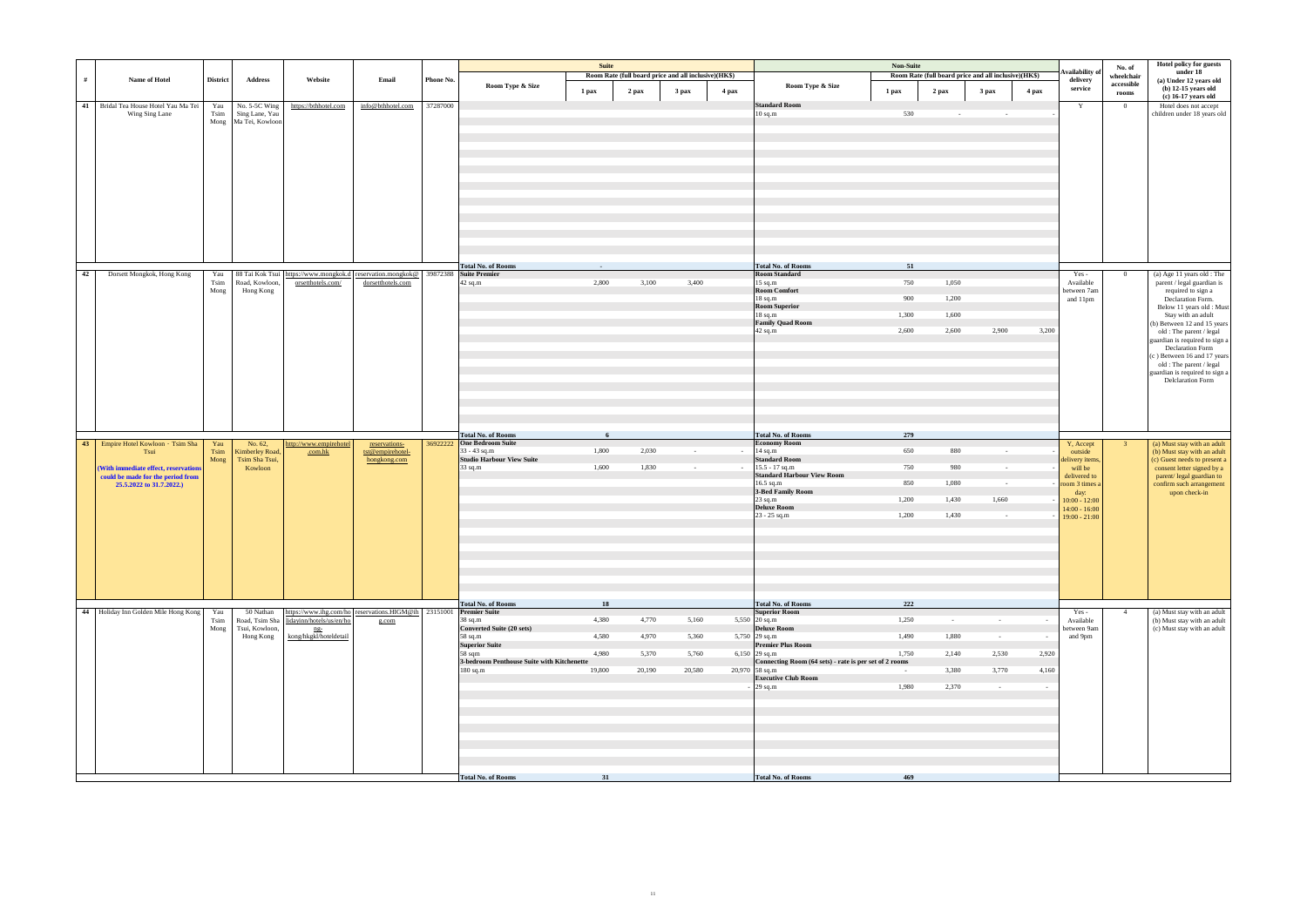|    |                                      |                    |                             |                                                             |                                                          |           |                                          | <b>Suite</b> |                                                      |        |       |                                                                                  | Non-Suite |                                                      |                  |       | Availability o                   | No. of                   | Hotel policy for guests<br>under 18                           |
|----|--------------------------------------|--------------------|-----------------------------|-------------------------------------------------------------|----------------------------------------------------------|-----------|------------------------------------------|--------------|------------------------------------------------------|--------|-------|----------------------------------------------------------------------------------|-----------|------------------------------------------------------|------------------|-------|----------------------------------|--------------------------|---------------------------------------------------------------|
| #  | Name of Hotel                        | <b>District</b>    | <b>Address</b>              | Website                                                     | Email                                                    | Phone No. | Room Type & Size                         |              | Room Rate (full board price and all inclusive)(HK\$) |        |       | Room Type & Size                                                                 |           | Room Rate (full board price and all inclusive)(HK\$) |                  |       | delivery<br>service              | wheelchair<br>accessible | (a) Under 12 years old<br>$(b)$ 12-15 years old               |
|    |                                      |                    |                             |                                                             |                                                          |           |                                          | 1 pax        | 2 pax                                                | 3 pax  | 4 pax | 1 pax                                                                            |           | 2 pax                                                | 3 <sub>max</sub> | 4 pax |                                  | rooms                    | (c) 16-17 years old                                           |
| 45 | Hotel Ease • Mong Kok                | Yau<br><b>Tsim</b> | 60 Portland<br>Street, Mong | om.hk/hemk/en-                                              | https://www.hotelease.c   info.hemk@hotelease.c<br>om.hk | 27103688  |                                          |              |                                                      |        |       | <b>Standard Ease</b><br>10-12 sq.m                                               | 750       | 850                                                  | $\sim$           |       | $Yes -$<br>Available             | $\overline{2}$           | (a) Must stay with an adult<br>(b) Must stay with an adult    |
|    |                                      | Mong               | Kok, Kowloon,               | gb/QuarantineEasePack                                       |                                                          |           |                                          |              |                                                      |        |       | <b>Superior Ease</b>                                                             |           |                                                      |                  |       | between 8am                      |                          | (c) Must stay with an adult                                   |
|    |                                      |                    | Hong Kong                   | age                                                         |                                                          |           |                                          |              |                                                      |        |       | 10-13 sq.m<br><b>Deluxe</b> Ease                                                 | 900       | 1,000                                                | $\sim$ $-$       |       | and 11pm                         |                          |                                                               |
|    |                                      |                    |                             |                                                             |                                                          |           |                                          |              |                                                      |        |       | $18$ sq.m                                                                        | 1,050     | 1,150                                                | $\sim$           |       |                                  |                          |                                                               |
|    |                                      |                    |                             |                                                             |                                                          |           |                                          |              |                                                      |        |       |                                                                                  |           |                                                      |                  |       |                                  |                          |                                                               |
|    |                                      |                    |                             |                                                             |                                                          |           |                                          |              |                                                      |        |       |                                                                                  |           |                                                      |                  |       |                                  |                          |                                                               |
|    |                                      |                    |                             |                                                             |                                                          |           |                                          |              |                                                      |        |       |                                                                                  |           |                                                      |                  |       |                                  |                          |                                                               |
|    |                                      |                    |                             |                                                             |                                                          |           |                                          |              |                                                      |        |       |                                                                                  |           |                                                      |                  |       |                                  |                          |                                                               |
|    |                                      |                    |                             |                                                             |                                                          |           |                                          |              |                                                      |        |       |                                                                                  |           |                                                      |                  |       |                                  |                          |                                                               |
|    |                                      |                    |                             |                                                             |                                                          |           |                                          |              |                                                      |        |       |                                                                                  |           |                                                      |                  |       |                                  |                          |                                                               |
|    |                                      |                    |                             |                                                             |                                                          |           |                                          |              |                                                      |        |       |                                                                                  |           |                                                      |                  |       |                                  |                          |                                                               |
|    |                                      |                    |                             |                                                             |                                                          |           |                                          |              |                                                      |        |       |                                                                                  |           |                                                      |                  |       |                                  |                          |                                                               |
|    |                                      |                    |                             |                                                             |                                                          |           |                                          |              |                                                      |        |       |                                                                                  |           |                                                      |                  |       |                                  |                          |                                                               |
|    |                                      |                    |                             |                                                             |                                                          |           | <b>Total No. of Rooms</b>                |              |                                                      |        |       | <b>Total No. of Rooms</b>                                                        | 131       |                                                      |                  |       |                                  |                          |                                                               |
| 46 | iclub Mong Kok Hotel                 | Yau<br>Tsim        | 2 Anchor Street,            | https://www.iclub-<br>Mong Kok, Hong hotels.com/iclub-mong- | servicedesk@mongkok. 39636800<br>iclub-hotels.com        |           | <b>Connecting/Family Room</b><br>32 sq.m | 1,800        | 1,800                                                | 2,100  |       | Economy<br>2,400 16 sq.m                                                         | 630       | 930                                                  | $\sim$           |       | Yes. Accept<br>outside           | 8 <sup>1</sup>           | (a) Must stay with an adult<br>(b) A letter signed by his/her |
|    | (Commence business from 14)          | Mong               | Kong                        | kok-hotel                                                   |                                                          |           | <b>Suite</b>                             |              |                                                      |        |       | <b>Standard</b>                                                                  |           |                                                      |                  |       | delivery. Items                  |                          | parent or guardian to                                         |
|    | February 2022)                       |                    |                             |                                                             |                                                          |           | 39 sq.m                                  | 2,200        | 2,200                                                | 2,500  |       | $2,800$ 16 sq.m<br><b>Standard Plus</b>                                          | 690       | 990                                                  | $\sim$           |       | will be<br>delivered to          |                          | comfirm the arrangement is<br>required prior check-in         |
|    |                                      |                    |                             |                                                             |                                                          |           |                                          |              |                                                      |        |       | 16 sq.m                                                                          | 760       | 1,060                                                | $\sim$           |       | room 3 times a                   |                          | (c) A letter signed by his/her                                |
|    |                                      |                    |                             |                                                             |                                                          |           |                                          |              |                                                      |        |       | Superior<br>$16$ sq.m                                                            | 790       | 1,090                                                | $\sim$ $-$       |       | day as<br>followed:              |                          | parent or guardian to<br>comfirm the arrangement is           |
|    |                                      |                    |                             |                                                             |                                                          |           |                                          |              |                                                      |        |       | <b>Superior Plus</b>                                                             |           |                                                      |                  |       | 10:00am-                         |                          | required prior check-in                                       |
|    |                                      |                    |                             |                                                             |                                                          |           |                                          |              |                                                      |        |       | 16 sq.m<br><b>Deluxe</b>                                                         | 860       | 1,160                                                | $\sim$           |       | 12:00noon,<br>$2:00$ pm-         |                          |                                                               |
|    |                                      |                    |                             |                                                             |                                                          |           |                                          |              |                                                      |        |       | 16 sq.m<br><b>Deluxe Plus</b>                                                    | 890       | 1,190                                                | $\sim 10^{-1}$   |       | 4:00pm,                          |                          |                                                               |
|    |                                      |                    |                             |                                                             |                                                          |           |                                          |              |                                                      |        |       | $16$ sq.m $\,$ Premier                                                           | 960       | 1,260                                                | $\sim$           |       | 7:00pm-<br>9:00 <sub>pm</sub>    |                          |                                                               |
|    |                                      |                    |                             |                                                             |                                                          |           |                                          |              |                                                      |        |       | $20$ sq.m                                                                        | 990       | 1,290                                                | $\sim$           |       |                                  |                          |                                                               |
|    |                                      |                    |                             |                                                             |                                                          |           |                                          |              |                                                      |        |       | <b>Premier Plus</b>                                                              |           |                                                      |                  |       |                                  |                          |                                                               |
|    |                                      |                    |                             |                                                             |                                                          |           |                                          |              |                                                      |        |       | $23$ sq.m<br><b>Premier Exeuctive</b>                                            | 1,060     | 1,360                                                | 1,660            |       |                                  |                          |                                                               |
|    |                                      |                    |                             |                                                             |                                                          |           |                                          |              |                                                      |        |       | $22$ sq.m                                                                        | 1,160     | 1,460                                                | 1,760            |       |                                  |                          |                                                               |
| 47 | Ramada Hong Kong Grand               | Yau                | 23 Austin                   |                                                             | www.ramadahongkong rsvn@ramadahkg.com 31226222           |           | <b>Total No. of Rooms</b>                | 26           |                                                      |        |       | <b>Total No. of Rooms</b><br><b>Single Room</b>                                  | 189       |                                                      |                  |       | $Yes -$                          | 8                        | Our hotel welcomes the                                        |
|    |                                      | Tsim               | Avenue, Tsim                | grand.com                                                   |                                                          |           |                                          |              |                                                      |        |       | 15 sq.m                                                                          | 590       |                                                      |                  |       | Available at 24                  |                          | quarantine guests under the                                   |
|    |                                      | Mong               | Sha Tsui,<br>Kowloon, Hong  |                                                             |                                                          |           |                                          |              |                                                      |        |       | Double Room<br>$15 \text{ sq.m}$                                                 |           | 710                                                  |                  |       | hours                            |                          | age of 18 to stay and we will<br>provide special care for the |
|    |                                      |                    | Kon                         |                                                             |                                                          |           |                                          |              |                                                      |        |       |                                                                                  |           |                                                      |                  |       |                                  |                          | guests. In addition, the                                      |
|    |                                      |                    |                             |                                                             |                                                          |           |                                          |              |                                                      |        |       |                                                                                  |           |                                                      |                  |       |                                  |                          | contact phone number for<br>the guest's guardian will be      |
|    |                                      |                    |                             |                                                             |                                                          |           |                                          |              |                                                      |        |       |                                                                                  |           |                                                      |                  |       |                                  |                          | required.                                                     |
|    |                                      |                    |                             |                                                             |                                                          |           |                                          |              |                                                      |        |       |                                                                                  |           |                                                      |                  |       |                                  |                          |                                                               |
|    |                                      |                    |                             |                                                             |                                                          |           |                                          |              |                                                      |        |       |                                                                                  |           |                                                      |                  |       |                                  |                          |                                                               |
|    |                                      |                    |                             |                                                             |                                                          |           |                                          |              |                                                      |        |       |                                                                                  |           |                                                      |                  |       |                                  |                          |                                                               |
|    |                                      |                    |                             |                                                             |                                                          |           |                                          |              |                                                      |        |       |                                                                                  |           |                                                      |                  |       |                                  |                          |                                                               |
|    |                                      |                    |                             |                                                             |                                                          |           |                                          |              |                                                      |        |       |                                                                                  |           |                                                      |                  |       |                                  |                          |                                                               |
|    |                                      |                    |                             |                                                             |                                                          |           |                                          |              |                                                      |        |       |                                                                                  |           |                                                      |                  |       |                                  |                          |                                                               |
|    |                                      |                    |                             |                                                             |                                                          |           |                                          |              |                                                      |        |       |                                                                                  |           |                                                      |                  |       |                                  |                          |                                                               |
|    |                                      |                    |                             |                                                             |                                                          |           | <b>Total No. of Rooms</b>                | $\sim$ $-$   |                                                      |        |       | <b>Total No. of Rooms</b>                                                        | 300       |                                                      |                  |       |                                  |                          |                                                               |
| 48 | <b>Regal Kowloon Hotel</b>           | Yau                | 71 Mody Road,               | https://www.regalhotel. stay@kowloon.regalhot 61179517      |                                                          |           | Deluxe Suite                             |              |                                                      |        |       | <b>Standard</b>                                                                  |           |                                                      |                  |       | Yes. Accept                      | $\mathbf{0}$             | (a) Must stay with an adult                                   |
|    | (With immediate effect, reservations | Tsim<br>Mong       | Tsimshatsui,<br>Hong Kong   | com/regal-kowloon-<br>hotel                                 | el.com                                                   |           | 45.9 - 58.3 sq.m<br>Royal Suite          | 4,280        | 4,880                                                | 5,480  |       | $20.3 - 21.1$ sq.m<br><b>Standard Plus</b>                                       | 1,050     | 1,350                                                | $\sim$ $-$       |       | outside<br>delivery. Items       |                          | (b) A letter signed by his/her<br>parent or guardian to       |
|    | could be made for the period from    |                    |                             |                                                             |                                                          |           | $78$ sq.m                                | 5,880        | 6,480                                                | 7,080  |       | 25.6 - 29.7 sq.m                                                                 | 1,150     | 1,450                                                |                  |       | will be                          |                          | confirm the arrangement is                                    |
|    | 28.5.2022 to 31.7.2022.)             |                    |                             |                                                             |                                                          |           | <b>Presidential Suite</b><br>$156$ sq.m  | 25,800       | 28,800                                               | 31,800 |       | <b>Superior</b><br>$25.0 - 31.6$ sq.m                                            | 1,250     | 1,550                                                |                  |       | delivered to<br>room 3 times a   |                          | required prior check-in<br>(c) A letter signed by his/her     |
|    |                                      |                    |                             |                                                             |                                                          |           |                                          |              |                                                      |        |       | <b>Superior Plus</b><br>$25.0 - 31.6$ sq.m                                       | 1,350     | 1,650                                                |                  |       | day as                           |                          | parent or guardian to                                         |
|    |                                      |                    |                             |                                                             |                                                          |           |                                          |              |                                                      |        |       | <b>Deluxe</b>                                                                    |           |                                                      |                  |       | followed:<br>10:00am-            |                          | confirm the arrangement is<br>required prior check-in         |
|    |                                      |                    |                             |                                                             |                                                          |           |                                          |              |                                                      |        |       | 29.4 - 32.2 sq.m<br><b>Premier Deluxe</b>                                        | 1,450     | 1,750                                                |                  |       | $12:00$ noon                     |                          |                                                               |
|    |                                      |                    |                             |                                                             |                                                          |           |                                          |              |                                                      |        |       | 28.9 - 32.2 sq.m                                                                 | 1,550     | 1,850                                                |                  |       | $2:00$ pm-<br>4:00 <sub>pm</sub> |                          |                                                               |
|    |                                      |                    |                             |                                                             |                                                          |           |                                          |              |                                                      |        |       | <b>Family Queen/Queen Room</b><br>27.6 - 31.6 sq.m                               | 2,050     | 2,050                                                | 2,050            | 2,350 | 7:00pm-                          |                          |                                                               |
|    |                                      |                    |                             |                                                             |                                                          |           |                                          |              |                                                      |        |       | Superior Connecting/Family Room (2 connecting rooms)                             |           |                                                      |                  |       | $9:00 \text{pm}$                 |                          |                                                               |
|    |                                      |                    |                             |                                                             |                                                          |           |                                          |              |                                                      |        |       | 29.3 - 29.8 sq.m each room<br>Deluxe Connecting/Family Room (2 connecting rooms) | 2,780     | 2,780                                                | 3,080            | 3,380 |                                  |                          |                                                               |
|    |                                      |                    |                             |                                                             |                                                          |           |                                          |              |                                                      |        |       | 28.9 - 29.8 sq.m each room                                                       | 3,180     | 3,180                                                | 3,480            | 3,780 |                                  |                          |                                                               |
|    |                                      |                    |                             |                                                             |                                                          |           |                                          |              |                                                      |        |       |                                                                                  |           |                                                      |                  |       |                                  |                          |                                                               |
|    |                                      |                    |                             |                                                             |                                                          |           | <b>Total No. of Rooms</b>                | 30           |                                                      |        |       | <b>Total No. of Rooms</b>                                                        | 389       |                                                      |                  |       |                                  |                          |                                                               |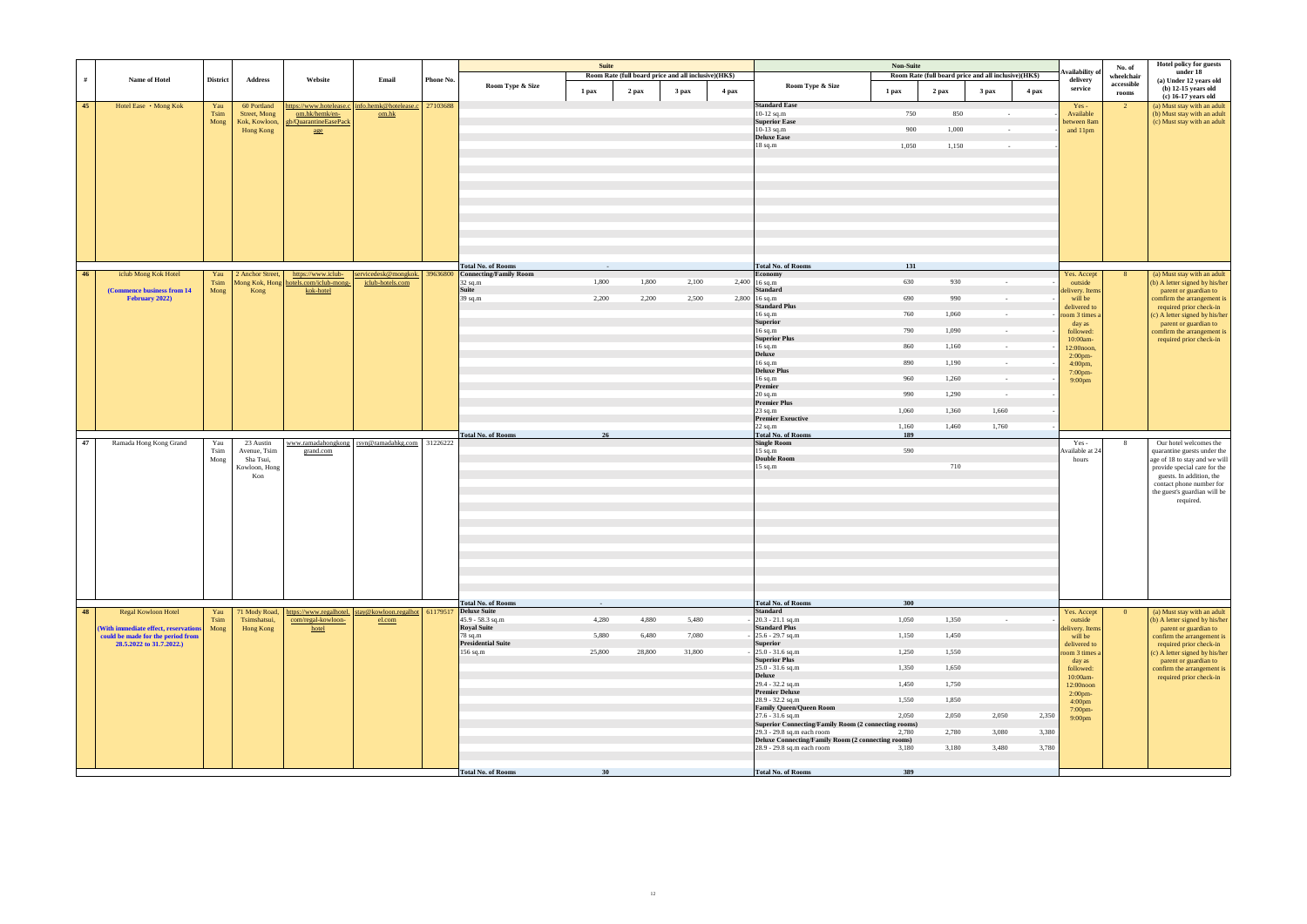|      |                                                                                                                |                 |                                |                                                                                       |                                                                  |           |                                                                       | <b>Suite</b>    |        |                                                               |        |                                                   | <b>Non-Suite</b> |       |                                                                          |       | Availability o                                | No. of                            | Hotel policy for guests<br>under 18                                                                                                                                                                                                   |
|------|----------------------------------------------------------------------------------------------------------------|-----------------|--------------------------------|---------------------------------------------------------------------------------------|------------------------------------------------------------------|-----------|-----------------------------------------------------------------------|-----------------|--------|---------------------------------------------------------------|--------|---------------------------------------------------|------------------|-------|--------------------------------------------------------------------------|-------|-----------------------------------------------|-----------------------------------|---------------------------------------------------------------------------------------------------------------------------------------------------------------------------------------------------------------------------------------|
| #    | Name of Hotel                                                                                                  | <b>District</b> | <b>Address</b>                 | Website                                                                               | Email                                                            | Phone No. | Room Type & Size                                                      | 1 pax           | 2 pax  | Room Rate (full board price and all inclusive)(HK\$)<br>3 pax | 4 pax  | Room Type & Size                                  | 1 pax            | 2 pax | Room Rate (full board price and all inclusive)(HK\$)<br>3 <sub>max</sub> | 4 pax | delivery<br>service                           | wheelchair<br>accessible<br>rooms | (a) Under 12 years old<br>$(b)$ 12-15 years old                                                                                                                                                                                       |
| 49   | Royal Pacific Hotel & Towers                                                                                   | Yau             | China Hong                     | https://www.sino-                                                                     | eservations@royalpacif 27382222 Hotel Studio                     |           |                                                                       |                 |        |                                                               |        | <b>Premier Room</b>                               |                  |       |                                                                          |       | Yes - 24-hour                                 | 6 <sup>6</sup>                    | (c) 16-17 years old<br>· Under 14 years old: must                                                                                                                                                                                     |
|      |                                                                                                                | Tsim            | Kong City, 33                  | hotels.com/en/hk/the-                                                                 | ic.com.hk                                                        |           | $30$ sq.m<br><b>Hotel Suite</b>                                       | 1,550           | 2,050  | 2,550                                                         |        | $22$ sq.m<br><b>Premier Plus Room</b>             | 1,050            | 1,450 | $\sim$ $-$                                                               |       | delivery                                      |                                   | stay with a parent or legal                                                                                                                                                                                                           |
|      | (With immediate effect, reservations<br>could be made for the period from                                      | Mong            | Canton Road,<br>Tsim Sha Tsui, | royal-pacific-hotel-and-<br>towers                                                    |                                                                  |           | $49$ sq.m                                                             | 3,050           | 3,550  | 4,050                                                         |        | $22$ sq.m                                         | 1,150            | 1,550 | $\sim$ $-$                                                               |       | service                                       |                                   | guardian                                                                                                                                                                                                                              |
|      | 14.4.2022 to 31.7.2022.)                                                                                       |                 | Kowloon, Hong                  |                                                                                       |                                                                  |           | <b>Tower Suite</b><br>$70$ sq.m                                       | 4,550           | 5,150  | 5,750                                                         |        | <b>Park View Room</b><br>6,350 22 sq.m            | 1,250            | 1,650 | $\sim 10^{-1}$                                                           |       |                                               |                                   | · 14-17 years old: A consent                                                                                                                                                                                                          |
|      |                                                                                                                |                 | Kong                           |                                                                                       |                                                                  |           | <b>Towers Harbour Suite</b>                                           |                 |        |                                                               |        | <b>Pacific Grand Room</b>                         |                  |       |                                                                          |       |                                               |                                   | & indemnity form signed by<br>a parent or legal guardian                                                                                                                                                                              |
|      |                                                                                                                |                 |                                |                                                                                       |                                                                  |           | $70$ sq.m<br><b>Family Suite</b>                                      | 4,850           | 5,450  | 6,050                                                         |        | 6,650 35 sq.m                                     | 1,450            | 1,950 | 2,450                                                                    |       |                                               |                                   | must be presented prior to                                                                                                                                                                                                            |
|      |                                                                                                                |                 |                                |                                                                                       |                                                                  |           | 86 sq.m                                                               | 6,250           | 6,850  | 7,450                                                         |        | <b>Deluxe Family Room</b><br>$8,050$ 35 sq.m      | 1,650            | 2,150 | 2,650                                                                    | 3,150 |                                               |                                   | check-in for staying alone<br>under quarantine                                                                                                                                                                                        |
|      |                                                                                                                |                 |                                |                                                                                       |                                                                  |           | <b>Pacific Suite</b>                                                  |                 |        |                                                               |        | <b>Deluxe Harbour View Room</b>                   |                  |       |                                                                          |       |                                               |                                   |                                                                                                                                                                                                                                       |
|      |                                                                                                                |                 |                                |                                                                                       |                                                                  |           | $104$ sq.m<br><b>Royal Suite</b>                                      | 12,000          | 12,800 | 13,600                                                        |        | 14,400 35 sq.m<br><b>Studio</b>                   | 2,050            | 2,550 | 3,050                                                                    |       |                                               |                                   |                                                                                                                                                                                                                                       |
|      |                                                                                                                |                 |                                |                                                                                       |                                                                  |           | $144$ sq.m                                                            | 15,800          | 16,600 | 17,400                                                        |        | 18,200 58 sq.m                                    | 3,550            | 4,050 | 4,550                                                                    | 5,050 |                                               |                                   |                                                                                                                                                                                                                                       |
|      |                                                                                                                |                 |                                |                                                                                       |                                                                  |           |                                                                       |                 |        |                                                               |        |                                                   |                  |       |                                                                          |       |                                               |                                   |                                                                                                                                                                                                                                       |
|      |                                                                                                                |                 |                                |                                                                                       |                                                                  |           | <b>Total No. of Rooms</b>                                             | 19              |        |                                                               |        | <b>Total No. of Rooms</b>                         | 442              |       |                                                                          |       |                                               |                                   |                                                                                                                                                                                                                                       |
| - 50 | Silka Seaview Hotel Hong Kong                                                                                  | Yau<br>Tsim     | 268 Shanghai<br>Street, Yau Ma | aview                                                                                 | www.silkahotels.com/se info.seaview@silkahote 27820882<br>ls.com |           |                                                                       |                 |        |                                                               |        | <b>Standard Room</b><br>$12$ sq.m                 | 620              | 820   | $\sim$                                                                   |       | $Yes -$<br>Available                          | $\overline{0}$                    | (a) Must stay with an adult<br>(b) A parent/legal guardian                                                                                                                                                                            |
|      | (With immediate effect, reservations<br>could be made for the period from<br>14:00 of 19.5.2022 to 31.7.2022.) | Mong            | Tei,<br>Kowloon, Hong<br>Kong  |                                                                                       |                                                                  |           |                                                                       |                 |        |                                                               |        |                                                   |                  |       |                                                                          |       | between 8am-<br>1pm & 6pm-<br>9 <sub>pm</sub> |                                   | should physically show up to<br>complete the registration and<br>check-out with the child. The<br>parent/legal guardian is<br>required to sign a<br><b>Declaration Form</b><br>(c) The parent/legal guardian<br>is required to sign a |
|      |                                                                                                                |                 |                                |                                                                                       |                                                                  |           |                                                                       |                 |        |                                                               |        |                                                   |                  |       |                                                                          |       |                                               |                                   | declaration form to hotel<br>before check-in                                                                                                                                                                                          |
| 51   | The Kowloon Hotel                                                                                              | Yau             | 19-21 Nathan                   | https://www.harbour-                                                                  | rsvn.klnh@harbour-                                               | 29292888  | <b>Total No. of Rooms</b><br><b>Executive Side Harbour View Suite</b> | $\sim 10^{-10}$ |        |                                                               |        | <b>Total No. of Rooms</b><br><b>Superior Room</b> | 183              |       |                                                                          |       | $Yes -$                                       | 710                               | (a) Must stay with an adult                                                                                                                                                                                                           |
|      |                                                                                                                | Tsim            | Road, Tsim Sha                 | plaza.com/kowloonhote                                                                 | plaza.com                                                        | 27343777  | $42-43$ sq.m                                                          | 2,500           | 2,880  | 3,560                                                         |        | 18-19 sq.m                                        | 1,150            | 1,530 | $\sim$ $-$                                                               |       | Available                                     |                                   | (b) Must stay with an adult                                                                                                                                                                                                           |
|      | (With immediate effect, reservations<br>could be made for the period from                                      | Mong            | Tsui, Kowloon                  | 1/en/                                                                                 |                                                                  |           |                                                                       |                 |        |                                                               |        | <b>Deluxe Room</b><br>21-22 sq.m                  | 1,250            | 1,630 | $\sim$                                                                   |       | between 8am<br>and 10pm                       |                                   | (c) A declaration form to be<br>signed by his/her parent/                                                                                                                                                                             |
|      | 14.4.2022 to 31.7.2022.)                                                                                       |                 |                                |                                                                                       |                                                                  |           |                                                                       |                 |        |                                                               |        | <b>Side Harbour View Room</b>                     |                  |       |                                                                          |       |                                               |                                   | legal guardian to confirm the                                                                                                                                                                                                         |
|      |                                                                                                                |                 |                                |                                                                                       |                                                                  |           |                                                                       |                 |        |                                                               |        | 21-22 sq.m                                        | 1,500            | 1.880 | $\sim$                                                                   |       |                                               |                                   | arrangement prior to check-<br>in                                                                                                                                                                                                     |
|      |                                                                                                                |                 |                                |                                                                                       |                                                                  |           |                                                                       |                 |        |                                                               |        |                                                   |                  |       |                                                                          |       |                                               |                                   |                                                                                                                                                                                                                                       |
|      |                                                                                                                |                 |                                |                                                                                       |                                                                  |           |                                                                       |                 |        |                                                               |        |                                                   |                  |       |                                                                          |       |                                               |                                   |                                                                                                                                                                                                                                       |
|      |                                                                                                                |                 |                                |                                                                                       |                                                                  |           |                                                                       |                 |        |                                                               |        |                                                   |                  |       |                                                                          |       |                                               |                                   |                                                                                                                                                                                                                                       |
|      |                                                                                                                |                 |                                |                                                                                       |                                                                  |           |                                                                       |                 |        |                                                               |        |                                                   |                  |       |                                                                          |       |                                               |                                   |                                                                                                                                                                                                                                       |
|      |                                                                                                                |                 |                                |                                                                                       |                                                                  |           |                                                                       |                 |        |                                                               |        |                                                   |                  |       |                                                                          |       |                                               |                                   |                                                                                                                                                                                                                                       |
|      |                                                                                                                |                 |                                |                                                                                       |                                                                  |           |                                                                       |                 |        |                                                               |        |                                                   |                  |       |                                                                          |       |                                               |                                   |                                                                                                                                                                                                                                       |
|      |                                                                                                                |                 |                                |                                                                                       |                                                                  |           |                                                                       |                 |        |                                                               |        |                                                   |                  |       |                                                                          |       |                                               |                                   |                                                                                                                                                                                                                                       |
|      |                                                                                                                |                 |                                |                                                                                       |                                                                  |           |                                                                       |                 |        |                                                               |        |                                                   |                  |       |                                                                          |       |                                               |                                   |                                                                                                                                                                                                                                       |
|      |                                                                                                                |                 |                                |                                                                                       |                                                                  |           |                                                                       |                 |        |                                                               |        |                                                   |                  |       |                                                                          |       |                                               |                                   |                                                                                                                                                                                                                                       |
| 52   | The Langham, Hong Kong                                                                                         | Yau             |                                | 8 Peking Road, https://www.langhamho tlhkg.resv@langhamhot 23789988 One Bedroom Suite |                                                                  |           | <b>Total No. of Rooms</b>                                             | -5              |        |                                                               |        | <b>Total No. of Rooms</b><br><b>Superior Room</b> | 705              |       |                                                                          |       | Yes                                           | <b>10</b>                         | (a) Must stay with an adult                                                                                                                                                                                                           |
|      |                                                                                                                | Tsim            | Tsim Sha Tsui,                 | tels.com/en/the-                                                                      | els.com                                                          |           | 55 sq.m                                                               | 5,200           | 5,700  | 6,200                                                         |        | 32 sq.m                                           | 1,875            | 2,375 | $\sim 10^{-11}$                                                          |       |                                               |                                   | (b) Must stay with an adult                                                                                                                                                                                                           |
|      |                                                                                                                | Mong            | Kowloon, Hong                  | langham/hong-<br>kong/offers/room-                                                    |                                                                  |           | <b>Harmony Suite</b><br>$86$ sq.m                                     | 9,400           | 9,900  | 10,400                                                        |        | <b>Deluxe Room</b><br>32-34 sq.m                  | 2,175            | 2,675 | $\sim$ $-$                                                               |       |                                               |                                   | (c) The hotel suggests that                                                                                                                                                                                                           |
|      |                                                                                                                |                 | Kong                           | offers/langham-                                                                       |                                                                  |           | <b>Director Suite</b>                                                 |                 |        |                                                               |        |                                                   |                  |       |                                                                          |       |                                               |                                   | guests aged 18 years or<br>under be accompanied by a                                                                                                                                                                                  |
|      |                                                                                                                |                 |                                | quarantine-stay/                                                                      |                                                                  |           | $89$ sq.m<br><b>Chairman Suite</b>                                    | 9,400           | 9,900  | 10,400                                                        |        |                                                   |                  |       |                                                                          |       |                                               |                                   | parent or legal guardian. If                                                                                                                                                                                                          |
|      |                                                                                                                |                 |                                |                                                                                       |                                                                  |           | $125$ sq.m                                                            | 18,000          | 18,500 | 19,000                                                        | 19,500 |                                                   |                  |       |                                                                          |       |                                               |                                   | the guest decides to stay<br>alone, the guest needs to                                                                                                                                                                                |
|      |                                                                                                                |                 |                                |                                                                                       |                                                                  |           |                                                                       |                 |        |                                                               |        |                                                   |                  |       |                                                                          |       |                                               |                                   | present a letter signed by a                                                                                                                                                                                                          |
|      |                                                                                                                |                 |                                |                                                                                       |                                                                  |           |                                                                       |                 |        |                                                               |        |                                                   |                  |       |                                                                          |       |                                               |                                   | parent/legal guardian to<br>confirm this arrangement                                                                                                                                                                                  |
|      |                                                                                                                |                 |                                |                                                                                       |                                                                  |           |                                                                       |                 |        |                                                               |        |                                                   |                  |       |                                                                          |       |                                               |                                   | before checking-in at the                                                                                                                                                                                                             |
|      |                                                                                                                |                 |                                |                                                                                       |                                                                  |           |                                                                       |                 |        |                                                               |        |                                                   |                  |       |                                                                          |       |                                               |                                   | hotel.                                                                                                                                                                                                                                |
|      |                                                                                                                |                 |                                |                                                                                       |                                                                  |           |                                                                       |                 |        |                                                               |        |                                                   |                  |       |                                                                          |       |                                               |                                   |                                                                                                                                                                                                                                       |
|      |                                                                                                                |                 |                                |                                                                                       |                                                                  |           |                                                                       |                 |        |                                                               |        |                                                   |                  |       |                                                                          |       |                                               |                                   |                                                                                                                                                                                                                                       |
|      |                                                                                                                |                 |                                |                                                                                       |                                                                  |           |                                                                       |                 |        |                                                               |        |                                                   |                  |       |                                                                          |       |                                               |                                   |                                                                                                                                                                                                                                       |
|      |                                                                                                                |                 |                                |                                                                                       |                                                                  |           |                                                                       |                 |        |                                                               |        |                                                   |                  |       |                                                                          |       |                                               |                                   |                                                                                                                                                                                                                                       |
|      |                                                                                                                |                 |                                |                                                                                       |                                                                  |           | <b>Total No. of Rooms</b>                                             | 19              |        |                                                               |        | <b>Total No. of Rooms</b>                         | 355              |       |                                                                          |       |                                               |                                   |                                                                                                                                                                                                                                       |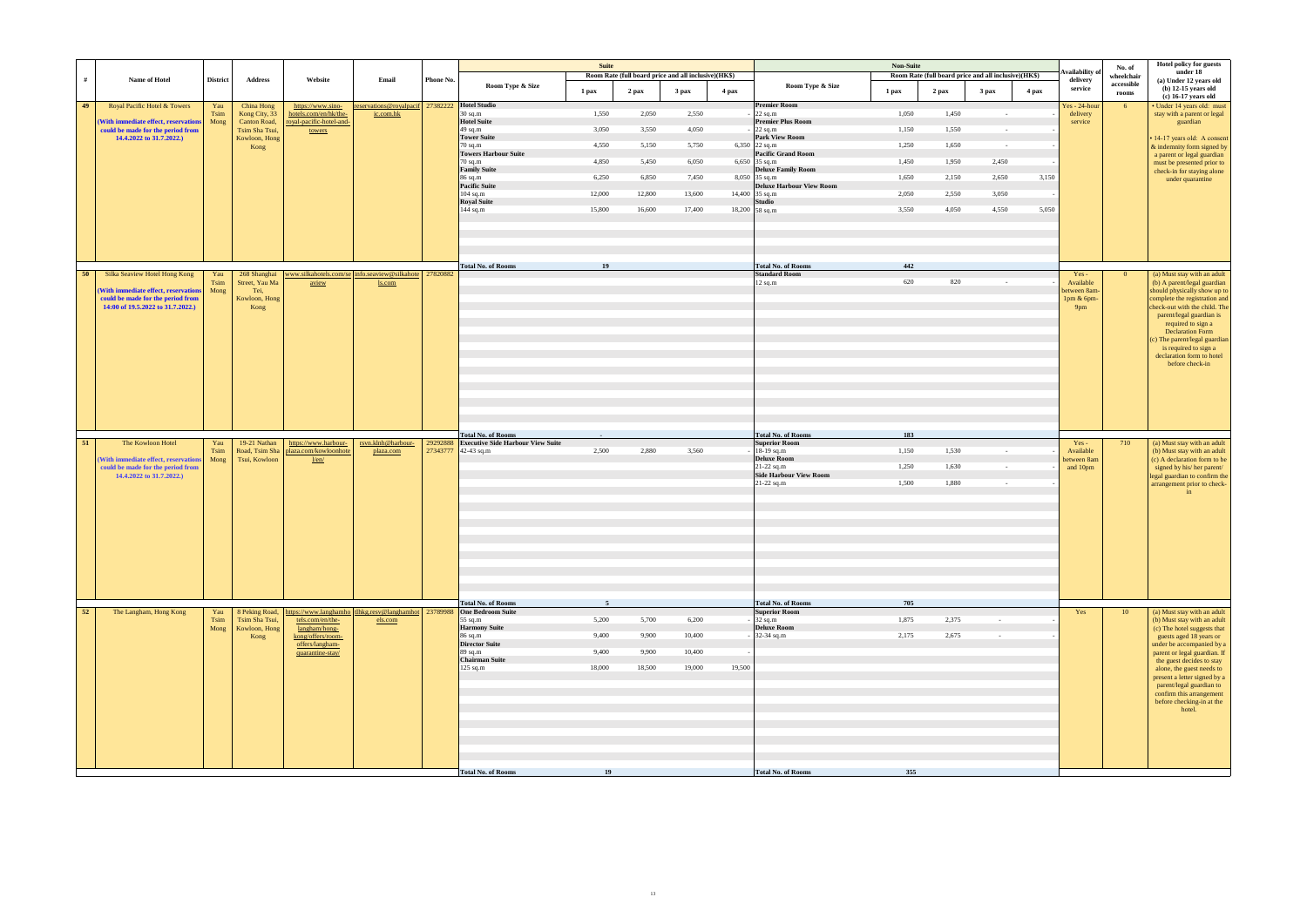|    |                                                                                                                                              |                      |                                                                     |                                                                                 |                                                                                  |           |                                                                                                                                                                                                                                                                                                                                                  | <b>Suite</b>                       | Room Rate (full board price and all inclusive)(HK\$) |                                    |       |                                                                                                                                                                                                                                                                                                                | <b>Non-Suite</b>                                                         |                                                        | Room Rate (full board price and all inclusive)(HK\$) |                                | Availability o                                                               | No. of<br>wheelchair | Hotel policy for guests<br>under 18                                                                                                                                                                                                                                                                                                                                        |
|----|----------------------------------------------------------------------------------------------------------------------------------------------|----------------------|---------------------------------------------------------------------|---------------------------------------------------------------------------------|----------------------------------------------------------------------------------|-----------|--------------------------------------------------------------------------------------------------------------------------------------------------------------------------------------------------------------------------------------------------------------------------------------------------------------------------------------------------|------------------------------------|------------------------------------------------------|------------------------------------|-------|----------------------------------------------------------------------------------------------------------------------------------------------------------------------------------------------------------------------------------------------------------------------------------------------------------------|--------------------------------------------------------------------------|--------------------------------------------------------|------------------------------------------------------|--------------------------------|------------------------------------------------------------------------------|----------------------|----------------------------------------------------------------------------------------------------------------------------------------------------------------------------------------------------------------------------------------------------------------------------------------------------------------------------------------------------------------------------|
| #  | Name of Hotel                                                                                                                                | <b>District</b>      | <b>Address</b>                                                      | Website                                                                         | Email                                                                            | Phone No. | Room Type & Size                                                                                                                                                                                                                                                                                                                                 | 1 pax                              | 2 pax                                                | 3 pax                              | 4 pax | Room Type & Size                                                                                                                                                                                                                                                                                               | 1 pax                                                                    | 2 pax                                                  | 3 <sub>max</sub>                                     | 4 pax                          | delivery<br>service                                                          | accessible<br>rooms  | (a) Under 12 years old<br>$(b)$ 12-15 years old<br>(c) 16-17 years old                                                                                                                                                                                                                                                                                                     |
| 53 | W Hong Kong<br>(Commence business from 8)<br>January 2022)                                                                                   | Yau<br>Tsim<br>Mong  | 1 Austin Road<br>West, Kowloon<br>Station,<br>Kowloon, Hong<br>Kong |                                                                                 | els.com                                                                          |           | www.w-hongkong.com wreservations.hk@whot 37172222 Fantastic Suite (Ocean View)<br>$65$ sq.m<br>Marvelous Suite (Ocean View)<br>$80$ sq.m<br><b>Wow Suite (Ocean View)</b><br>$120$ sq.m<br><b>Extreme Wow Suite (Ocean View)</b><br>$200$ sq.m<br>*Connecting Room Supplement at HK\$600 will be applied for each set & subject to availability. | 5,200<br>8,000<br>24,000<br>60,000 | 5,900<br>8,700<br>24,700<br>60,700                   | 6,900<br>9,700<br>25,400<br>61,400 |       | <b>Wonderful Room (City View)</b><br>$40$ sq.m<br>Spectacular Room (Partial Harbour View)<br>40 sq.m<br><b>Fabulous Room (Ocean View)</b><br>$40$ sq.m<br>Cool Corner Room (Partial Harbour View)<br>45 sq.m<br>*Connecting Room Supplement at HK\$600 will be applied for each set & subject to availability. | 2,300<br>2,600<br>3,200<br>4,000                                         | 3,000<br>3,300<br>3,900<br>4,700                       | 4,000<br>4,300<br>4,900<br>5,700                     |                                | $Yes -$<br>Available<br>between 0600-<br>2359hours                           | 6 <sup>6</sup>       | (a) Must stay with an adult<br>(b) Must stay with an adult<br>(c) The hotel suggests that<br>guests aged 18 years or<br>under be accompanied by a<br>parent or legal guardian. If<br>the guest decides to stay<br>alone, the guest needs to<br>present a letter signed by a<br>parent/legal guardian to<br>confirm this arrangement<br>before checking-in at the<br>hotel. |
| 54 | Dorsett Tsuen Wan, Hong Kong                                                                                                                 | Kwai<br>Tsing        | 28 Kin Chuen<br>Street, Kwai<br>Chung, Hong<br>Kong                 | ls.com/zh-hk/dorsett-<br>tsuen-<br>wan/offers/4_14_min16<br>nights_special.html | https://www.dorsetthote_reservations.tsuenwan@ 39966863<br>dorsetthotels.com     |           | <b>Total No. of Rooms</b><br><b>Suite Type A (Dorsett Suite)</b><br>$31$ sq.m<br>Suite Type B (Premier Family Quad Suite)<br>36 sq.m                                                                                                                                                                                                             | 38<br>1,580<br>1,580               | 1,830<br>1,830                                       | 2,080<br>2,080                     |       | <b>Total No. of Rooms</b><br><b>Superior Room</b><br>$16$ sq.m<br><b>Dorsett Room</b><br>2,330 18 sq.m<br><b>Deluxe Room</b>                                                                                                                                                                                   | 214<br>680<br>880                                                        | 930<br>1,130                                           |                                                      |                                | Yes -<br>Available<br>between<br>07:00-09:00<br>11:00-14:00                  | $\overline{1}$       | A parent / legal guardian<br>physically shows up to<br>complete the registration and<br>check-out with the child.                                                                                                                                                                                                                                                          |
|    |                                                                                                                                              |                      |                                                                     |                                                                                 |                                                                                  |           |                                                                                                                                                                                                                                                                                                                                                  |                                    |                                                      |                                    |       | $22$ sq.m<br><b>Interconnecting Room</b><br>$22$ sq.m                                                                                                                                                                                                                                                          | 1,080<br>2,360<br>$(2$ pax $)$                                           | 1,330<br>2,610<br>$(3$ pax)                            | 1,580<br>2,860<br>$(4$ pax $)$                       | 3,110<br>$(5$ pax $)$          | 17:00-20:00                                                                  |                      | The parent / legal guardian is<br>required to sign a<br>Declaration Form                                                                                                                                                                                                                                                                                                   |
| 55 | <b>Rambler Garden Hotel</b>                                                                                                                  | Kwai<br><b>Tsing</b> | Tsing Yi,<br>New Territories,<br>Hong Kong                          | els.com/garden/en/                                                              | Tsing Yi Road, https://www.ramblerhot rsvn.garden@ramblerho 21299888<br>tels.com |           | <b>Total No. of Rooms</b>                                                                                                                                                                                                                                                                                                                        | 44                                 |                                                      |                                    |       | <b>Total No. of Rooms</b><br><b>Superior Room</b><br>$12.6 - 14.2$ sq.m<br><b>Superior Room</b><br>14.2 - 16.2 sq.m                                                                                                                                                                                            | 436<br>700<br>$\sim$ $-$                                                 | $\sim$<br>1,080                                        | $\sim$<br>$\sim$                                     |                                | $Yes -$<br>Available<br>between 10am<br>to 11am; 5pm<br>to 6pm.              | 10                   | (a) Must stay with an adult<br>(b) Must stay with an adult<br>(c) His/her parents or<br>guardian has to sign and<br>send back the "Consent form<br>for unaccompanied person<br>staying in Hotel" prior to<br>guest arrival.                                                                                                                                                |
| 56 | Silka Tsuen Wan, Hong Kong<br>(With immediate effect, reservations<br>could be made for the period from<br>14:00 of 19.5.2022 to 31.7.2022.) | Kwai<br>Tsing        | Road, Kwai<br>Chung, Kowloon,<br>Hong Kong                          | uenwan                                                                          | els.com                                                                          |           | <b>Total No. of Rooms</b><br>119 Wo Yi Hop   www.silkahotels.com/ts   info.tsuenwan@silkahot   37003888   Family Suite with Sofa Bed<br>$30$ sq.m                                                                                                                                                                                                | 1,580                              | 1,780                                                | 1,980                              |       | <b>Total No. of Rooms</b><br><b>Economy Room</b><br>$2,180$ 10 sq.m<br><b>Standard Room</b><br>$12$ sq.m<br><b>Deluxe Room</b><br>$14$ sq.m<br>Premium Room<br>$20$ sq.m<br><b>Deluxe Triple Room</b><br>$21$ sq.m<br><b>Premium Quadruple Room</b><br>27 sq.m<br><b>Connecting Room</b><br>38 sq.m            | 705<br>650<br>720<br>820<br>920<br>820<br>1,220<br>2,050<br>$(2$ pax $)$ | 1,020<br>1,120<br>1,020<br>1,420<br>2,250<br>$(3$ pax) | 1,220<br>1,620<br>2,450<br>$(4$ pax $)$              | 1,820<br>2,650<br>$(5$ pax $)$ | $Yes -$<br>Available<br>between 8am-<br>$10am \&$<br>12noon-2pm<br>& 6pm-8pm | 2                    | (a) Must stay with an adult<br>(b) A parent/legal guardian<br>should physically show up to<br>complete the registration and<br>check-out with the child. The<br>parent/legal guardian is<br>required to sign a<br><b>Declaration Form</b><br>(c) The parent/legal guardian<br>is required to sign a<br>declaration form to hotel<br>before check-in                        |
|    |                                                                                                                                              |                      |                                                                     |                                                                                 |                                                                                  |           | <b>Total No. of Rooms</b>                                                                                                                                                                                                                                                                                                                        |                                    |                                                      |                                    |       | <b>Total No. of Rooms</b>                                                                                                                                                                                                                                                                                      | 280                                                                      |                                                        |                                                      |                                |                                                                              |                      |                                                                                                                                                                                                                                                                                                                                                                            |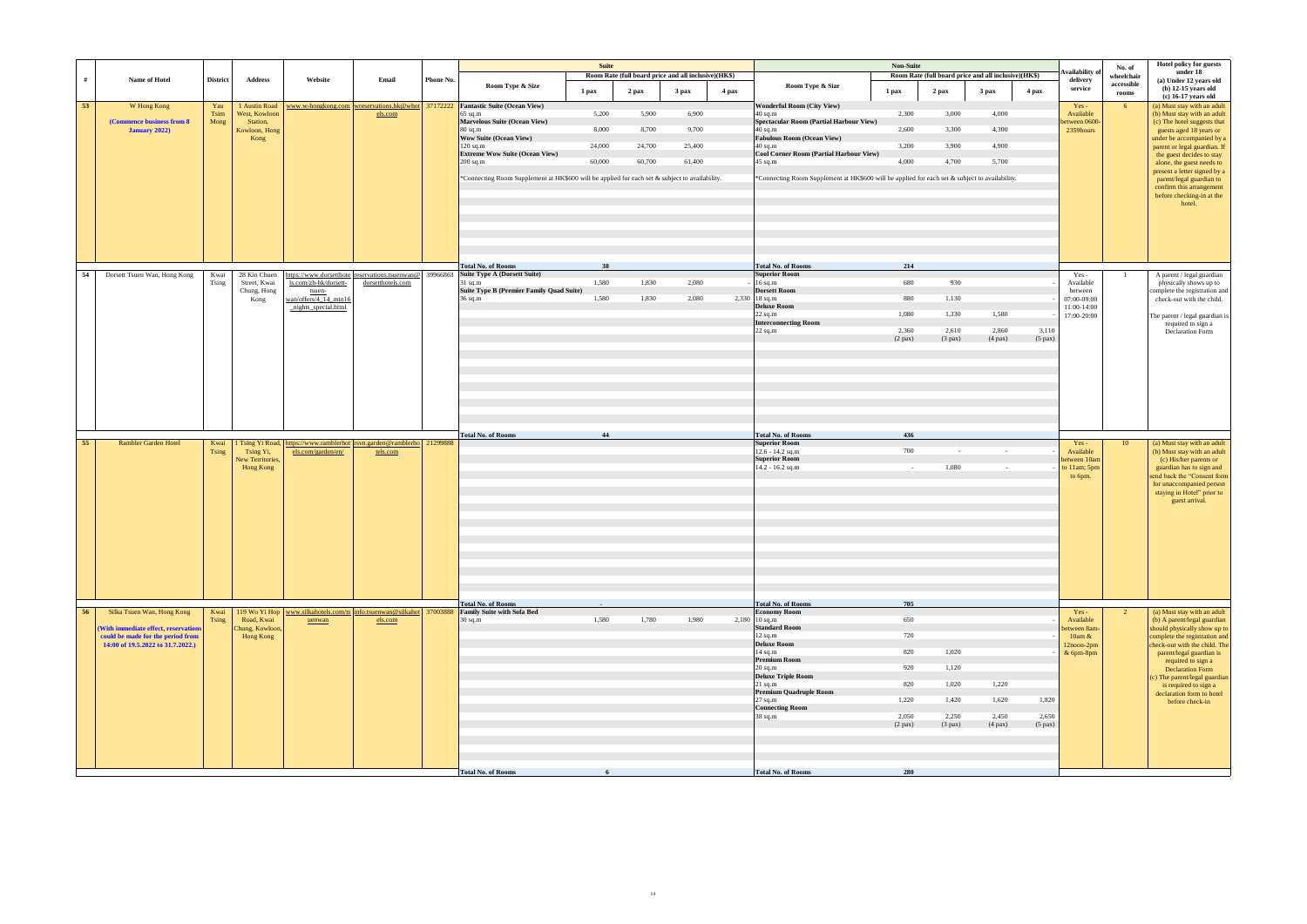|    |                                                                           |                 |                                |                                                                           |                                                                |           |                                                             | <b>Suite</b> |                                                      |        |       |                                                                                      | <b>Non-Suite</b> |                                                      |                  |       |                                     |                      | <b>Hotel policy for guests</b>                                  |
|----|---------------------------------------------------------------------------|-----------------|--------------------------------|---------------------------------------------------------------------------|----------------------------------------------------------------|-----------|-------------------------------------------------------------|--------------|------------------------------------------------------|--------|-------|--------------------------------------------------------------------------------------|------------------|------------------------------------------------------|------------------|-------|-------------------------------------|----------------------|-----------------------------------------------------------------|
|    |                                                                           |                 |                                |                                                                           |                                                                |           |                                                             |              | Room Rate (full board price and all inclusive)(HK\$) |        |       |                                                                                      |                  | Room Rate (full board price and all inclusive)(HK\$) |                  |       | <b>Availability</b> o               | No. of<br>wheelchair | under 18                                                        |
| #  | Name of Hotel                                                             | <b>District</b> | <b>Address</b>                 | Website                                                                   | Email                                                          | Phone No. | Room Type & Size                                            |              |                                                      |        |       | Room Type & Size                                                                     |                  |                                                      |                  |       | delivery<br>service                 | accessible           | (a) Under 12 years old<br>$(b)$ 12-15 years old                 |
|    |                                                                           |                 |                                |                                                                           |                                                                |           |                                                             | 1 pax        | 2 pax                                                | 3 pax  | 4 pax |                                                                                      | 1 pax            | $2$ pax                                              | 3 <sub>max</sub> | 4 pax |                                     | rooms                | $(c)$ 16-17 years old                                           |
|    | 57 Four Points by Sheraton Hong Kong   Islands   9 Yi Tung Road,          |                 |                                | https://www.marriott.co fp.hkgfp.reservations@f 23528035 Ocean View Suite |                                                                |           |                                                             |              |                                                      |        |       | <b>Traditional Room (City View)</b>                                                  |                  |                                                      |                  |       | Yes                                 | 18                   | (a) Must stay with an adult                                     |
|    | Tung Chung                                                                |                 | Tung Chung,<br>Lantau Island,  | m/offers/fun-filled-<br>quarantine-stay-                                  | ourpoints.com                                                  |           | $35$ sq.m<br><b>Ocean View one bedroom Suite</b>            | 2,600        | 3,300                                                | $\sim$ |       | $20$ sq.m<br><b>Ocean View Room</b>                                                  | 1,050            | 1,400                                                | $\sim$           |       |                                     |                      | $(b)/(c)$ Needs to present a<br>document signed by a parent/    |
|    |                                                                           |                 | Hong Kong                      | package-in-hong-kong-                                                     |                                                                |           | $40$ sq.m                                                   | 2,900        | 3.600                                                |        |       | $20$ sq.m                                                                            | 1,350            | 1,700                                                | $\sim 10^{-1}$   |       |                                     |                      | legal guardian to confirm                                       |
|    |                                                                           |                 |                                | off-19568                                                                 |                                                                |           |                                                             |              |                                                      |        |       |                                                                                      |                  |                                                      |                  |       |                                     |                      | such arrangement upon                                           |
|    |                                                                           |                 |                                |                                                                           |                                                                |           |                                                             |              |                                                      |        |       |                                                                                      |                  |                                                      |                  |       |                                     |                      | check-in                                                        |
|    |                                                                           |                 |                                |                                                                           |                                                                |           |                                                             |              |                                                      |        |       |                                                                                      |                  |                                                      |                  |       |                                     |                      |                                                                 |
|    |                                                                           |                 |                                |                                                                           |                                                                |           |                                                             |              |                                                      |        |       |                                                                                      |                  |                                                      |                  |       |                                     |                      |                                                                 |
|    |                                                                           |                 |                                |                                                                           |                                                                |           |                                                             |              |                                                      |        |       |                                                                                      |                  |                                                      |                  |       |                                     |                      |                                                                 |
|    |                                                                           |                 |                                |                                                                           |                                                                |           |                                                             |              |                                                      |        |       |                                                                                      |                  |                                                      |                  |       |                                     |                      |                                                                 |
|    |                                                                           |                 |                                |                                                                           |                                                                |           |                                                             |              |                                                      |        |       |                                                                                      |                  |                                                      |                  |       |                                     |                      |                                                                 |
|    |                                                                           |                 |                                |                                                                           |                                                                |           |                                                             |              |                                                      |        |       |                                                                                      |                  |                                                      |                  |       |                                     |                      |                                                                 |
|    |                                                                           |                 |                                |                                                                           |                                                                |           |                                                             |              |                                                      |        |       |                                                                                      |                  |                                                      |                  |       |                                     |                      |                                                                 |
|    |                                                                           |                 |                                |                                                                           |                                                                |           |                                                             |              |                                                      |        |       |                                                                                      |                  |                                                      |                  |       |                                     |                      |                                                                 |
|    |                                                                           |                 |                                |                                                                           |                                                                |           |                                                             |              |                                                      |        |       |                                                                                      |                  |                                                      |                  |       |                                     |                      |                                                                 |
|    |                                                                           |                 |                                |                                                                           |                                                                |           | <b>Total No. of Rooms</b>                                   | 60           |                                                      |        |       | <b>Total No. of Rooms</b>                                                            | 737              |                                                      |                  |       |                                     |                      |                                                                 |
| 58 | Novotel Citygate Hong Kong                                                | Islands         | 51 Man Tung                    | www.novotelcitygate.co                                                    | h6239@accor.com                                                |           | <b>36028888</b> Family Suite                                |              |                                                      |        |       | <b>Standard Room (Poolside view)</b>                                                 |                  |                                                      |                  |       | Yes-                                | $\overline{4}$       | (a) Must stay with an adult                                     |
|    | (Temporarily ceased operating as                                          |                 | Road, Tung<br>chung, hong      | m                                                                         |                                                                |           | $45$ sq.m<br><b>King Suite</b>                              | 1,870        | 2,220                                                | 2,570  |       | $2,920$ 28 sq.m<br><b>Superior Room (Poolside view)</b>                              | 900              | 1,200                                                |                  |       | Available<br>between 8am            |                      | (b) Must stay with an adult<br>(c) Must stay with an adult      |
|    | <b>Designated Quarantine Hotel from 1</b>                                 |                 | Kong                           |                                                                           |                                                                |           | $57 \text{ sq.m}$                                           | 2,040        | 2,390                                                | 2,740  |       | $28$ sq.m                                                                            | 1,160            | 1,460                                                |                  |       | and 11pm                            |                      |                                                                 |
|    | <b>March until further notice.)</b>                                       |                 |                                |                                                                           |                                                                |           | <b>Executive Suite</b><br>$90$ sq.m                         | 2,750        | 3,100                                                | 3,450  |       | Premier Room (Poolside view)<br>$28$ sq.m                                            | 1,320            | 1,620                                                |                  |       |                                     |                      |                                                                 |
|    |                                                                           |                 |                                |                                                                           |                                                                |           |                                                             |              |                                                      |        |       | <b>Standard Room (Airport / Cable Car view)</b>                                      |                  |                                                      |                  |       |                                     |                      |                                                                 |
|    |                                                                           |                 |                                |                                                                           |                                                                |           |                                                             |              |                                                      |        |       | 28 sq.m                                                                              | 1,100            | 1,400                                                |                  |       |                                     |                      |                                                                 |
|    |                                                                           |                 |                                |                                                                           |                                                                |           |                                                             |              |                                                      |        |       | <b>Superior Room (Airport / Cable Car view)</b><br>$28$ sq.m                         | 1,270            | 1,570                                                |                  |       |                                     |                      |                                                                 |
|    |                                                                           |                 |                                |                                                                           |                                                                |           |                                                             |              |                                                      |        |       | Premier Room (Airport / Cable Car view)                                              |                  |                                                      |                  |       |                                     |                      |                                                                 |
|    |                                                                           |                 |                                |                                                                           |                                                                |           |                                                             |              |                                                      |        |       | $28$ sq.m<br><b>Standard Room (Connecting rooms)</b>                                 | 1,430            | 1,730                                                |                  |       |                                     |                      |                                                                 |
|    |                                                                           |                 |                                |                                                                           |                                                                |           |                                                             |              |                                                      |        |       | 56 sq.m                                                                              | 1,680            | 1,980                                                | 2,280            | 2,580 |                                     |                      |                                                                 |
|    |                                                                           |                 |                                |                                                                           |                                                                |           |                                                             |              |                                                      |        |       | <b>Superior Room (Connecting rooms)</b><br>56 sq.m                                   | 1,880            | 2,180                                                | 2,480            | 2,780 |                                     |                      |                                                                 |
|    |                                                                           |                 |                                |                                                                           |                                                                |           |                                                             |              |                                                      |        |       | <b>Premier Room (Connecting rooms)</b>                                               |                  |                                                      |                  |       |                                     |                      |                                                                 |
|    |                                                                           |                 |                                |                                                                           |                                                                |           |                                                             |              |                                                      |        |       | 56 sq.m                                                                              | 2,180            | 2,480                                                | 2,780            | 3,080 |                                     |                      |                                                                 |
|    |                                                                           |                 |                                |                                                                           |                                                                |           |                                                             |              |                                                      |        |       |                                                                                      |                  |                                                      |                  |       |                                     |                      |                                                                 |
|    |                                                                           |                 |                                |                                                                           |                                                                |           | <b>Total No. of Rooms</b>                                   | 11           |                                                      |        |       | <b>Total No. of Rooms</b>                                                            | 274              |                                                      |                  |       |                                     |                      |                                                                 |
| 59 | Regal Airport Hotel                                                       | Islands         | 9 Cheong Tat<br>Road, Hong     | gal-airport-hotel                                                         | www.regalhotel.com/re stay@airport.regalhotel. 22866888<br>com |           | <b>Suite</b><br>66 sq.m.                                    | 2,380        | 2,980                                                | 3,580  |       | Economy<br>22-27 sq.m                                                                | 530              | 830                                                  | 1,130            |       | Yes. Accept<br>outside              | 16                   | (a) Must stay with an adult<br>(b) A letter signed by his/her   |
|    |                                                                           |                 | Kong                           |                                                                           |                                                                |           | <b>Apartment Suite (With Kitchenette)</b>                   |              |                                                      |        |       | <b>Standard</b>                                                                      |                  |                                                      |                  |       | delivery. Items                     |                      | parent or guardian to confirm                                   |
|    |                                                                           |                 | International<br>Airport, Chek |                                                                           |                                                                |           | 86 sq.m.<br><b>Deluxe Suite</b>                             | 2,880        | 3,480                                                | 4,080  |       | 27 sq.m<br><b>Deluxe</b>                                                             | 630              | 930                                                  | 1,230            |       | will be<br>delivered to             |                      | the arrangement is required<br>prior check-in                   |
|    |                                                                           |                 | Lap Kok, Hong                  |                                                                           |                                                                |           | 59 sq.m.                                                    | 2,680        | 3,280                                                | 3,880  |       | 27 sq.m                                                                              | 890              | 1,240                                                | 1,590            |       | room 3 times a                      |                      | (c) A letter signed by his/her                                  |
|    |                                                                           |                 | Kong                           |                                                                           |                                                                |           | <b>Duplex Suite (With Kitchenette)</b><br>71 sq.m.          | 3,580        | 4,180                                                | 4,780  |       | <b>Deluxe Seaview</b><br>27 sq.m                                                     | 990              | 1,340                                                | 1,690            |       | day as<br>followed:                 |                      | parent or guardian to confirm<br>the arrangement is required    |
|    |                                                                           |                 |                                |                                                                           |                                                                |           | <b>Presidential Suite (With 3 Bedrooms and Kitchenette)</b> |              |                                                      |        |       | <b>Premier Deluxe</b>                                                                |                  |                                                      |                  |       | 10:00 am -                          |                      | prior check-in                                                  |
|    |                                                                           |                 |                                |                                                                           |                                                                |           | 360 sq.m.                                                   | 23,800       | 26,800                                               | 29,800 |       | 32,800 32-35 sq.m                                                                    | 990              | 1,340                                                | 1,690            |       | $12:00$ noon,                       |                      |                                                                 |
|    |                                                                           |                 |                                |                                                                           |                                                                |           |                                                             |              |                                                      |        |       | <b>Premier Deluxe Seaview</b><br>32-35 sq.m                                          | 1,090            | 1,440                                                | 1,790            |       | 2:00 pm - 4:00<br>pm, 7:00 pm -     |                      |                                                                 |
|    |                                                                           |                 |                                |                                                                           |                                                                |           |                                                             |              |                                                      |        |       |                                                                                      |                  |                                                      |                  |       | $9:00$ pm.                          |                      |                                                                 |
|    |                                                                           |                 |                                |                                                                           |                                                                |           |                                                             |              |                                                      |        |       |                                                                                      |                  |                                                      |                  |       |                                     |                      |                                                                 |
|    |                                                                           |                 |                                |                                                                           |                                                                |           |                                                             |              |                                                      |        |       |                                                                                      |                  |                                                      |                  |       |                                     |                      |                                                                 |
|    |                                                                           |                 |                                |                                                                           |                                                                |           |                                                             |              |                                                      |        |       |                                                                                      |                  |                                                      |                  |       |                                     |                      |                                                                 |
|    |                                                                           |                 |                                |                                                                           |                                                                |           |                                                             |              |                                                      |        |       |                                                                                      |                  |                                                      |                  |       |                                     |                      |                                                                 |
|    |                                                                           |                 |                                |                                                                           |                                                                |           |                                                             | 39           |                                                      |        |       |                                                                                      |                  |                                                      |                  |       |                                     |                      |                                                                 |
| 60 | <b>Regala Skycity Hotel</b>                                               |                 | Islands   8 Airport Expo       | https://www.regala-                                                       | stay@skycity.regala-                                           |           | <b>Total No. of Rooms</b><br>35563213 Junior Suite          |              |                                                      |        |       | <b>Total No. of Rooms</b><br><b>Standard</b>                                         | 961              |                                                      |                  |       | Yes. Accept                         | 26                   | (a) Must stay with an adult                                     |
|    |                                                                           |                 | Boulevard, Hong                | hotels.com                                                                | hotels.com                                                     |           | 29 sq. m.                                                   | 2,000        | 2,400                                                | 2,800  |       | 17 sq. m                                                                             | 800              | 1,100                                                | $\sim 10^{-11}$  |       | outside                             |                      | (b) A letter signed by his/her                                  |
|    | (With immediate effect, reservations<br>could be made for the period from |                 | Kong<br>International          |                                                                           |                                                                |           | Suite<br>34 sq. m.                                          | 2,200        | 2,600                                                | 3,000  |       | <b>Superior</b><br>$17$ sq. m                                                        | 900              | 1,200                                                | $\sim 10^{-1}$   |       | delivery. Items<br>will be          |                      | parent or guardian to confirm<br>the arrangement is required    |
|    | 3.5.2022 to 31.7.2022.)                                                   |                 | Airport, Chek                  |                                                                           |                                                                |           | <b>Seaview Suite</b>                                        |              |                                                      |        |       | <b>Sea View</b>                                                                      |                  |                                                      |                  |       | delivered to                        |                      | prior check-in                                                  |
|    |                                                                           |                 | Lap Kok, Hong<br>Kong          |                                                                           |                                                                |           | 34 sq. m.<br>Apartment Suite with pantry facilities         | 2,600        | 3,000                                                | 3,400  |       | $17$ sq.m - 18 sq.m.<br><b>Premier Sea View</b>                                      | 1,050            | 1,350                                                | $\sim$           |       | room 3 times a<br>day as            |                      | (c) A letter signed by his/her<br>parent or guardian to confirm |
|    |                                                                           |                 |                                |                                                                           |                                                                |           | 34 sq. m.                                                   | 2,800        | 3,200                                                | 3,600  |       | $19$ sq. m                                                                           | 1,250            | 1,550                                                | $\sim$ $-$       |       | followed:                           |                      | the arrangement is required                                     |
|    |                                                                           |                 |                                |                                                                           |                                                                |           |                                                             |              |                                                      |        |       | <b>Family Triple</b><br>22 sq. m.                                                    | 1,550            | 1,550                                                | 1,550            |       | 10:00 am -                          |                      | prior check-in                                                  |
|    |                                                                           |                 |                                |                                                                           |                                                                |           |                                                             |              |                                                      |        |       | Connecting/Family Room (max. 4 persons)                                              |                  |                                                      |                  |       | $12:00$ noon,<br>$2:00$ pm - $4:00$ |                      |                                                                 |
|    |                                                                           |                 |                                |                                                                           |                                                                |           |                                                             |              |                                                      |        |       | 2 connecting rooms (17 sq. m. each room)                                             | 1,800            | 1,800                                                | 2,100            | 2,400 | pm, 7:00 pm -                       |                      |                                                                 |
|    |                                                                           |                 |                                |                                                                           |                                                                |           |                                                             |              |                                                      |        |       | <b>Connecting Family kids theme Room</b><br>2 connecting rooms (17 sq. m. each room) | 1,950            | 2,250                                                | 2,550            | 2,850 | $9:00$ pm.                          |                      |                                                                 |
|    |                                                                           |                 |                                |                                                                           |                                                                |           |                                                             |              |                                                      |        |       | Studio                                                                               |                  |                                                      |                  |       |                                     |                      |                                                                 |
|    |                                                                           |                 |                                |                                                                           |                                                                |           |                                                             |              |                                                      |        |       | 24 sq. m.                                                                            | 1,800            | 1,800                                                | $\sim 10^{-1}$   |       |                                     |                      |                                                                 |
|    |                                                                           |                 |                                |                                                                           |                                                                |           |                                                             |              |                                                      |        |       |                                                                                      |                  |                                                      |                  |       |                                     |                      |                                                                 |
|    |                                                                           |                 |                                |                                                                           |                                                                |           |                                                             |              |                                                      |        |       |                                                                                      |                  |                                                      |                  |       |                                     |                      |                                                                 |
|    |                                                                           |                 |                                |                                                                           |                                                                |           | <b>Total No. of Rooms</b>                                   | 24           |                                                      |        |       | <b>Total No. of Rooms</b>                                                            | 1,114            |                                                      |                  |       |                                     |                      |                                                                 |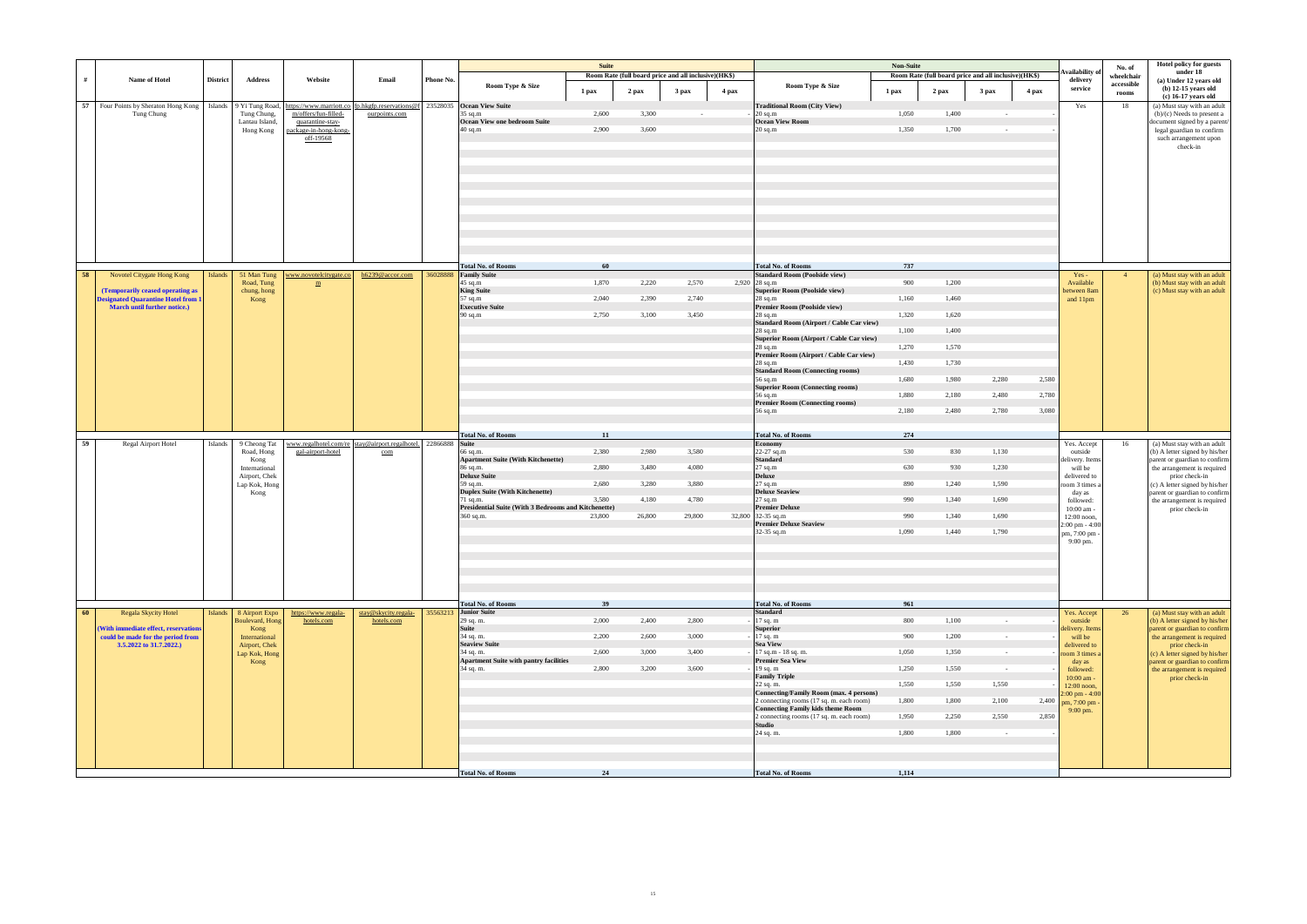| nd all inclusive)(HK\$) |       | Availability of<br>delivery       | No. of<br>wheelchair | <b>Hotel policy for guests</b><br>under 18<br>(a) Under 12 years old                                                                                                                                                                         |
|-------------------------|-------|-----------------------------------|----------------------|----------------------------------------------------------------------------------------------------------------------------------------------------------------------------------------------------------------------------------------------|
| 3 pax                   | 4 pax | service                           | accessible<br>rooms  | $(b)$ 12-15 years old<br>$(c)$ 16-17 years old                                                                                                                                                                                               |
| 2,850                   | 3,350 | $Yes -$<br>Available<br>0600-2359 | 8                    | (a) Must stay with an adult<br>(b) Must stay with an adult<br>(c) The hotel suggests that                                                                                                                                                    |
| 3,050                   | 3,550 | hours                             |                      | guests aged 18 years or<br>under                                                                                                                                                                                                             |
| 3,850<br>equest         | 4,350 |                                   |                      | be accompanied by a parent<br>or legal guardian. If the guest<br>decides to stay alone, the<br>guest needs to present a<br>letter<br>signed by a parent/legal<br>guardian to confirm this<br>arrangement before<br>checking-in at the hotel. |
|                         |       |                                   |                      |                                                                                                                                                                                                                                              |
| 1,450                   |       | Yes. Accept<br>outside            | 11                   | (a) Must stay with an adult<br>(b) 12-13 Must stay with an                                                                                                                                                                                   |
| 1,750                   |       | delivery. Items<br>will be        |                      | adult / 14-15 A letter signed<br>by his/her parent or guardian                                                                                                                                                                               |
| 2,600                   | 2,900 | delivered to<br>room as           |                      | to confirm the arrangement<br>is required prior check-in                                                                                                                                                                                     |
| 3,200                   | 3,500 | followed:<br>9:00 am - 7:00<br>pm |                      | (c) A letter signed by his/her<br>parent or guardian to confirm<br>the arrangement is required                                                                                                                                               |
|                         |       |                                   |                      | prior check-in                                                                                                                                                                                                                               |
|                         |       |                                   |                      |                                                                                                                                                                                                                                              |
|                         |       |                                   |                      |                                                                                                                                                                                                                                              |
|                         |       |                                   |                      |                                                                                                                                                                                                                                              |
|                         |       | $Yes -$<br>Available              | 12                   | (a) Must stay with an adult<br>(b) Must stay with an adult                                                                                                                                                                                   |
|                         |       | between 8am<br>and 11pm           |                      | (c) Must stay with an adult                                                                                                                                                                                                                  |
| 1,480                   | 1,680 |                                   |                      |                                                                                                                                                                                                                                              |
|                         |       |                                   |                      |                                                                                                                                                                                                                                              |
|                         |       |                                   |                      |                                                                                                                                                                                                                                              |
|                         |       |                                   |                      |                                                                                                                                                                                                                                              |
|                         |       |                                   |                      |                                                                                                                                                                                                                                              |
|                         |       |                                   |                      |                                                                                                                                                                                                                                              |
|                         |       |                                   |                      |                                                                                                                                                                                                                                              |
| 1,790                   |       | Yes-<br>Available                 | $\boldsymbol{0}$     | a) Age 13 and under: require<br>adults to accompany                                                                                                                                                                                          |
| 2,100                   |       | between<br>9:00hrs -<br>23:00hrs  |                      | b) Age 14-17: require parent'<br>s written consent                                                                                                                                                                                           |
| 3,900                   | 4,300 |                                   |                      |                                                                                                                                                                                                                                              |
|                         |       |                                   |                      |                                                                                                                                                                                                                                              |
|                         |       |                                   |                      |                                                                                                                                                                                                                                              |
|                         |       |                                   |                      |                                                                                                                                                                                                                                              |
|                         |       |                                   |                      |                                                                                                                                                                                                                                              |
|                         |       |                                   |                      |                                                                                                                                                                                                                                              |
|                         |       |                                   |                      |                                                                                                                                                                                                                                              |

|    |                                                                                                                   |                 |                                       |                                                                                |                 |           |                                                                                              | <b>Suite</b> |       |                                                      |       |                                                                                                      | <b>Non-Suite</b> |                                                      |                  |        |                            |                 |
|----|-------------------------------------------------------------------------------------------------------------------|-----------------|---------------------------------------|--------------------------------------------------------------------------------|-----------------|-----------|----------------------------------------------------------------------------------------------|--------------|-------|------------------------------------------------------|-------|------------------------------------------------------------------------------------------------------|------------------|------------------------------------------------------|------------------|--------|----------------------------|-----------------|
|    |                                                                                                                   |                 |                                       |                                                                                |                 |           |                                                                                              |              |       | Room Rate (full board price and all inclusive)(HK\$) |       |                                                                                                      |                  | Room Rate (full board price and all inclusive)(HK\$) |                  |        | vailability of             | No.<br>wheel    |
| #  | Name of Hotel                                                                                                     | <b>District</b> | <b>Address</b>                        | Website                                                                        | Email           | Phone No. | Room Type & Size                                                                             | 1 pax        | 2 pax | 3 pax                                                | 4 pax | Room Type & Size                                                                                     | 1 pax            | 2 pax                                                | 3 <sub>max</sub> | 4 pax  | delivery<br>service        | acces:<br>rool  |
| 61 | Crowne Plaza Hong Kong Kowloon   Sai Kung                                                                         |                 | 3 Tong Tak                            | www.crowneplaza.com                                                            | rsvn@cptko.com  |           | 39830388 Junior Suite                                                                        |              |       |                                                      |       | <b>Garden View Room</b>                                                                              |                  |                                                      |                  |        | $Yes -$                    | -8              |
|    | East                                                                                                              |                 | <b>Street, Tseung</b><br>Kwan O, Hong |                                                                                |                 |           | $77$ sq.m<br><b>Garden View Suite</b>                                                        | 5,500        | 6,000 | 7,000                                                |       | 7,500 36 sq.m<br><b>City View Room</b>                                                               | 1,350            | 1,900                                                | 2,850            | 3,350  | Available<br>0600-2359     |                 |
|    | (Commence business from 28                                                                                        |                 | Kong                                  |                                                                                |                 |           | $79$ sq.m                                                                                    | 6,500        | 7,000 | 8,000                                                |       | 8,500 36 sq.m                                                                                        | 1,550            | 2,100                                                | 3,050            | 3,550  | hours                      |                 |
|    | January 2022)                                                                                                     |                 |                                       |                                                                                |                 |           | <b>Mountain View Suite</b>                                                                   |              |       |                                                      |       | <b>Premium City view Room</b>                                                                        |                  |                                                      |                  |        |                            |                 |
|    |                                                                                                                   |                 |                                       |                                                                                |                 |           | $114$ sq.m                                                                                   | 7,500        | 8,000 | 9,000                                                |       | $9,500$ 44 sq.m<br>Connecting Rooms supplement \$440 per set and subject to availablity upon request | 2.350            | 2,900                                                | 3,850            | 4.350  |                            |                 |
|    |                                                                                                                   |                 |                                       |                                                                                |                 |           |                                                                                              |              |       |                                                      |       |                                                                                                      |                  |                                                      |                  |        |                            |                 |
|    |                                                                                                                   |                 |                                       |                                                                                |                 |           |                                                                                              |              |       |                                                      |       |                                                                                                      |                  |                                                      |                  |        |                            |                 |
|    |                                                                                                                   |                 |                                       |                                                                                |                 |           |                                                                                              |              |       |                                                      |       |                                                                                                      |                  |                                                      |                  |        |                            |                 |
|    |                                                                                                                   |                 |                                       |                                                                                |                 |           |                                                                                              |              |       |                                                      |       |                                                                                                      |                  |                                                      |                  |        |                            |                 |
|    |                                                                                                                   |                 |                                       |                                                                                |                 |           |                                                                                              |              |       |                                                      |       |                                                                                                      |                  |                                                      |                  |        |                            |                 |
|    |                                                                                                                   |                 |                                       |                                                                                |                 |           |                                                                                              |              |       |                                                      |       |                                                                                                      |                  |                                                      |                  |        |                            |                 |
|    |                                                                                                                   |                 |                                       |                                                                                |                 |           |                                                                                              |              |       |                                                      |       |                                                                                                      |                  |                                                      |                  |        |                            |                 |
|    |                                                                                                                   |                 |                                       |                                                                                |                 |           |                                                                                              |              |       |                                                      |       |                                                                                                      |                  |                                                      |                  |        |                            |                 |
|    |                                                                                                                   |                 |                                       |                                                                                |                 |           |                                                                                              |              |       |                                                      |       |                                                                                                      |                  |                                                      |                  |        |                            |                 |
|    |                                                                                                                   |                 |                                       |                                                                                |                 |           | <b>Total No. of Rooms</b>                                                                    | -8           |       |                                                      |       | <b>Total No. of Rooms</b>                                                                            | 262              |                                                      |                  |        |                            |                 |
|    | 62 Courtyard by Marriott Hong Kong Sha Tin 1 On Ping Street, www.marriott.com/HK cy.hkgst.reservations@c 39408812 |                 |                                       |                                                                                |                 |           | Studio Suite, River View, 1 King (Extra bed supplement at HK\$330 net daily)                 |              |       |                                                      |       | Guest Room, City View, 1 King / 2 Twin (No extra bed supplied)                                       |                  |                                                      |                  |        | Yes. Accept                | $\overline{11}$ |
|    | Tin                                                                                                               |                 | Shatin, New<br>Territories, Hong      | <b>GST</b>                                                                     | ourtyard.com    |           | $50$ sq.m<br>Executive Suite, River View, 1 King (Extra bed supplement at HK\$330 net daily) | 2.200        | 2,500 | 2,800                                                |       | $27$ sq.m<br>Guest Room, River View, 1 King / 2 Twin (No extra bed supplied)                         | 850              | 1,150                                                | 1,450            |        | outside                    |                 |
|    | <b>With immediate effect, reservations</b>                                                                        |                 | Kong                                  |                                                                                |                 |           | $50$ sq.m                                                                                    | 2.700        | 3,000 | 3,300                                                |       | $27$ sq.m                                                                                            | 1,150            | 1,450                                                | 1,750            |        | delivery. Items<br>will be |                 |
|    | could be made for the period from                                                                                 |                 |                                       |                                                                                |                 |           |                                                                                              |              |       |                                                      |       | Guest Room, City View, 1 King / 2 Twin, Interconnecting Room *                                       |                  |                                                      |                  |        | delivered to               |                 |
|    | 1.5.2022 to 31.7.2022.)                                                                                           |                 |                                       |                                                                                |                 |           |                                                                                              |              |       |                                                      |       | 54 sq.m<br>Guest Room, River View, 1 King / 2 Twin, Interconnecting Room *                           |                  | 2,300                                                | 2,600            | 2,900  | room as<br>followed:       |                 |
|    |                                                                                                                   |                 |                                       |                                                                                |                 |           |                                                                                              |              |       |                                                      |       | 54 sq.m                                                                                              |                  | 2,900                                                | 3,200            | 3,500  | $9:00$ am - $7:00$         |                 |
|    |                                                                                                                   |                 |                                       |                                                                                |                 |           |                                                                                              |              |       |                                                      |       |                                                                                                      |                  |                                                      |                  |        | pm                         |                 |
|    |                                                                                                                   |                 |                                       |                                                                                |                 |           |                                                                                              |              |       |                                                      |       | * No extra bed supplied, subject to availabilty                                                      |                  |                                                      |                  |        |                            |                 |
|    |                                                                                                                   |                 |                                       |                                                                                |                 |           |                                                                                              |              |       |                                                      |       |                                                                                                      |                  |                                                      |                  |        |                            |                 |
|    |                                                                                                                   |                 |                                       |                                                                                |                 |           |                                                                                              |              |       |                                                      |       |                                                                                                      |                  |                                                      |                  |        |                            |                 |
|    |                                                                                                                   |                 |                                       |                                                                                |                 |           |                                                                                              |              |       |                                                      |       |                                                                                                      |                  |                                                      |                  |        |                            |                 |
|    |                                                                                                                   |                 |                                       |                                                                                |                 |           |                                                                                              |              |       |                                                      |       |                                                                                                      |                  |                                                      |                  |        |                            |                 |
|    |                                                                                                                   |                 |                                       |                                                                                |                 |           |                                                                                              |              |       |                                                      |       |                                                                                                      |                  |                                                      |                  |        |                            |                 |
|    |                                                                                                                   |                 |                                       |                                                                                |                 |           |                                                                                              |              |       |                                                      |       |                                                                                                      |                  |                                                      |                  |        |                            |                 |
|    |                                                                                                                   |                 |                                       |                                                                                |                 |           | <b>Total No. of Rooms</b>                                                                    | 38           |       |                                                      |       | <b>Total No. of Rooms</b>                                                                            | 462              |                                                      |                  |        |                            |                 |
| 63 | Hotel COZi · Oasis                                                                                                | Tsuen           |                                       | 443 Castle Peak   https://www.hotelcozi.c   info.oasis@hotelcozi.co   38911888 |                 |           | <b>Elite Suite</b>                                                                           |              |       |                                                      |       | <b>COZi Superior</b>                                                                                 |                  |                                                      |                  |        | $Yes -$                    |                 |
|    | (The hotel will resume as Designated                                                                              | Wan             | Road, Kwai<br>Chung, Hong             | om/oasis                                                                       | $\underline{m}$ |           | $38.03$ sq.m                                                                                 | 1,880        | 2,080 | $\sim$ $-$                                           |       | 16.22 sq.m<br><b>COZi Deluxe</b>                                                                     | 680              | 880                                                  | $\sim$           |        | Available<br>between 8am   |                 |
|    | Quarantine Hotel w.e.f. 28.6.2022.                                                                                |                 | Kong                                  |                                                                                |                 |           |                                                                                              |              |       |                                                      |       | 22.09 sq.m                                                                                           | 780              | 980                                                  | $\sim$ $-$       | $\sim$ | and 11pm                   |                 |
|    | With immediate effect, reservations                                                                               |                 |                                       |                                                                                |                 |           |                                                                                              |              |       |                                                      |       | <b>COZi Family</b><br>24.9 sq.m                                                                      | $\sim$           | $\sim$                                               | 1,480            | 1,680  |                            |                 |
|    | could be made for the period from<br>28.6.2022 to 31.7.2022.)                                                     |                 |                                       |                                                                                |                 |           |                                                                                              |              |       |                                                      |       | <b>Elite Superior</b>                                                                                |                  |                                                      |                  |        |                            |                 |
|    |                                                                                                                   |                 |                                       |                                                                                |                 |           |                                                                                              |              |       |                                                      |       | 17.2 sq.m                                                                                            | 880              | 1,080                                                | $\sim 10^{-11}$  | $\sim$ |                            |                 |
|    |                                                                                                                   |                 |                                       |                                                                                |                 |           |                                                                                              |              |       |                                                      |       | <b>Elite Deluxe</b><br>22.29 sq.m                                                                    | 980              | 1,180                                                | $\sim$           | $\sim$ |                            |                 |
|    |                                                                                                                   |                 |                                       |                                                                                |                 |           |                                                                                              |              |       |                                                      |       |                                                                                                      |                  |                                                      |                  |        |                            |                 |
|    |                                                                                                                   |                 |                                       |                                                                                |                 |           |                                                                                              |              |       |                                                      |       |                                                                                                      |                  |                                                      |                  |        |                            |                 |
|    |                                                                                                                   |                 |                                       |                                                                                |                 |           |                                                                                              |              |       |                                                      |       |                                                                                                      |                  |                                                      |                  |        |                            |                 |
|    |                                                                                                                   |                 |                                       |                                                                                |                 |           |                                                                                              |              |       |                                                      |       |                                                                                                      |                  |                                                      |                  |        |                            |                 |
|    |                                                                                                                   |                 |                                       |                                                                                |                 |           |                                                                                              |              |       |                                                      |       |                                                                                                      |                  |                                                      |                  |        |                            |                 |
|    |                                                                                                                   |                 |                                       |                                                                                |                 |           |                                                                                              |              |       |                                                      |       |                                                                                                      |                  |                                                      |                  |        |                            |                 |
|    |                                                                                                                   |                 |                                       |                                                                                |                 |           |                                                                                              |              |       |                                                      |       |                                                                                                      |                  |                                                      |                  |        |                            |                 |
|    |                                                                                                                   |                 |                                       |                                                                                |                 |           | <b>Total No. of Rooms</b>                                                                    |              |       |                                                      |       | <b>Total No. of Rooms</b>                                                                            | 403              |                                                      |                  |        |                            |                 |
|    |                                                                                                                   | Tsuen           | $11/F - 40/F$ ,                       |                                                                                |                 |           | ttps://www.ninahotelgr qt.tww@ninahotelgroup 22802898 Superior Harbour View Suite            |              |       | 4,000                                                |       | <b>Superior City View Room</b>                                                                       |                  |                                                      |                  |        | Yes -                      |                 |
|    | 64 Nina Hotel Tsuen Wan West (Tower                                                                               |                 |                                       |                                                                                |                 |           | $68$ sq.m                                                                                    | 3,200        | 3,600 |                                                      |       | $34$ sq.m<br><b>Superior Harbour View Room</b>                                                       | 990              | 1,390                                                | 1,790            |        | Available<br>between       |                 |
|    | 1)                                                                                                                | Wan             | Tower 1, 8                            | oup.com/en/nina-hotel-                                                         | .com            |           |                                                                                              |              |       |                                                      |       |                                                                                                      |                  |                                                      |                  |        |                            |                 |
|    |                                                                                                                   |                 | Yeung Uk Rd,<br>Tsuen Wan             | tsuen-wan-west-<br>quarantine-hotel                                            |                 |           |                                                                                              |              |       |                                                      |       | $40$ sq.m                                                                                            | 1.300            | 1,700                                                | 2,100            |        | 9:00hrs -                  |                 |
|    |                                                                                                                   |                 |                                       |                                                                                |                 |           |                                                                                              |              |       |                                                      |       | <b>Superior Harbour View Connecting Rooms</b>                                                        |                  |                                                      |                  |        | 23:00hrs                   |                 |
|    |                                                                                                                   |                 |                                       |                                                                                |                 |           |                                                                                              |              |       |                                                      |       | $68$ sq.m                                                                                            | 3,100            | 3,500                                                | 3,900            | 4,300  |                            |                 |
|    |                                                                                                                   |                 |                                       |                                                                                |                 |           |                                                                                              |              |       |                                                      |       |                                                                                                      |                  |                                                      |                  |        |                            |                 |
|    |                                                                                                                   |                 |                                       |                                                                                |                 |           |                                                                                              |              |       |                                                      |       |                                                                                                      |                  |                                                      |                  |        |                            |                 |
|    |                                                                                                                   |                 |                                       |                                                                                |                 |           |                                                                                              |              |       |                                                      |       |                                                                                                      |                  |                                                      |                  |        |                            |                 |
|    |                                                                                                                   |                 |                                       |                                                                                |                 |           |                                                                                              |              |       |                                                      |       |                                                                                                      |                  |                                                      |                  |        |                            |                 |
|    |                                                                                                                   |                 |                                       |                                                                                |                 |           |                                                                                              |              |       |                                                      |       |                                                                                                      |                  |                                                      |                  |        |                            |                 |
|    |                                                                                                                   |                 |                                       |                                                                                |                 |           |                                                                                              |              |       |                                                      |       |                                                                                                      |                  |                                                      |                  |        |                            |                 |
|    |                                                                                                                   |                 |                                       |                                                                                |                 |           |                                                                                              |              |       |                                                      |       |                                                                                                      |                  |                                                      |                  |        |                            |                 |
|    |                                                                                                                   |                 |                                       |                                                                                |                 |           |                                                                                              |              |       |                                                      |       |                                                                                                      |                  |                                                      |                  |        |                            |                 |
|    |                                                                                                                   |                 |                                       |                                                                                |                 |           |                                                                                              |              |       |                                                      |       |                                                                                                      |                  |                                                      |                  |        |                            |                 |